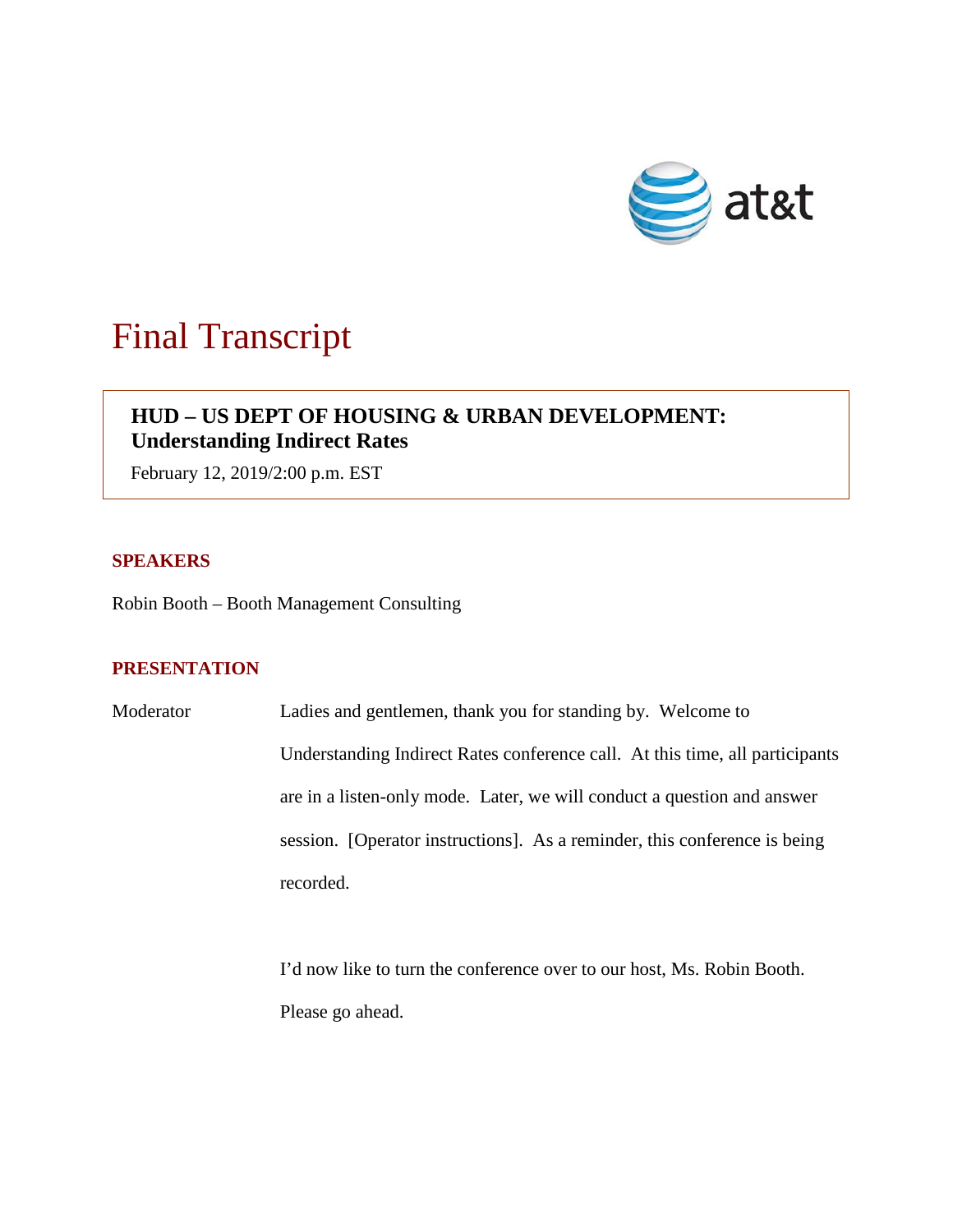Robin Good afternoon, and welcome to the webinar sponsored by the US Department of Housing and Urban Development Office of Housing Counseling. This is Understanding Indirect Cost Rates, is the webinar.

> In addition to the general logistics, there was an email sending an updated webinar invite, including a webinar link. It was sent approximately 30 to 45 minutes ago. If you are having any problems logging in, please use that link. There were two links assigned for this webinar; the first link has been canceled. The link that was just sent is the link that will get you into this webinar. So if you're still trying to log in, please check your email for that updated information.

> As the moderator indicated, it is being recorded, and the playback number, PowerPoint, transcript and all the other information will be uploaded on to the HUD Exchange and made available to you in approximately two business days.

You should receive an indication, if you're registered, that the training digest on HUD Exchange has been updated. So you should get that information when it has been updated.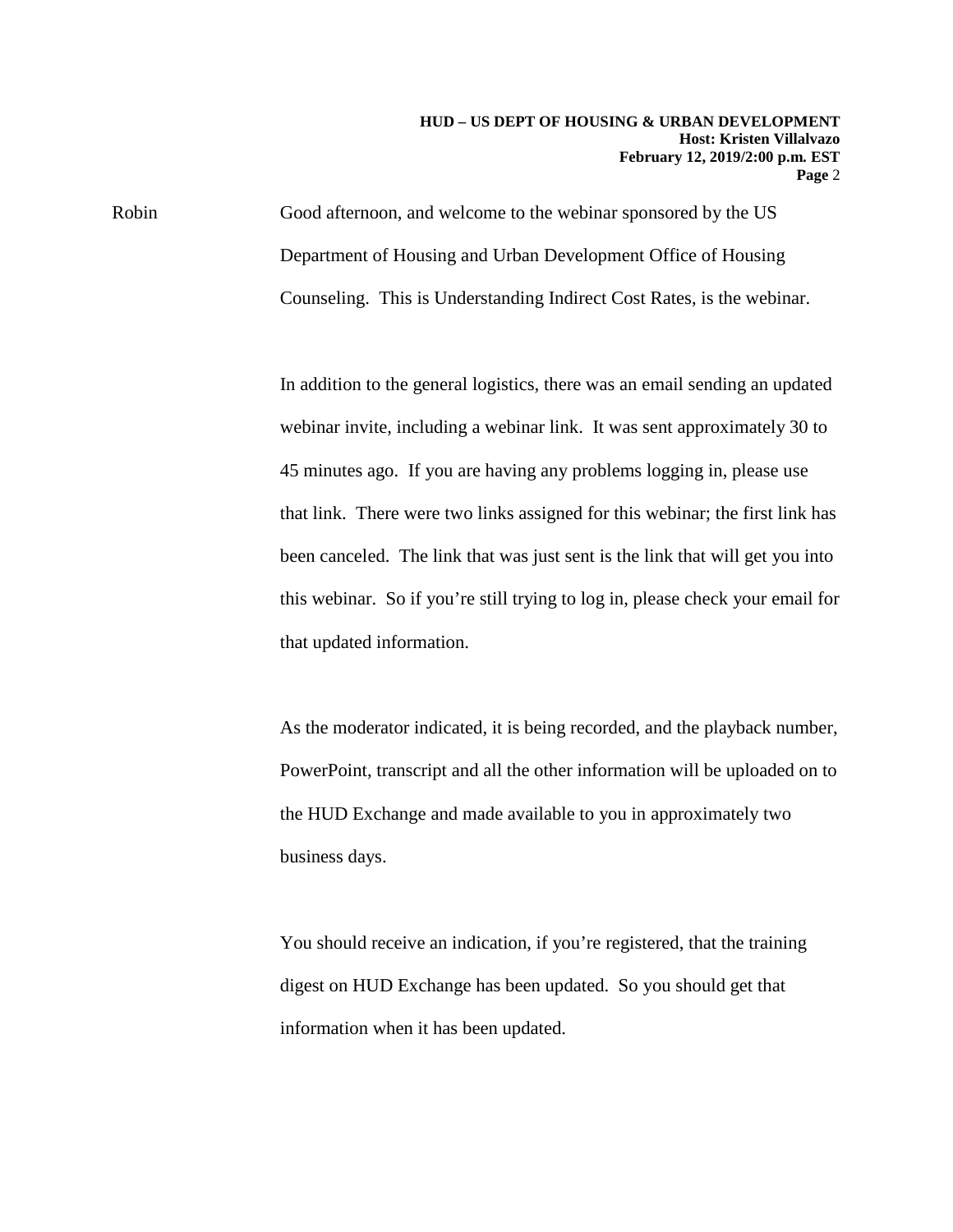Prior to the webinar handouts were sent to you, if you were registered. In addition, if you were registered, in the control panel there is a PDF file that contains webinar material. Once again, these materials will be made available on the HUD Exchange within two business days after the webinar.

As far as Q&A periods, we may have Q&A periods during this session. It appears as if we do not have the number of participants that may allow us to have these questions live. However, throughout this webinar we do have staff on board that can respond and assist you as you ask real-time questions. If you look at your control panel, you should see a box that says Questions. You can submit questions throughout the webinar, and those professionals will be able to respond, and if not during the webinar, we would ask you to send those questions to us subsequently to the webinar. So you can send those questions subsequently to housing.counseling@hud.gov. That information will be repeated again at the end of the webinar.

We may review some of the questions submitted during the webinar, and if there's time we may answer some of them live.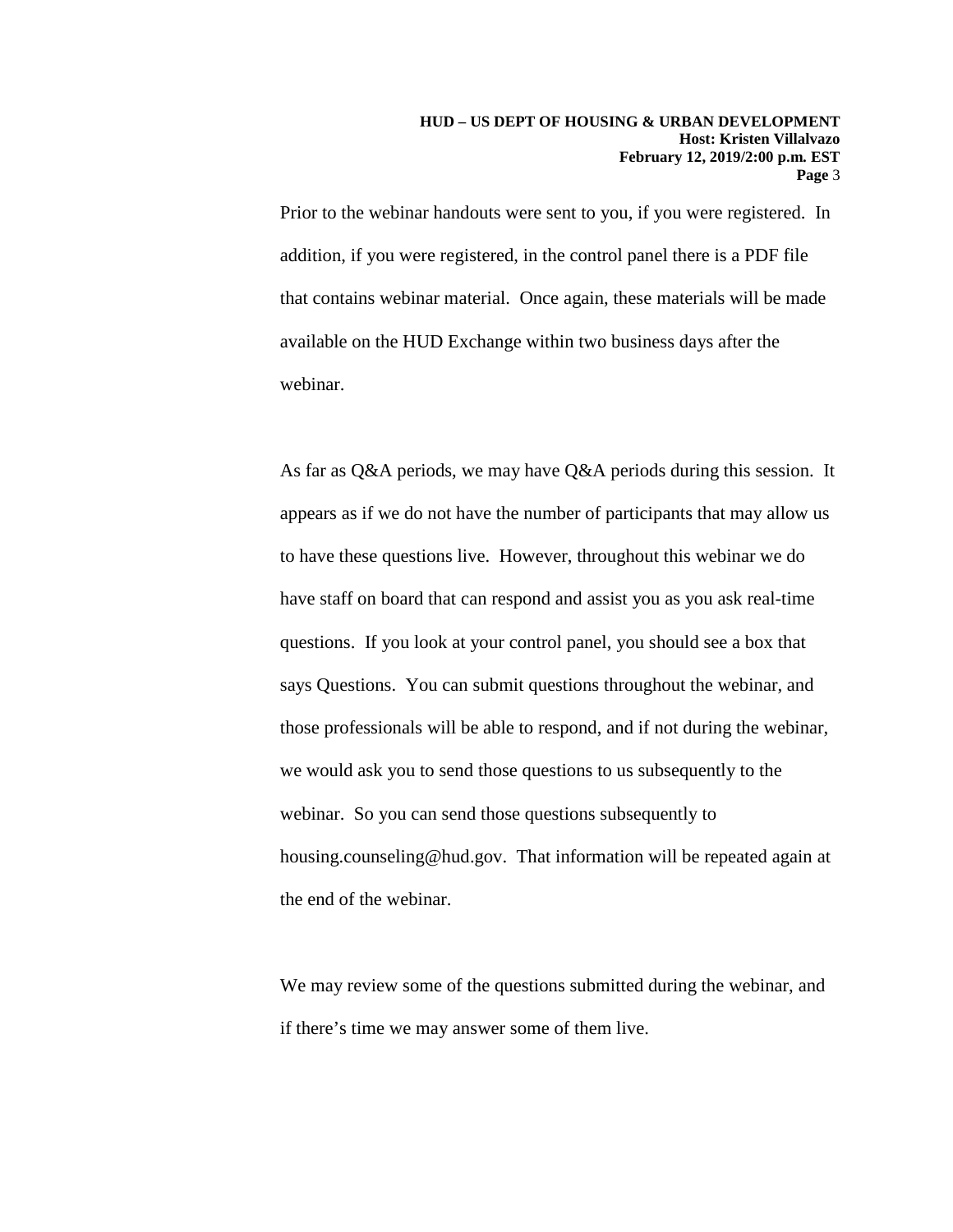We do not anticipate an open discussion period. Your phones have been muted. However, if you would like to ask a live question, you can hit star zero and you will be put into the queue. Throughout the presentation, if we have time, I will ask the moderator if there's any live questions in the queue, and you will be able to then ask the question live.

To verify participation in the training, if you registered you will receive an email stating thank you for attending. There will be no attachment to that email. The email itself represents your certification. Please make sure you keep that information, either on hard copy or download it and save it on your file. There will not be any subsequent emails or attachments indicating that you participated in this training.

You may also have the opportunity to get credit for these materials. The webinar materials will be, as we said, posted to the Exchange. Once you click on that Exchange webinar, you find the date by topic and then you select that particular webinar and click Get Credit for This Training. At that point you should be able to get credit for this training. But you need to wait until the information is uploaded on to the HUD Exchange, and then go there and select that webinar and then click Get Credit for the Training.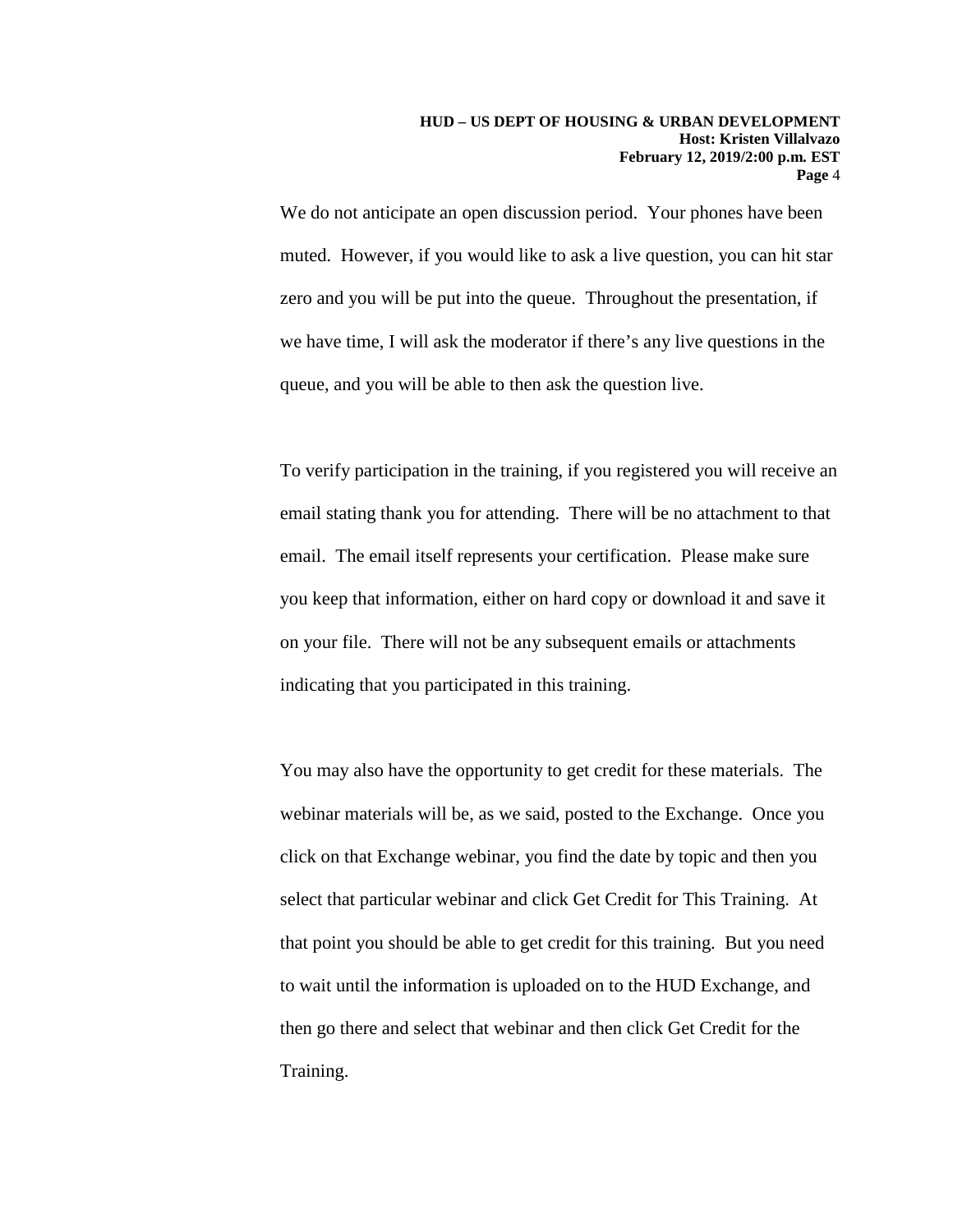| Excuse me.                                                                                                                                                                                                                        |
|-----------------------------------------------------------------------------------------------------------------------------------------------------------------------------------------------------------------------------------|
| Yes.                                                                                                                                                                                                                              |
| Robin, no one can see your screen. Can you make it full screen so that the<br>participants can see?                                                                                                                               |
| Okay.                                                                                                                                                                                                                             |
| I think you're sharing the wrong screen.                                                                                                                                                                                          |
| Can they see it now?                                                                                                                                                                                                              |
| Not yet. No, it's still not—there you go. That's it. Thank you.                                                                                                                                                                   |
| Okay. All right. Thank you for letting me know. Hopefully everybody<br>can now see the screen. As I said, the first slides, you didn't miss<br>anything. They were all logistic slides, so basically I explained those<br>things. |
|                                                                                                                                                                                                                                   |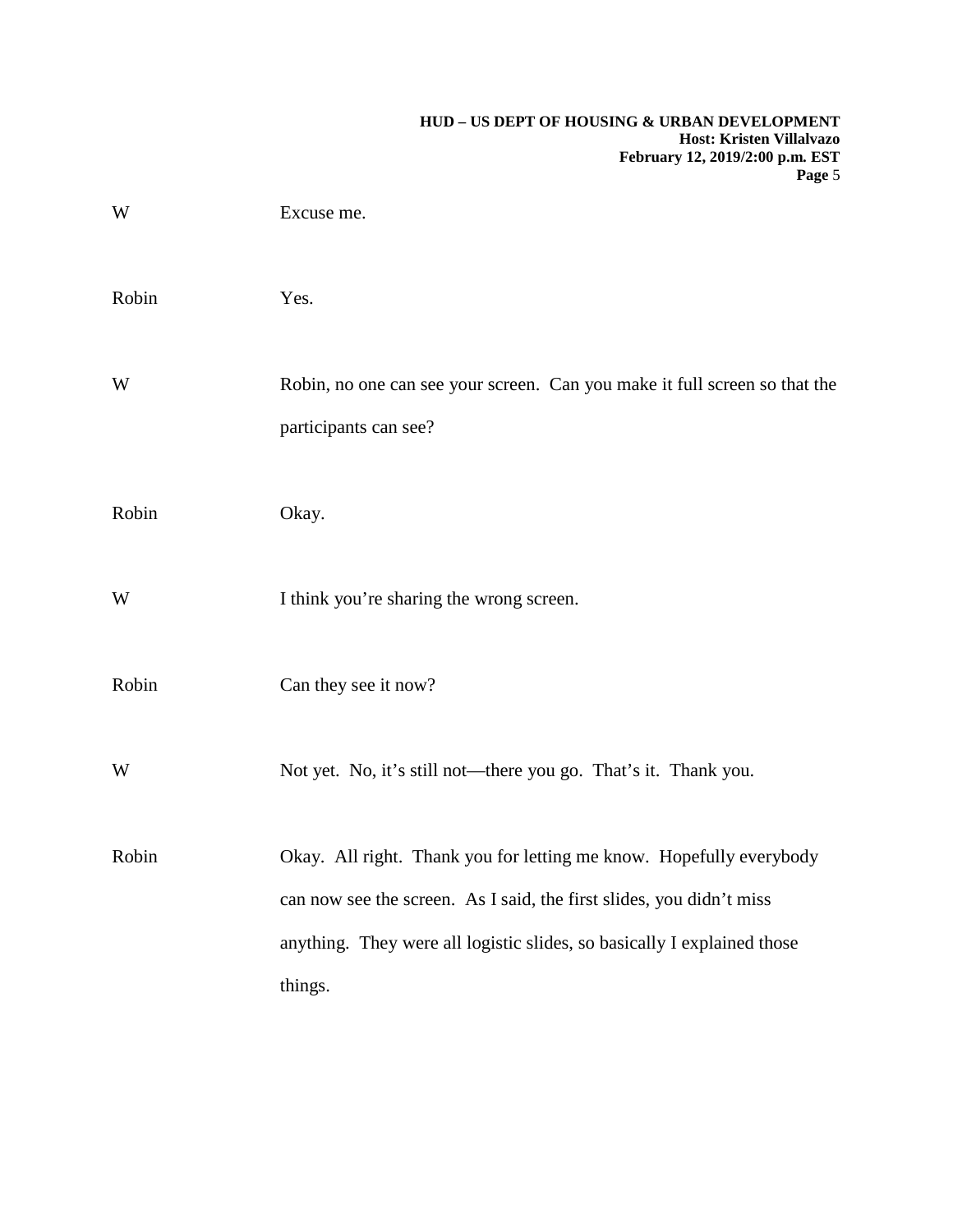My name is Robin Booth. I am the Audit Principal for Booth Management Consulting. We are the contractor for the Office of Housing Counseling, providing quality technical assistance, audits, training, financial and administrative reviews, action plans and other financial analysis for the Office of Housing Counseling, specifically for the comprehensive housing counseling grant.

Many of you may have worked with us in some capacity, either through grant execution or technical assistance or in other training webinars, and in addition, we provide one-on-one training. Hopefully, you interacted with us as grant awardees for the comprehensive housing counseling grant.

On the line we also have Petergay Bryan, Delbert Strawther, and Joshua Lee, all available to respond to any questions that you may pose from the control panel. As I said, if you have any questions throughout this presentation, please refer to the control panel and post those questions, and we'll be sure to respond.

Indirect cost rates. I think this topic has more prevalence now than ever, especially with Office of Housing Counseling's transition, in this particular grant, to accepting eligible costs associated with the grant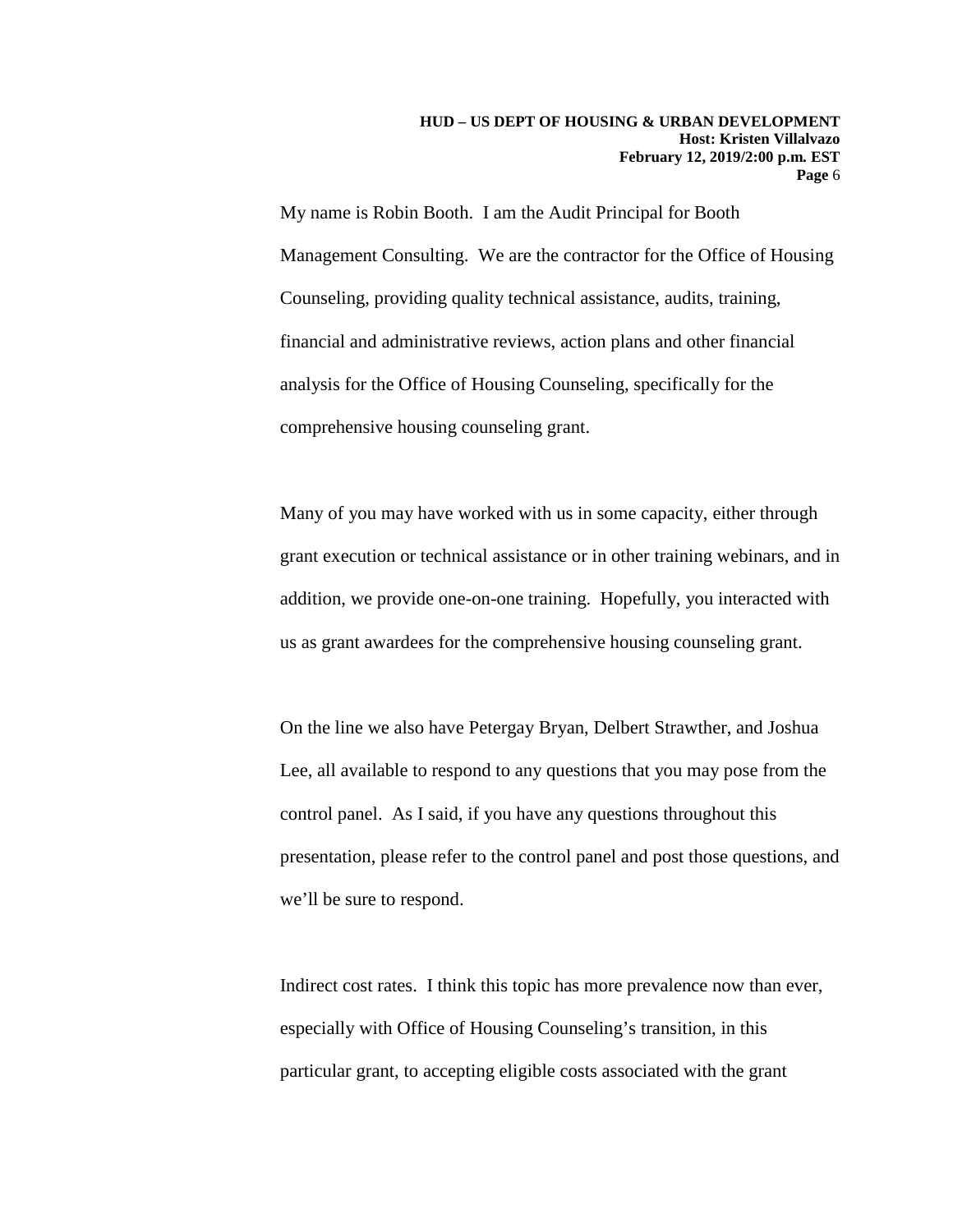award. I think one of the big areas that OA looked at was getting the most effective use of the grant dollars awarded to the various grant awardees. When they looked at the most effective use and the most effective costs, there's more emphasis placed on direct service, so having those direct costs that provide direct services, and then really utilizing agencies' ability to claim indirect cost rates to provide them with supplemental dollars to assist them with running the overall organization.

So what has happened, especially in FY18 grant, is that there's been a transition to eligible costs. We will discuss some of the eligible cost transition here under this particular webinar, but what it really does is kind of strongly encourages and pushes or directs agencies to fully take advantage of their ability to charge indirect costs on these grants. So some costs that were historically allowed to be direct costs under FY18 grant are now not allowable under this grant for direct cost.

It's not suggesting that they're not allowable under the Uniform Guidance, but just that HUD, as the federal agency, they can make certain designations as to direct costs that they will allow under their grant award. With that said, some agencies are experiencing, especially going through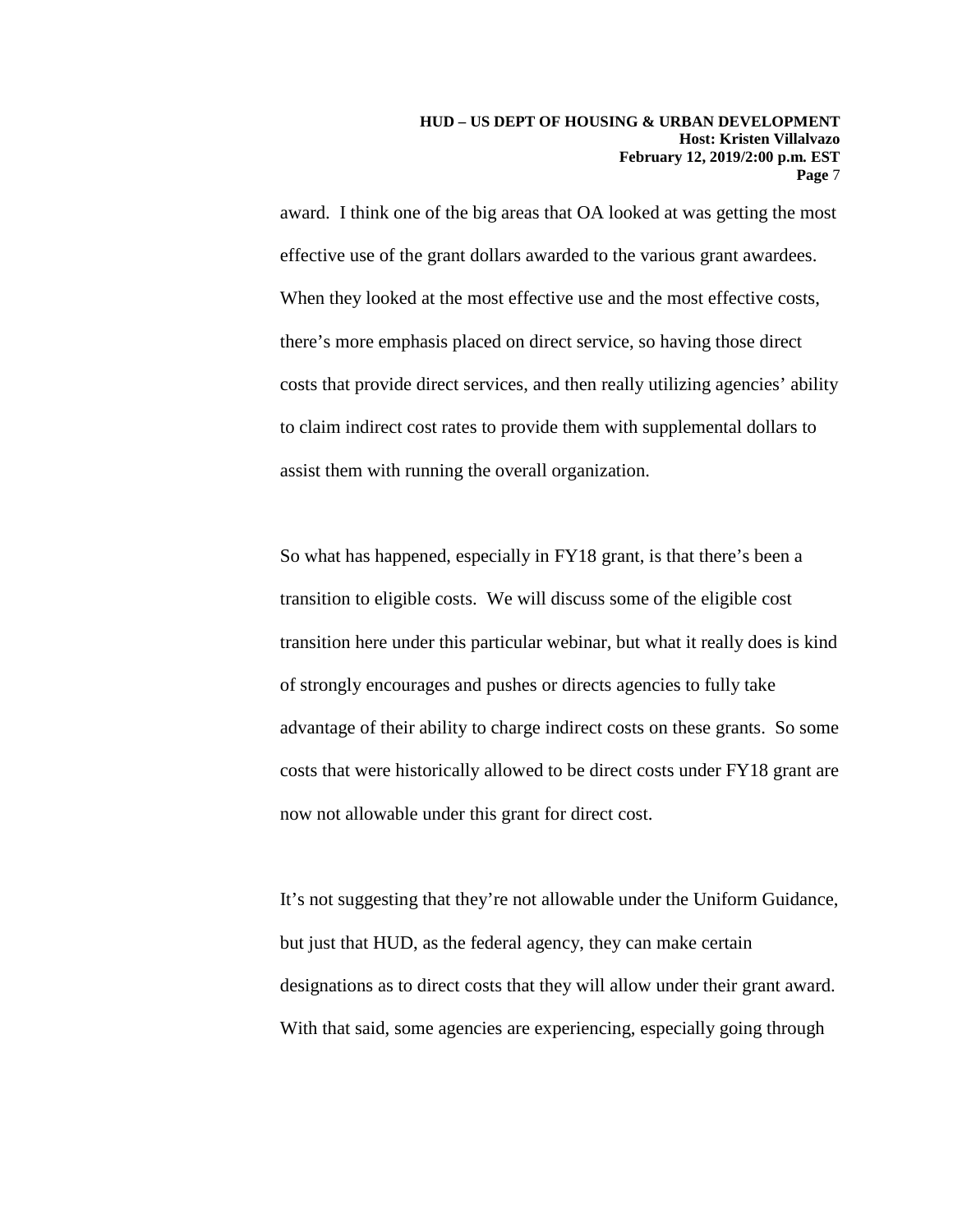the grant execution process, there's a challenge to make sure you fully understand what eligible cost is.

Then there's also that challenge of understanding well, if costs that are historically charged as direct costs are now not allowable as eligible costs, where do I recapture those costs? Therein lies using the indirect cost rate. So when HUD looked at the cost structure, the most common costs charged to the grant, they realized that certain costs that are charged direct can in fact be included in an agency's indirect cost allocation.

This topic becomes even more prevalent as many of you try to figure out how do we charge these costs, how do we get indirect costs, what rates do we use, what costs now are considered allowable, direct costs, because of course that impacts how you compute your indirect cost. So hopefully we'll be able to answer some of those questions.

We're going to go over just understanding indirect risk and direct cost and the differences therein, looking at allowable and excluded costs, looking at your options for charging indirect costs and what do I use, the indirect cost rate versus the 10% de minimis rate, versus if I have an approved cost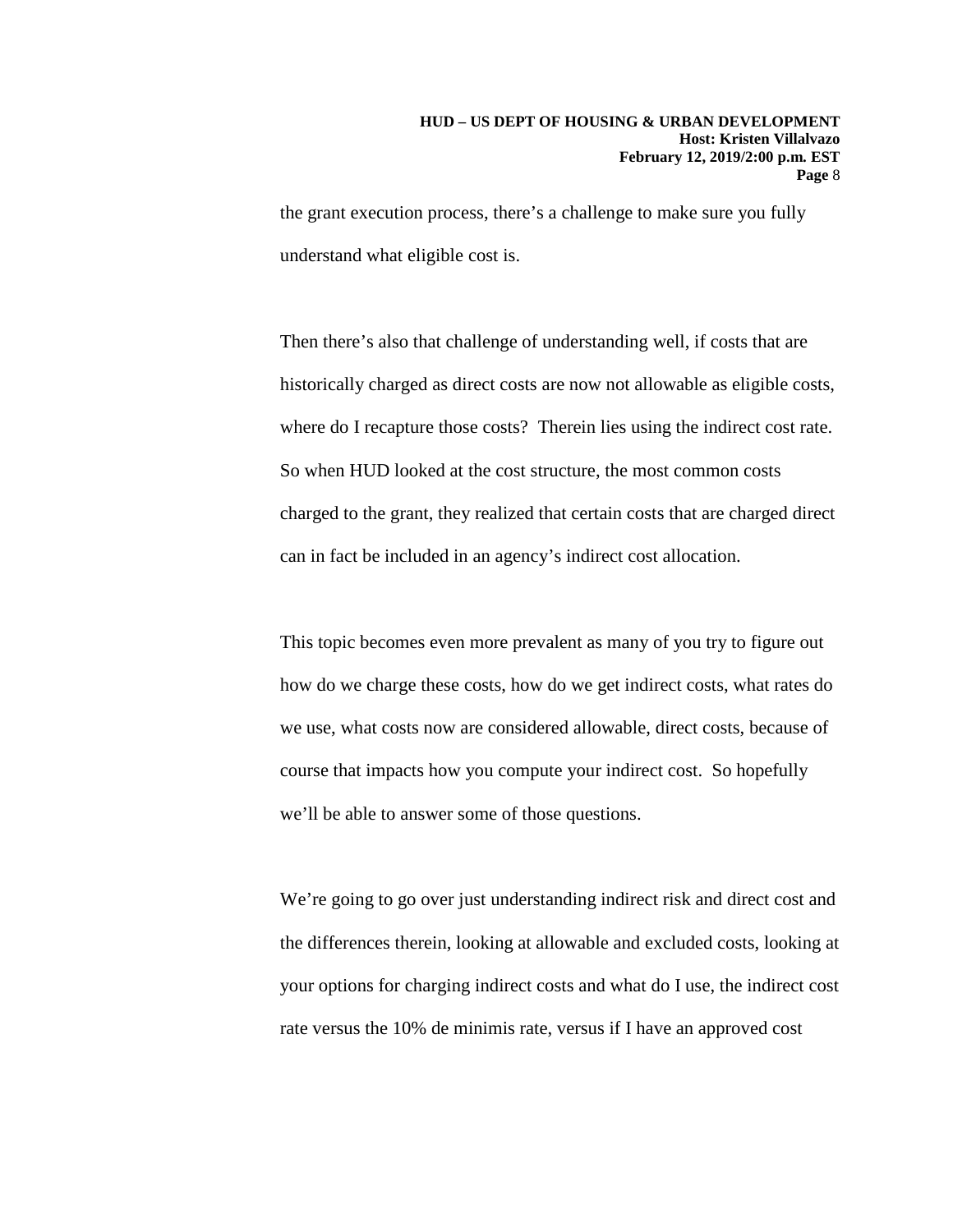allocation plan. So what factor or what rate do I use to recapture these indirect costs?

Then we take those rates and we help you to compute them in various scenarios. If you're an intermediate parent or you have sub-awardees, we try to give you some direction on what your sub-awardees can do relative to these indirect costs. Then we always want to remind you of what your record retention requirements are, because even if you're computing indirect cost, there's still record retentions required.

Lastly, we always want to make you aware of services that you can receive as a grant recipient to assist you in understanding this topic, and making sure that you're properly computing and requesting and getting reimbursed for indirect costs.

So what's an indirect rate? It's a ratio. Bottom line, it's a percentage, but it's a percentage based on cost. What it does is basically saying, there's certain costs that you incur directly to provide the services you've been awarded under a particular grant. Those costs are your direct costs. But then there are other costs that you incur to be in operation and to be in a position to be able to provide those direct services. So, no, they're not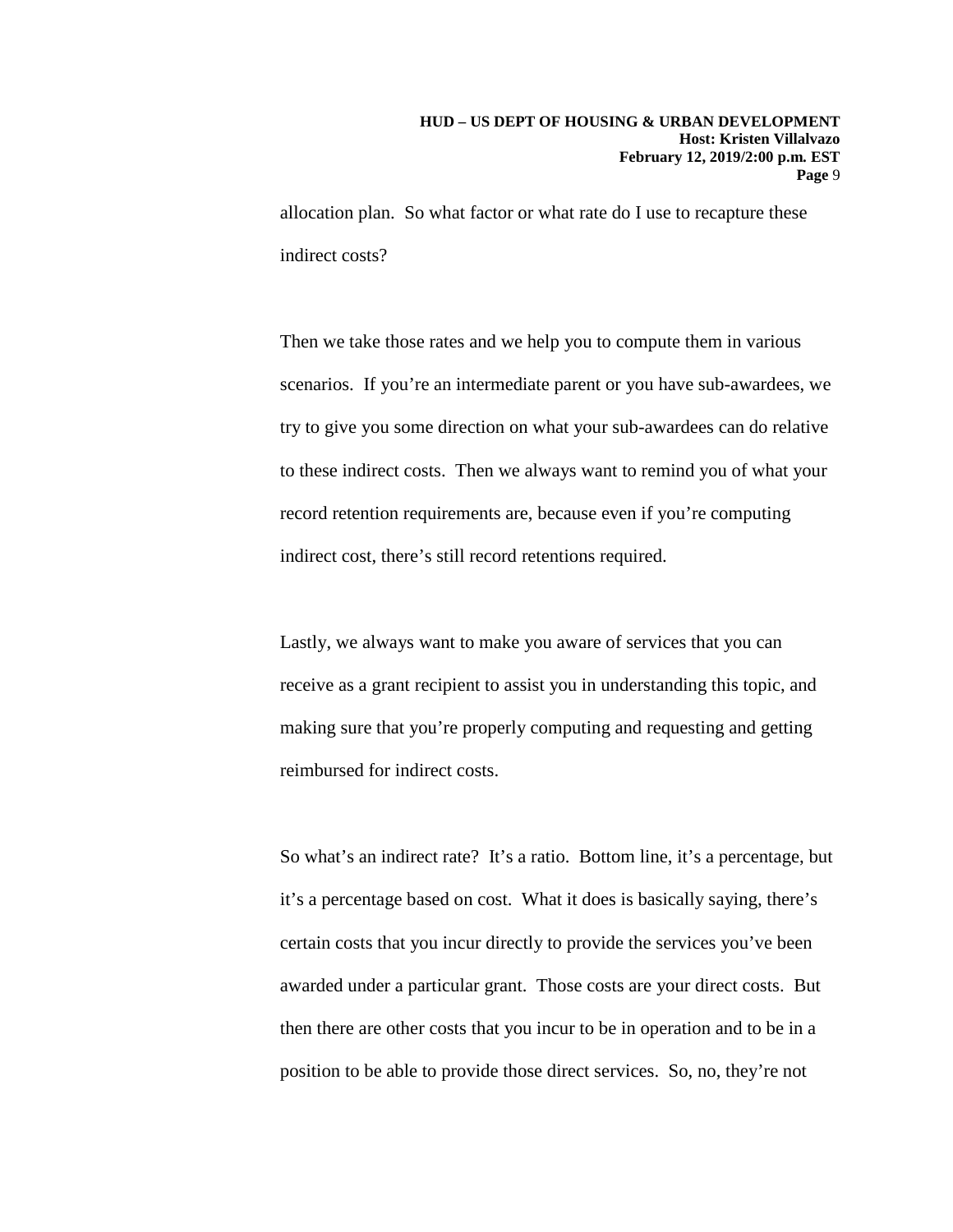direct costs associated with performing the work, but they're costs you incur to remain in existence and to operate and to function daily, that support your ability to provide direct services.

And that's what that is, it's a ratio based on cost. I know a lot of times just in financial planning and when you're looking at your agencies, a lot of agencies look at their support, meaning their revenue or their various sources of funding, and they look at percentages of received, the sources of funding to try to understand who's really burdening them the most. Under the Uniform Guidance principles and under federal awards, all of those ratios are based on the costs associated, not with your actual support.

And sometimes that's a transition. Everything about an indirect rate is based on costs or expenses, and it's a ratio really just to make sure that you're getting allocated a fair share of that particular grant funding resources that you're burdening in order to provide the services to the government.

So now with the Uniform Guidance, the government recognized that many agencies who do not have what we call a "negotiated rate," they weren't able to recoup indirect costs. So pretty much as grant recipients you were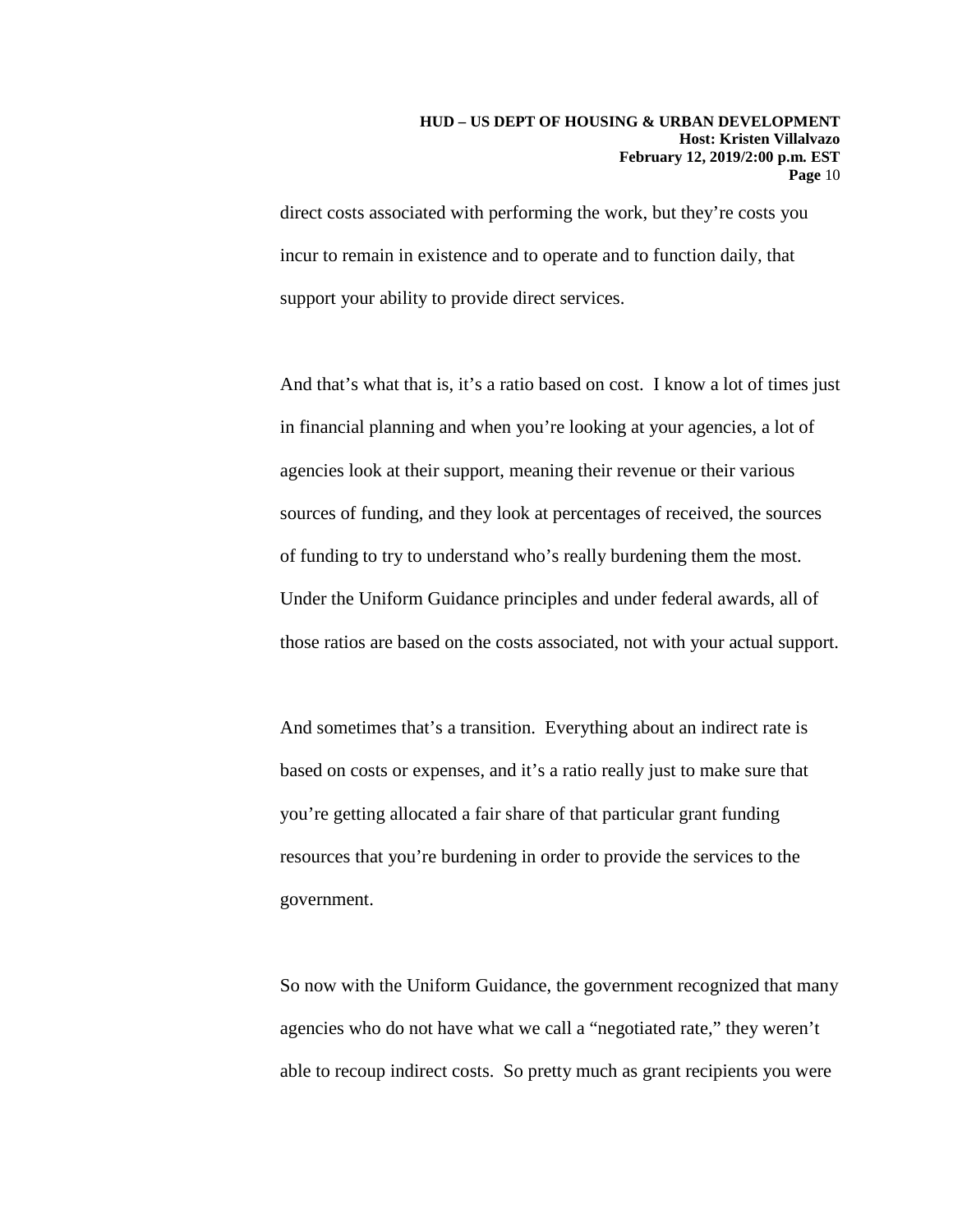told, hey, you just can charge direct costs. And your question will be, well, how do we capture these other costs that we incurred just to be in existence in order to provide these direct services? Under the Uniform Guidance, that's where the government came up with that 10% de minimis rate, which basically says if you don't have any other kind of negotiated rate or agreement where you can capture those kinds of costs, we'll allow you to take 10% based on a certain base, or based on a certain cost structure, to help you recoup those costs.

So with that said, OHC looked at how they were funding grants and how the monies were being used, and said, you know what, most of our agencies before, especially LHCAs, the smaller agencies that didn't have a negotiated rate, they had no means to recapture those indirect costs. But since the implementation of Uniform Guidance and a 10% de minimis rate, they now have a means to actually recoup those costs. And we want to be able to direct those agencies to take advantage of that 10% de minimis rate and to only charge direct costs that really provide direct service on the ground. That's a part of this whole transition to eligible cost.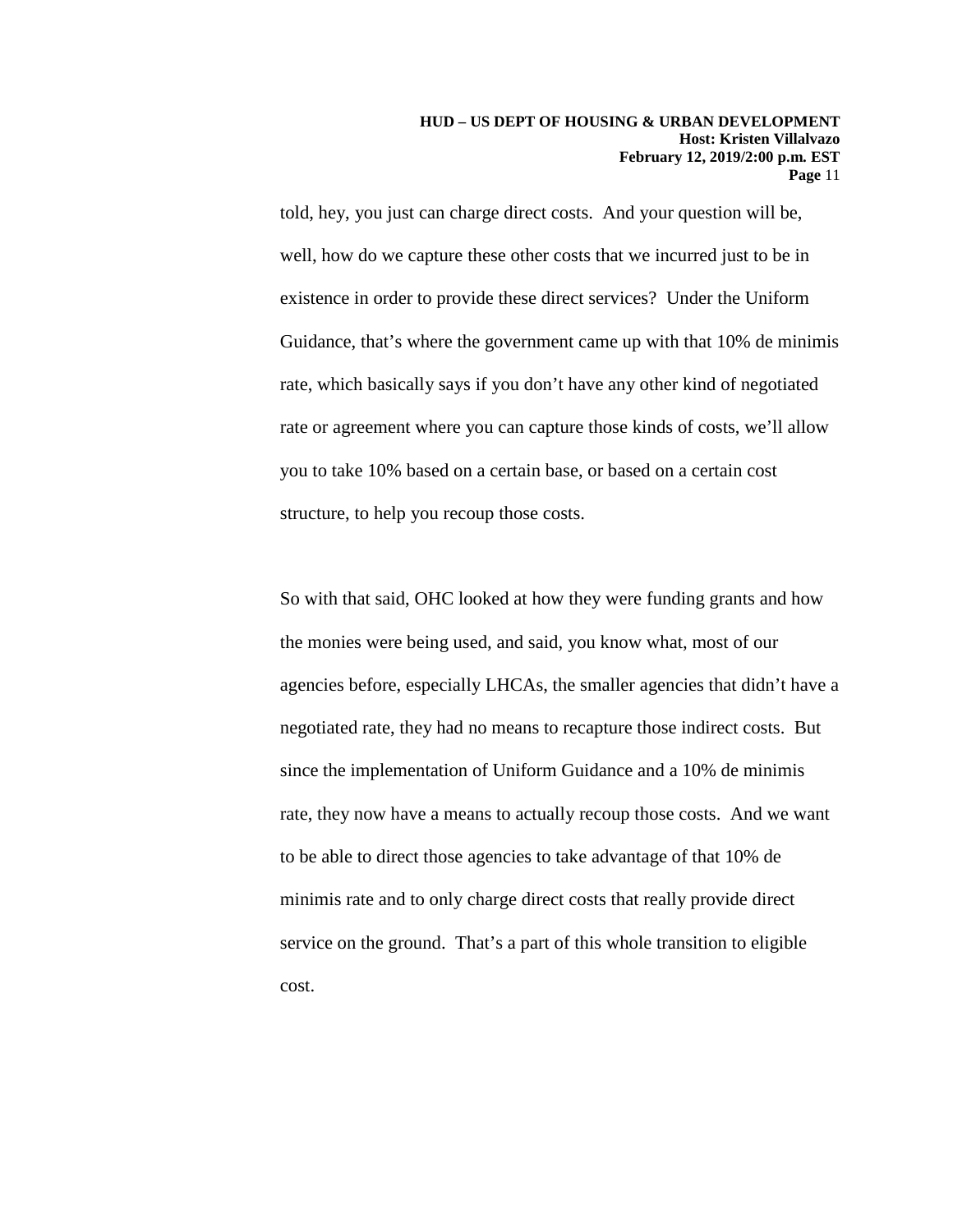How does the indirect rate work? One, agencies, as I said, you provide direct services. You've got a grant and you're providing direct services under this grant, and you incur these costs, and these are costs necessary to perform that grant.

I often say when you think about direct cost, and when you're going through a grant and you're coming up with your budget and trying to identify direct cost, you should say to yourself, does this cost only exist because we have this grant? So if this grant wasn't here, would this cost go away? If you didn't have the housing counseling grant, would you not need these counselors and would you not do this travel, or would you not have these dues and subscriptions for the agency, or would you not do this training?

When there's a direct relationship between the ability to perform the work and the cost, then generally they'll meet the test for direct expense. And for your direct expenses, yes, you charge 100% of those direct expenses directly to the grant, and, yes, they have to meet the cost principles of being allowable, reasonable, allocable and necessary.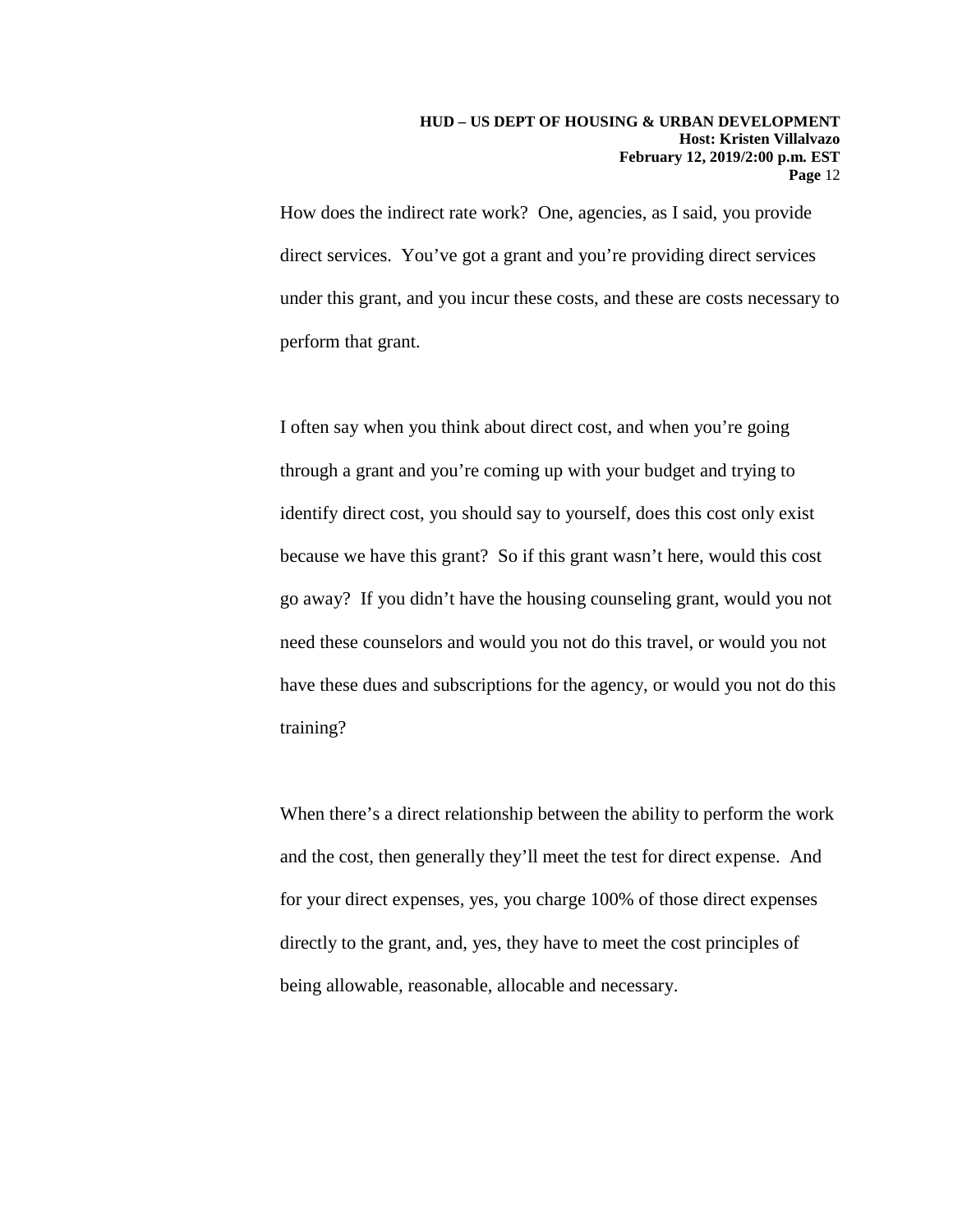However, for those costs that are associated with you being in operation and really are costs associated with you running your organization, those costs provide benefits to all your awards, whether it's a federal award or non-federal award, because really it's the foundational costs associated with maintaining your organization. The government has basically said, we recognize those costs, and we want to pay our fair share, and that indirect rate based on cost is how the government says we come up with our fair share, because the government doesn't want to be overburdened because maybe it's a federal award versus an award from another funding source, a non-profit or another agency.

They don't want the federal dollars to be overburdened for indirect costs, so you have more of the very limited budget dollars going to support your organization and less going to provide direct services, consistent with whatever the grant requirements are. So they want to pay their fair share, but they don't want to be overburdened or make sure those dollars are being spent more on indirect versus those critical direct expenses necessary to perform the services awarded under the grant.

With that indirect rate, there's really three options that you have available to you. One, the 10% de minimis rate. As I said, that was a rate that was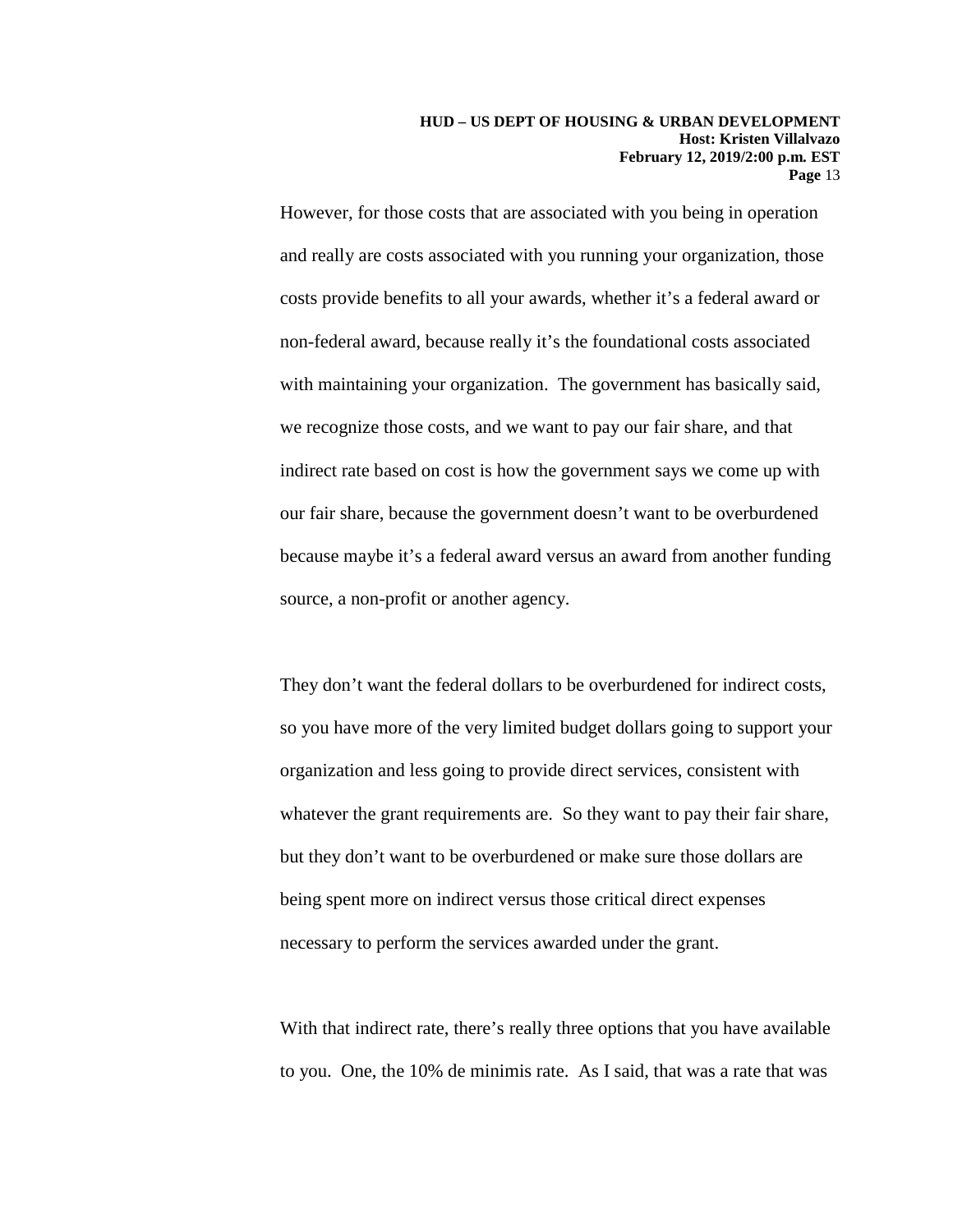effectuated under the Uniform Guidance, and basically we'll go over the criteria, but basically if you've never negotiated any kind of rate with the federal government and you're not a state or local agency, the government is conceding that we'll say to you 10% of your modified total direct cost we will consider indirect.

So you don't have to give us supporting documentation for that 10%, or whatever that is, and you don't have to explain how you're going to use it. We just recognize that 10% of those modified total direct costs are costs that we're giving you, or we're affording you or allowing you to use just to maintain operations.

The second, which is what historically has been the most common, is if you have a negotiated indirect cost rate, often referred to as a NICRA. Then the third for MSOs or state housing finance agencies, might be that cost allocation plan, which is where you're really allocating all of your costs and using various assumptions and methodologies. So you really don't segregate direct from indirect. All of your costs, in one way, shape or form are allocated to each of your grant awards. Once again, that's a negotiated document between you and a federal cognizant agency.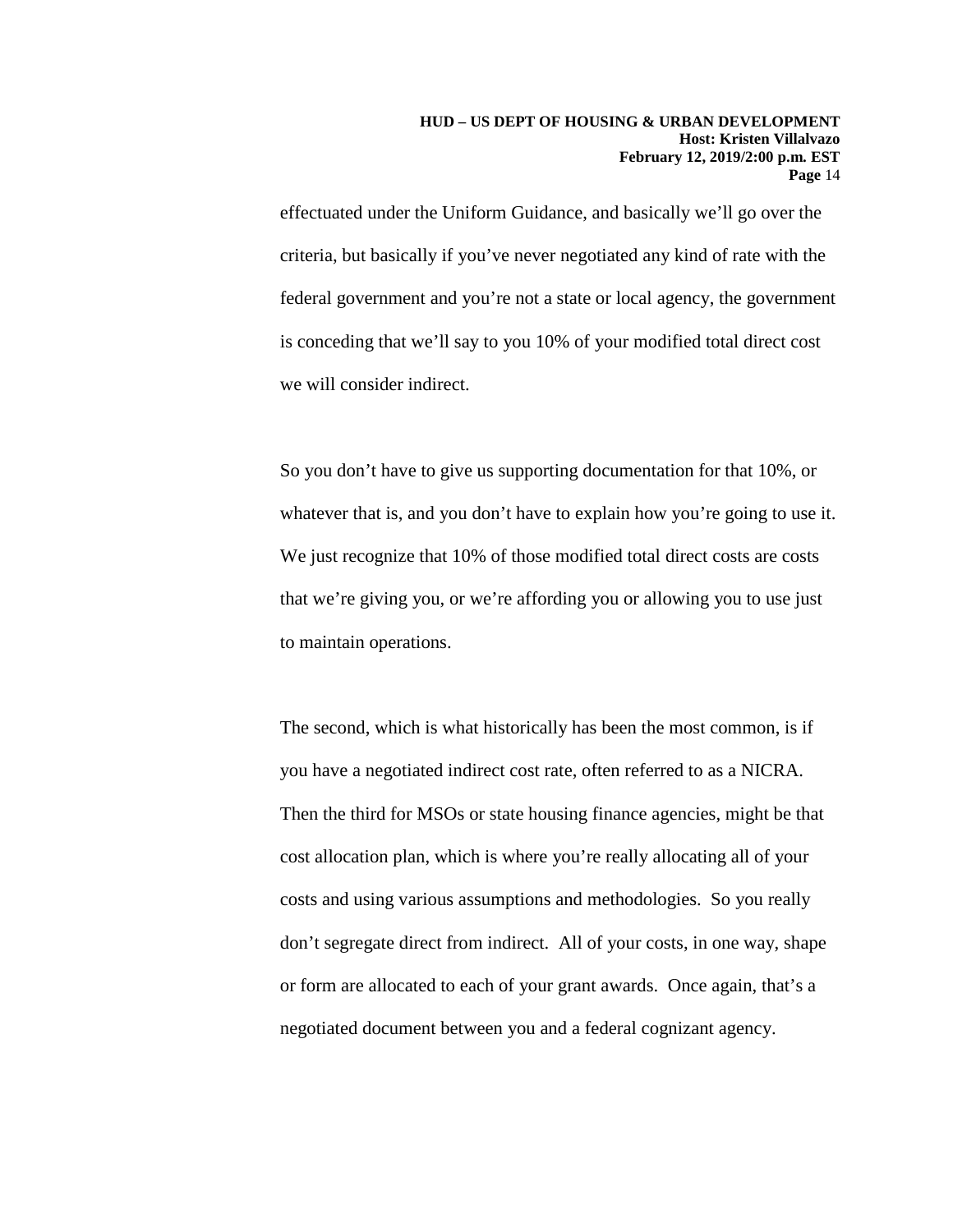So in order to, first of all, identify which indirect cost rate that you qualify or falls within your purview, and then ultimately use that rate to properly compute your indirect cost, there are certain things you have to do. First, you have to identify your direct cost for the grant because the direct cost is the basis for your computation of the indirect cost. So when you compute your indirect cost using whatever the indirect cost rate is, whether it's 10% or the NICRA, you're multiplying that rate times some composition of direct cost. So you've got to separate your direct costs from your indirect costs.

Then once you understand what your direct costs are by grant, so that means that for all of your awards, all of your funding sources, you need to separate direct costs from indirect costs. Then you have to determine which of the rates you will use to compute, which do you qualify? Do you qualify for the 10%? Does your agency have a negotiated indirect cost rate agreement or cost allocation plan?

Then based on whatever rate is available to you and you're eligible for, you then have to do the correct computation. That requires you to understand what number, or what total am I multiplying whatever this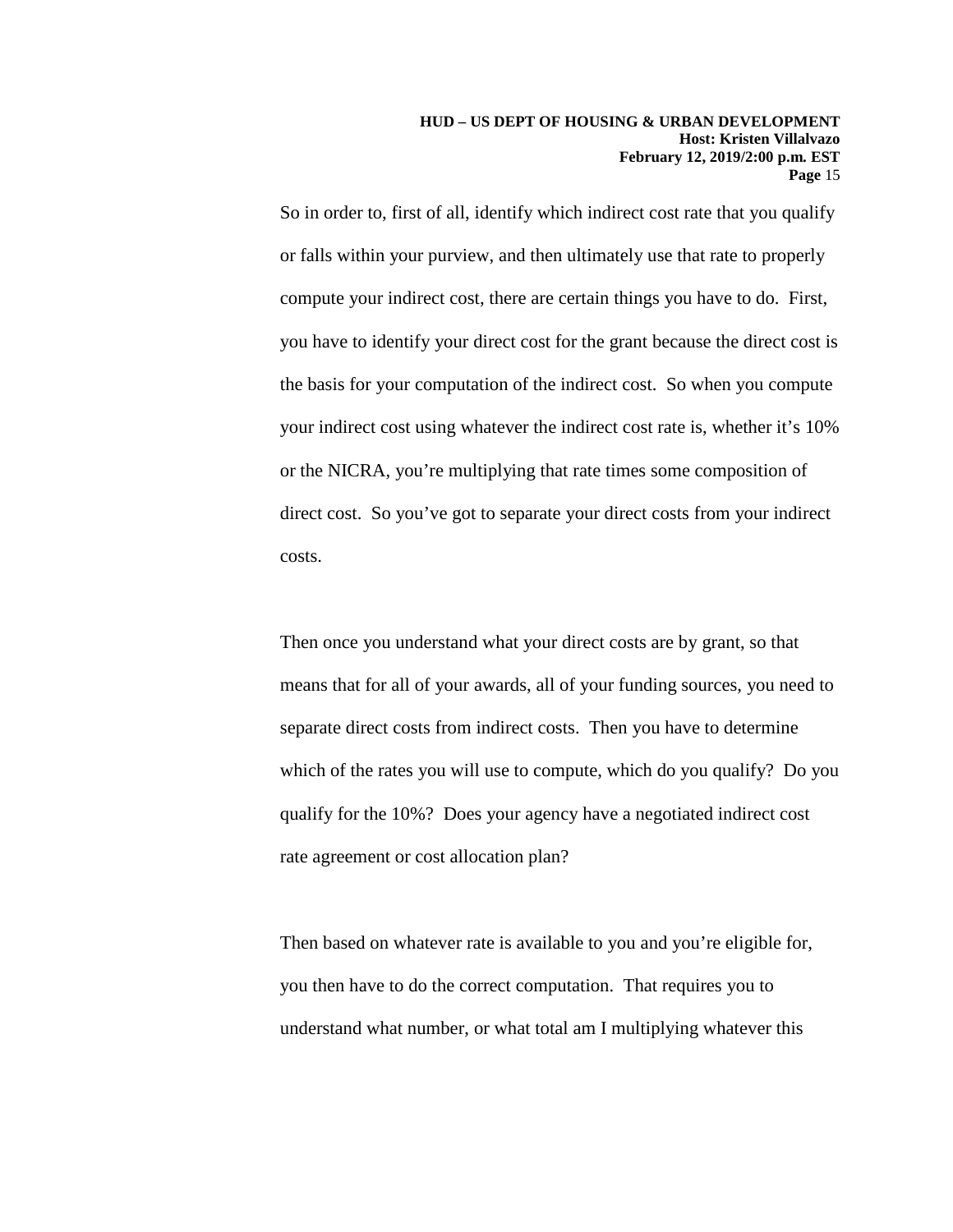indirect cost rate by to get my indirect cost. Therein lies some of the challenges we're seeing now, even in the grant execution process.

The first step, direct versus indirect. Direct costs specifically identify, are you only incurring these costs because you're attempting to perform on this award. Then those indirect costs are those costs that are not readily identified to a specific grant, but they add benefit to the entire organization, or your program areas or your service activities. So across the board all of your awards, "funding buckets," as I sometimes call them, because you have different funding sources, all of those things benefit from those costs, so they're not specifically assigned to one.

As a note, most of your indirect costs fall into two categories under the Uniform Guidance: you have facilities and you have administration. That distinction really only refers to those that are using a negotiated indirect cost rate. If you have different rates, if you have a facilities rate and an amended G&A rate, when you're using the 10% de minimis rate, it's one rate. So that distinction between facilities and administration is not as important when you're using that 10% de minimis rate. But if you have a negotiated indirect cost rate, you may have a facilities rate and you may have a separate G&A rate.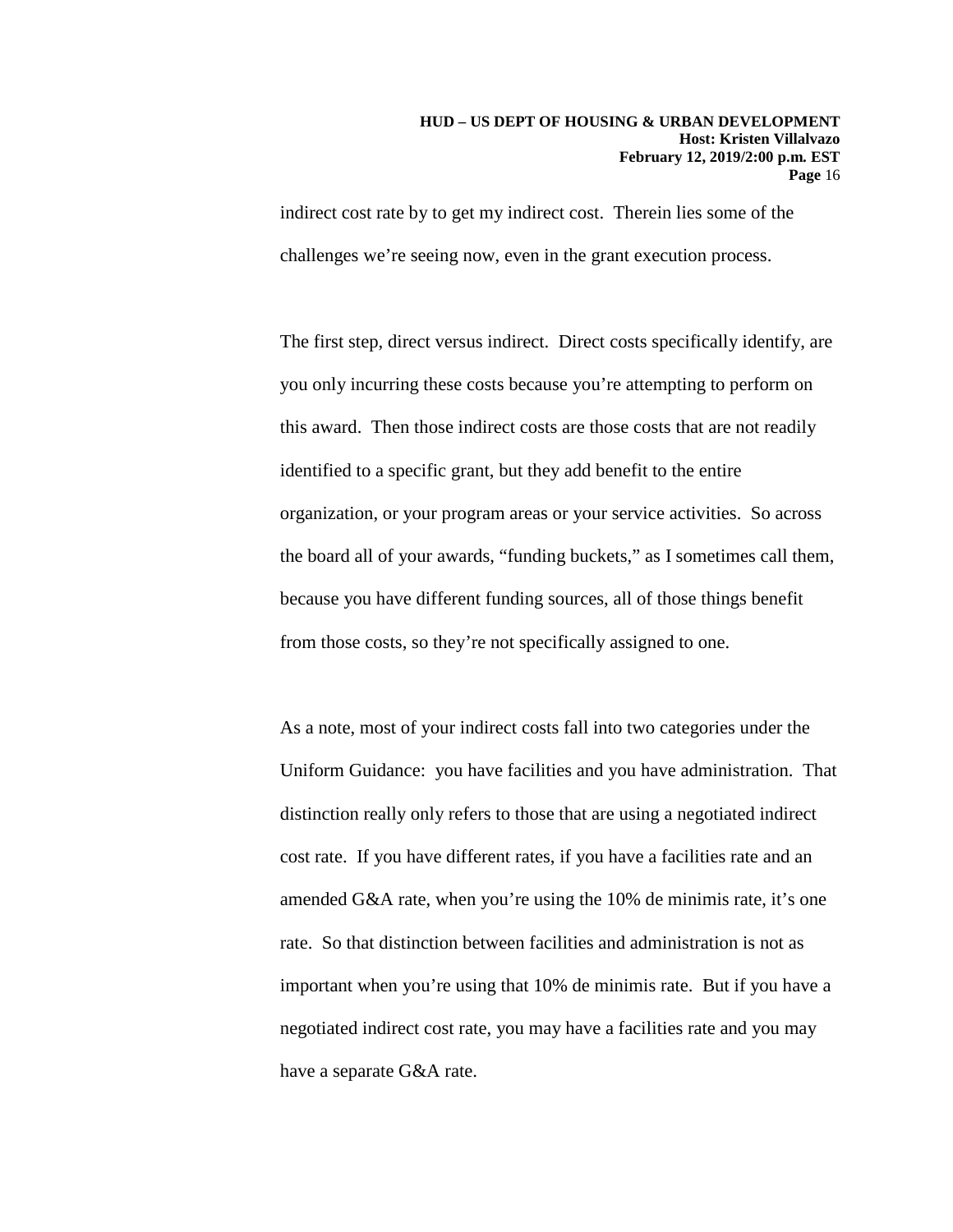In 2018, as I said, there's more emphasis now on these eligible activities, and that's because they really want direct costs, which are the costs that the government's paying 100%, or reimbursing 100%, they want to make sure that they're costs associated with performing the activity. So it's consistent with the whole concept of being more performance-based and results-oriented.

Then because of this approach, now the agencies are being challenged to recover those indirect costs through indirect cost rates, as opposed to attempting to either come up with a methodology or a strategy to say, hey, these are costs that we incur in order to perform this rate. They may not be specifically direct costs, but we somehow are trying to get reimbursed for some portion of them under the grant. Well, that portion should be your indirect cost, and that's what now OHC is trying to get you to do, really use your indirect cost rate to recover those indirect costs.

When we talk about eligible activities, now, the thing about eligible activities is that the eligibility is determined really based on whatever the purpose of the grant award, or the services being provided under the grant award. There's no set costs or expenses, that only these expenses are considered eligible activities. If there's abnormal or one-off expenses, you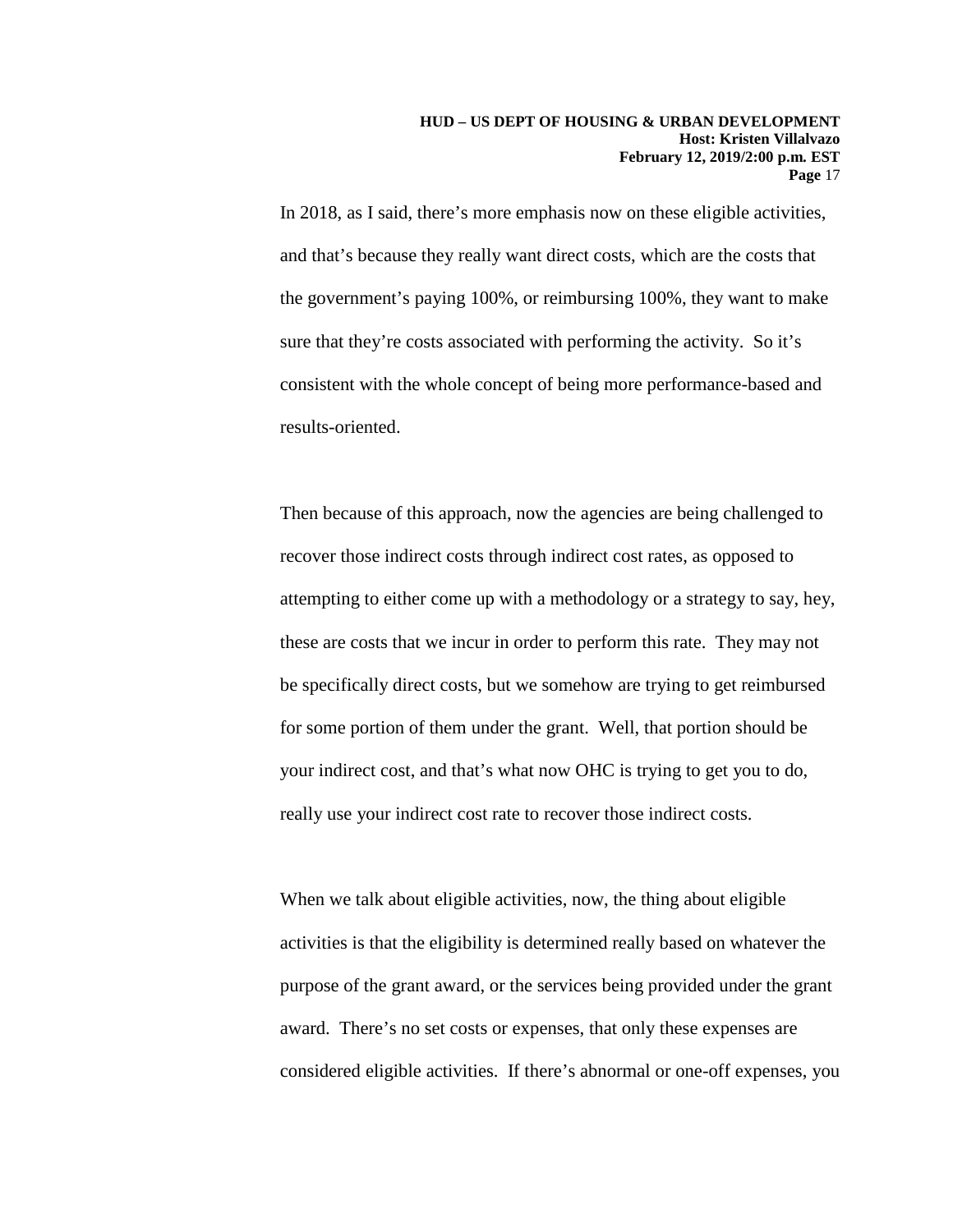can probably justify how that cost could be associated with eligible activities, although this may not be a cost that's routinely seen on these grant awards.

This illustration is giving you examples of some of the more common eligible activities. But we're not suggesting that these are the only eligible activities. So understanding that you identify the activity and then based on that there are certain expenses that could fall under those activities, which is what should really determine the basics for your budget. So of course salaries is an eligible activity because that's performing the actual housing counseling services, so that could be housing counseling, supervision, oversight, compliance, quality control, they're all salary. So this can include salaries to housing counselors, potentially supervisors or executive directors, or if you have a QC person that reviews all of the housing counseling packages, their salary is associated with this.

As we emphasized under our budgeting training, explanations and assumptions really help with understanding how certain expenses are being included on the budget. The more information you can give to help understand the connection between the expense or the costs that you're requesting reimbursement for, or you're including on your budget, and the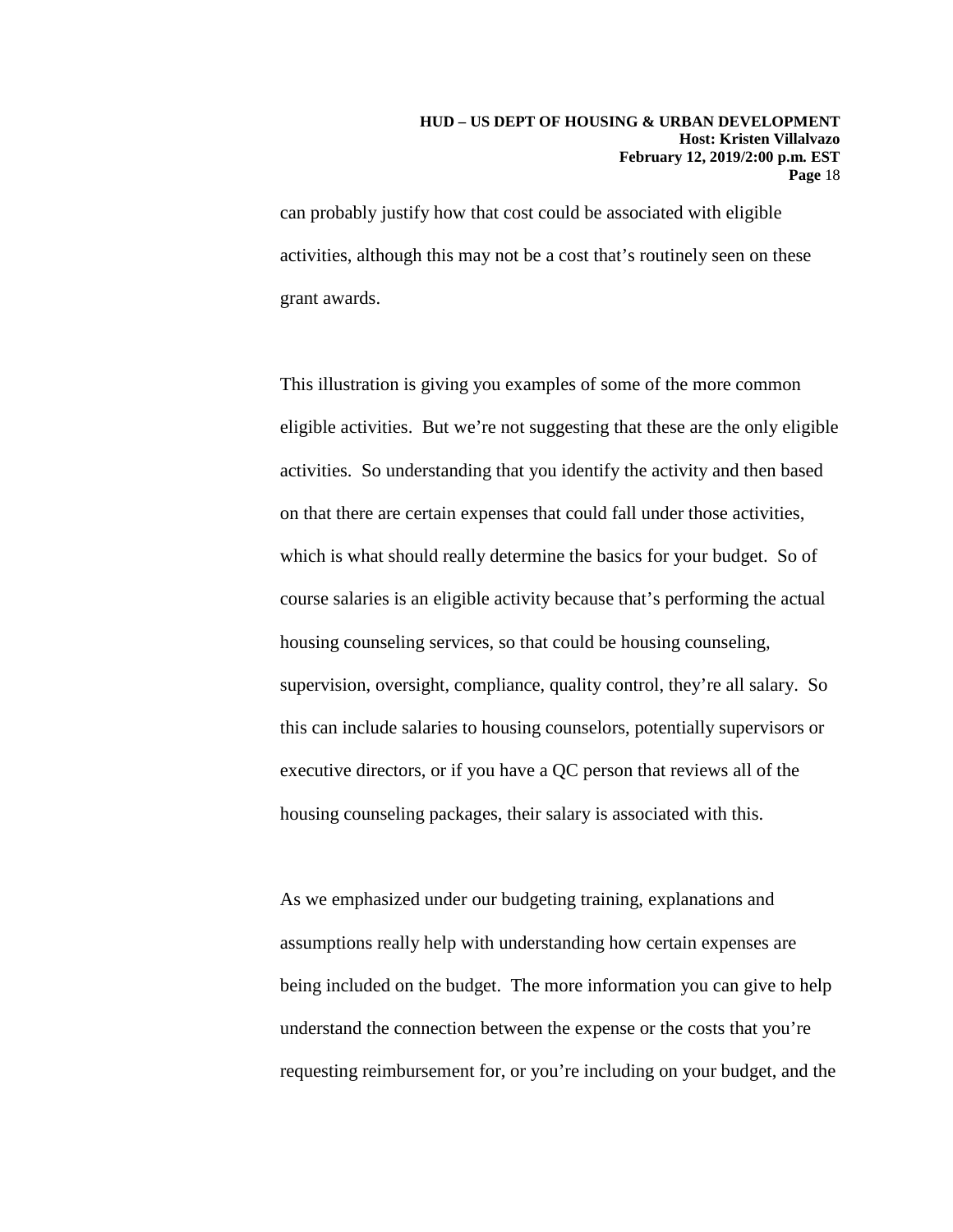eligible activities, the more likely that those activities can be considered acceptable and approved on your budget. Training, oversight, marketing, housing counseling certification, capacity building, and then of course we have these other costs, credit reports, information or documents to the client, CMS audits, those kinds of things.

One of the things that I would suggest to you, especially if you're receiving a small award, is that sometimes doing a cost benefit analysis, because although you do not need to support that 10% of whatever your indirect costs are, you have to ensure that you have supporting documentation for any costs that you're charging as direct.

So if you're getting a \$15,000 award and pretty much you're going to use the award to do all counseling, it's less administratively burdensome, it's easier to keep supporting documentation. And if you just really include the salaries on your budget, versus going and maybe you have one day travel within the local area that might be a \$50 overall cost, and using that travel, although it is allowable, and the travel could be for training, the travel could be for oversight, the travel could be for marketing, but when you look at what the administrative burden is, because, one, you have to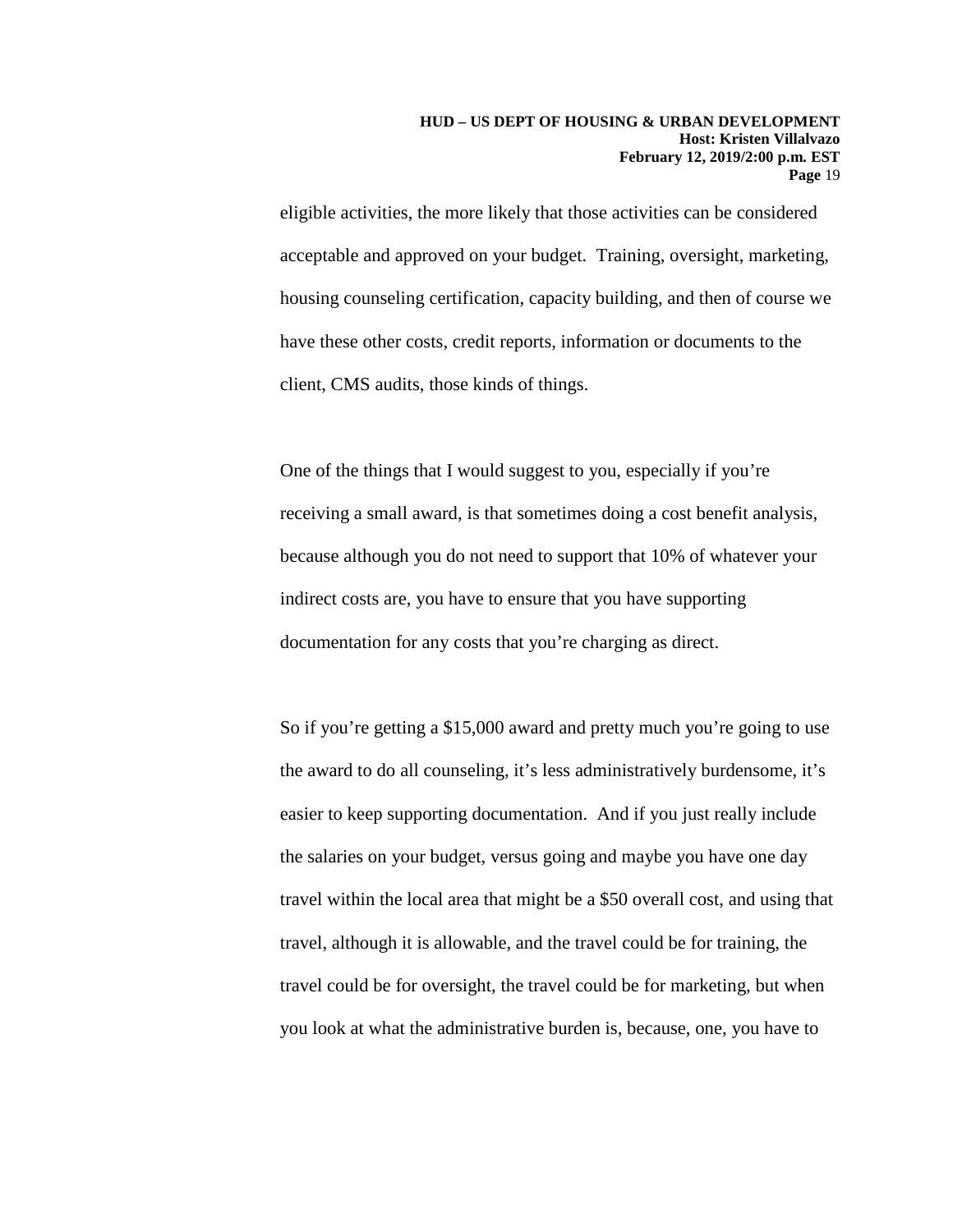maintain supporting documentation and all of those things, and if it's limited funding, it just may be easier to include it all with sales.

So when you think eligible activities, they may fall in different categories, so just be cognizant of that. And if you're not sure, feel free to discuss it with our HUD POC, and then if you need further clarity you can request additional technical assistance through OHC, and we can assist you with ensuring that those costs that you're including in your budget for approval meet the eligible activities requirement. And we know that that's a shift.

For indirect costs, and as we said, I think hopefully we've said this over and over again, but these are the costs that have been incurred for common or joint objectives, and not specifically identifiable to one thing. They fall into two broad categories. As I said, that is more relevant to having a negotiated indirect cost rate agreement versus that 10% de minimis rate, which is really just using that one rate.

To give you a visual of what that looks like, you have, as far as administrative versus facilities, and these are for organizations who are negotiating rates and maybe have more complicated rate structures, examples of administrative cost accounting management, mail service,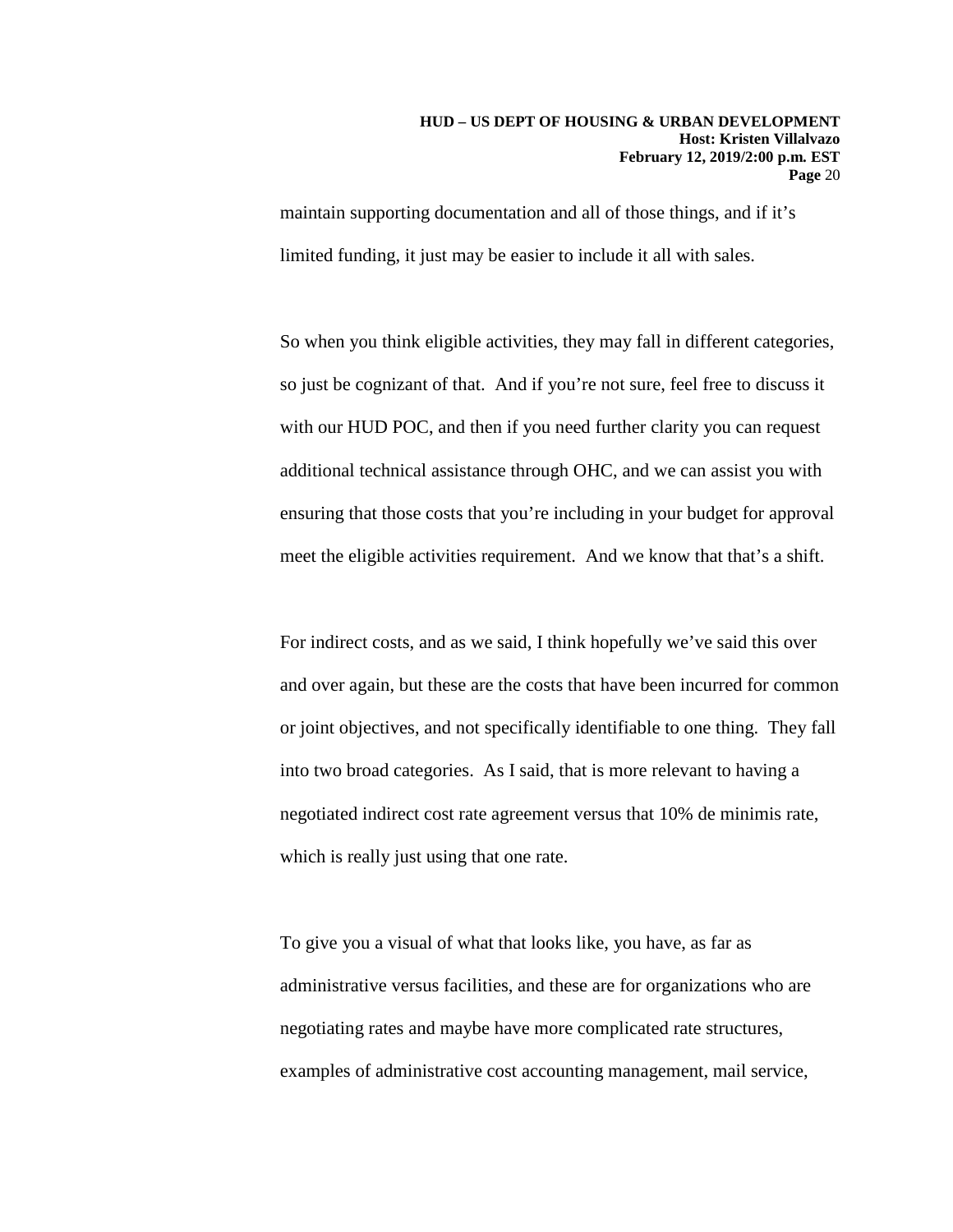human resources, and then examples of facilities is your rent and your janitorial. One of the biggest expenses that I would say is most impacted by OHC's transition from just allowable costs really to eligible activities cost is rent. OHC is no longer allowing rent to be charged as an indirect cost. The thought process being, rent is inherently a facilities costs as an indirect cost.

Historically, OHC has allowed agencies to charge rent as a direct cost if they had an acceptable methodology for how they were determining what portion of their rent should be charged as their rent. Now, though, under this transition, and with rent no longer being allowed as a direct expense, OHC's intention is for agencies to charge indirect costs, which should help them to recover those dollars historically that they've charged as direct costs for rent.

So it's not that they're saying, no, you can no longer be reimbursed for rent, but they're just suggesting that we're considering rent to be part of your indirect cost pool, and to the extent that you charge indirect costs, you're being reimbursed, or you're recovering some portion of rent within that indirect cost pool. So we know that that's rent.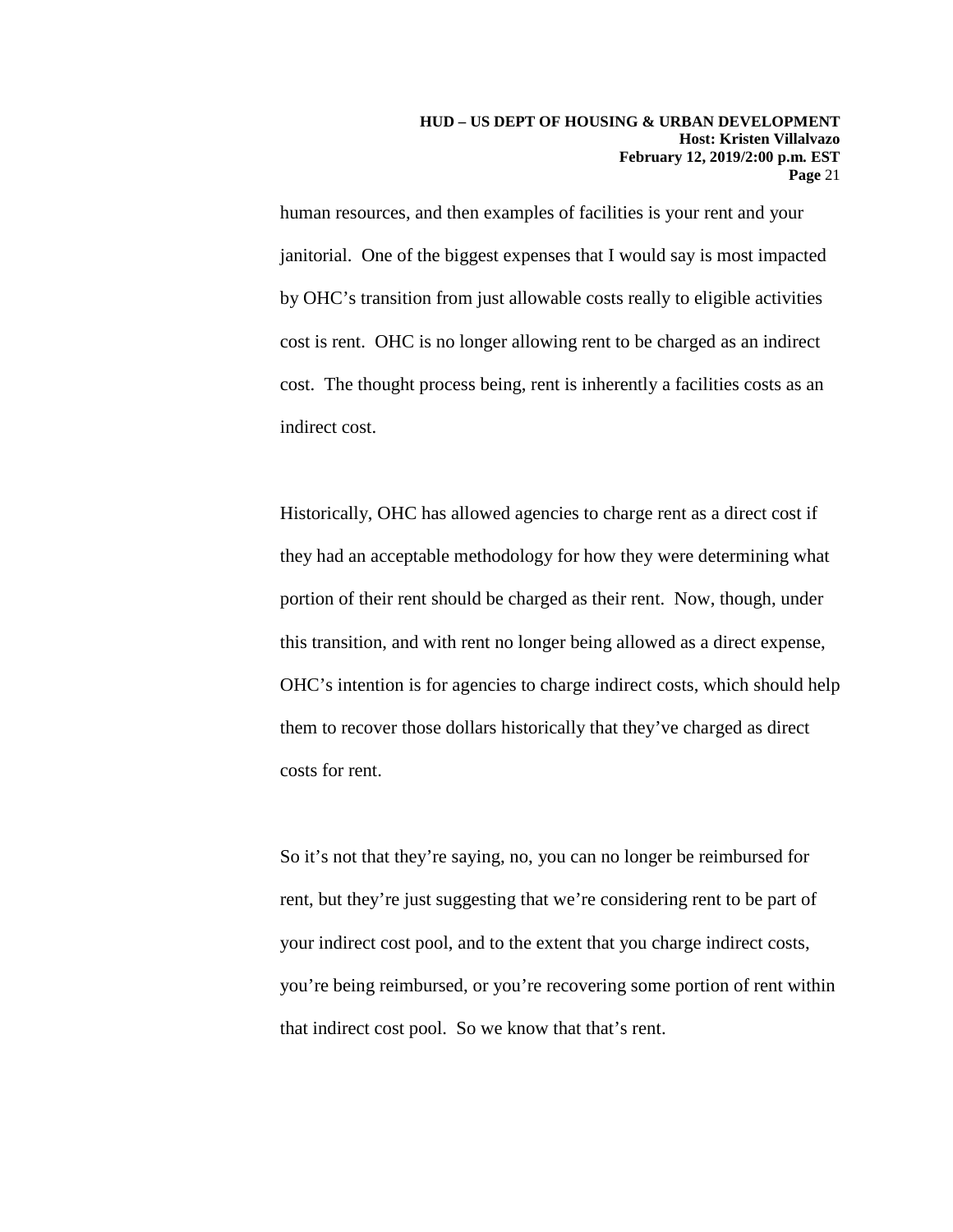And then any costs associated with rent, like telephone and utilities, those things that as you look at this illustration, clearly falls under facilities but historically OHC has allowed with reasonable and acceptable billing methodologies and assumptions to be charged as direct costs, they're now those costs that you're recovering in that indirect cost charge that you can charge on your budget. So as I said, it's not that they're no longer really reimbursing, they're just suggesting that the rent will be reimbursed as a part of your indirect cost reimbursement.

Now, all we've discussed about eligible activities and all those things, this does not negate or supersede the requirements under Uniform Guidance that any cost charged to a federal grant must be allowable, must be reasonable, and then must be allocable to a particular grant. So all the terminology or concept of eligible activities is doing is asking you to think about which costs you're charging associated with performing the work required under the grant. That's all that is.

But you still have to meet those same cost principles under the Uniform Guidance for any federal grant award relative to allowability, whether it's reasonable, or whether it's allocable. So even though, as I said, salaries for a housing counselor is an eligible activity, if you are attempting to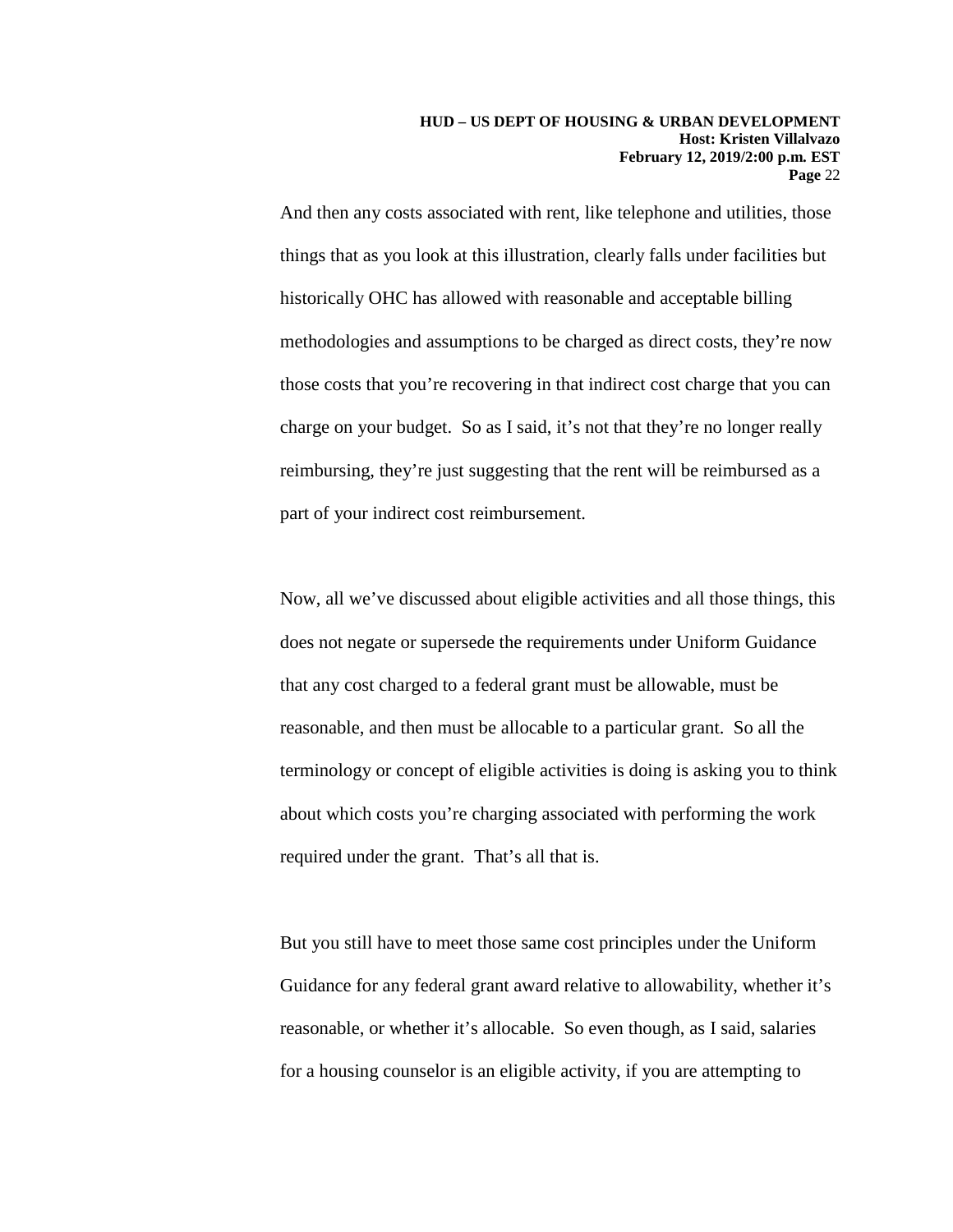charge the government \$100 an hour for a salary for a housing counselor, that could be suggested to be unreasonable, which is not in compliance with one of the cost principles, and it can still be questioned, although it does meet the requirement for it to be an eligible activity.

Allowability, what is allowable, 2 CFR Part 200, you can read this for yourself, but you have to have sufficient systems, it has to be consistent with terms of and conditions of the specific federal awards. That bullet right there really addresses HUD's ability to determine that certain costs will not be allowed as direct costs under this grant. For some of you, where we've had the comment or the feedback, well, hey, rent is allowable, as this under CFR specifically says, if an award determines that certain costs or terms and conditions of the federal award determines that that cost is not allowable, it subsequently becomes unallowable.

Then of course to be allowable you have to ensure that it's properly and efficiently administered, the federal awards, so you have to maintain supporting documentation. And if it's expressly unallowed under CFR Part 200, there are certain expenses that are expressly unallowed, and then if it falls under one of those categories, then it's not allowable.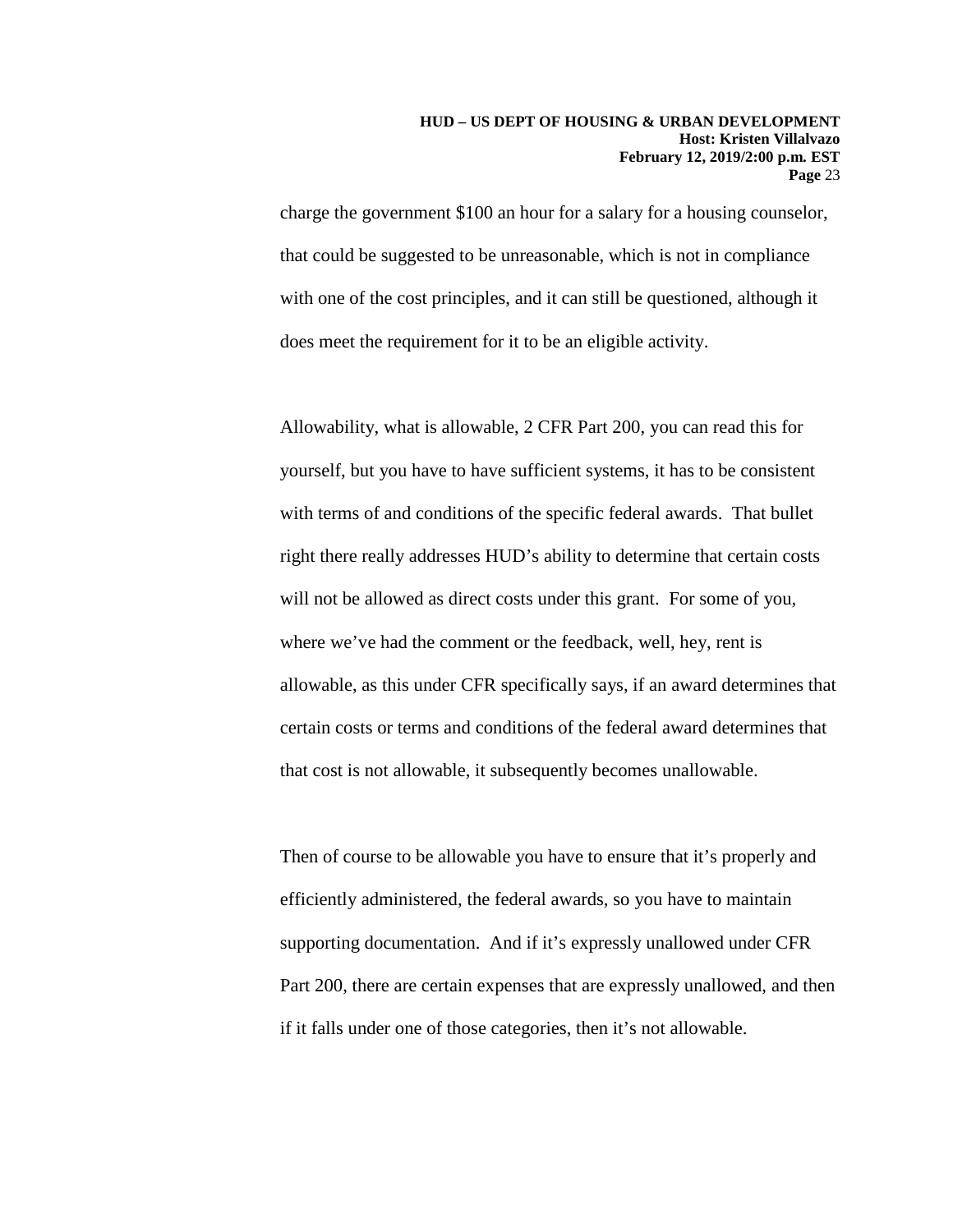What makes a cost allowable? This is where we're citing the specific references in the 200, if you wanted to look them up. This isn't really, especially for a smaller budget, that's what we said if you kind of stay with those obvious costs associated with eligible activities, like salaries and things of that nature, then it doesn't require the level of technical knowledge and experience of the cost principles to make sure that you're applying these types of cost principles like allowability.

But for your quick reference, you can easily go to these particular sections of the Uniform Guidance of CFR to look into cost allowability, especially if you have a question about whether one of the costs that you may consider to be consistent with eligible activities, if that cost is in fact still allowable. So that's a good reference for you.

Another good reference on this slide is, as I said, under Part 200 2 CFR, the Uniform Guidance, there's certain costs that are expressly unallowable. So you need to read this, even if you just look at the category title, entertainment costs, fines, penalties and damages, so you just want to make sure that you're not including those costs when you're coming up with your direct costs associated with the program.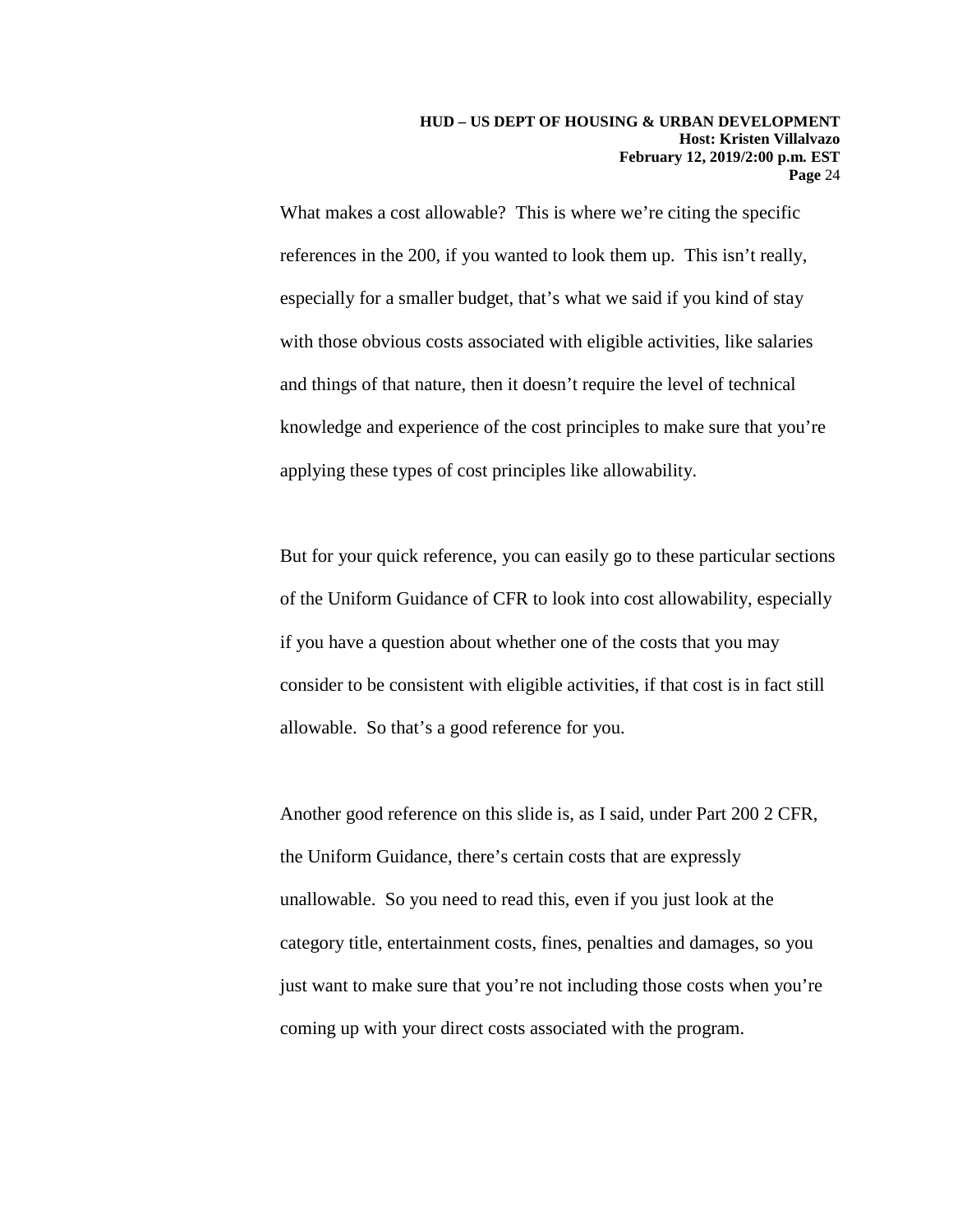We talked about this, what is ineligible for this FY2018 grant? Salaries and fringe not spent performing eligible activities, such as client education, housing counselor training, marketing and research. So salaries for time not spent.

Eligible activities are all other things in the paragraph, so don't let me confuse you. Eligible activities are those things that are referenced in parentheses. If those salaries in fringe for time spent are not included, and some of these eligible activities in these parentheses, then I would strongly advise that you seek clarification with your HUD POC or through technical assistance and/or provide sufficient justification on how you've made that determination that it's an eligible activity when you submit your grant package or your budget for approval.

One of the things to keep in mind too is paid time off and how you treat holidays and vacations, because your holidays and vacation time should have been included in your computation of your fringe benefit rate. Just through our time working with this particular grant, we've gotten questions on, well, how do I charge time for housing counselors that are on vacation? Well that time should have gone into your computation of your fringe benefit rate so that you could have been recapturing those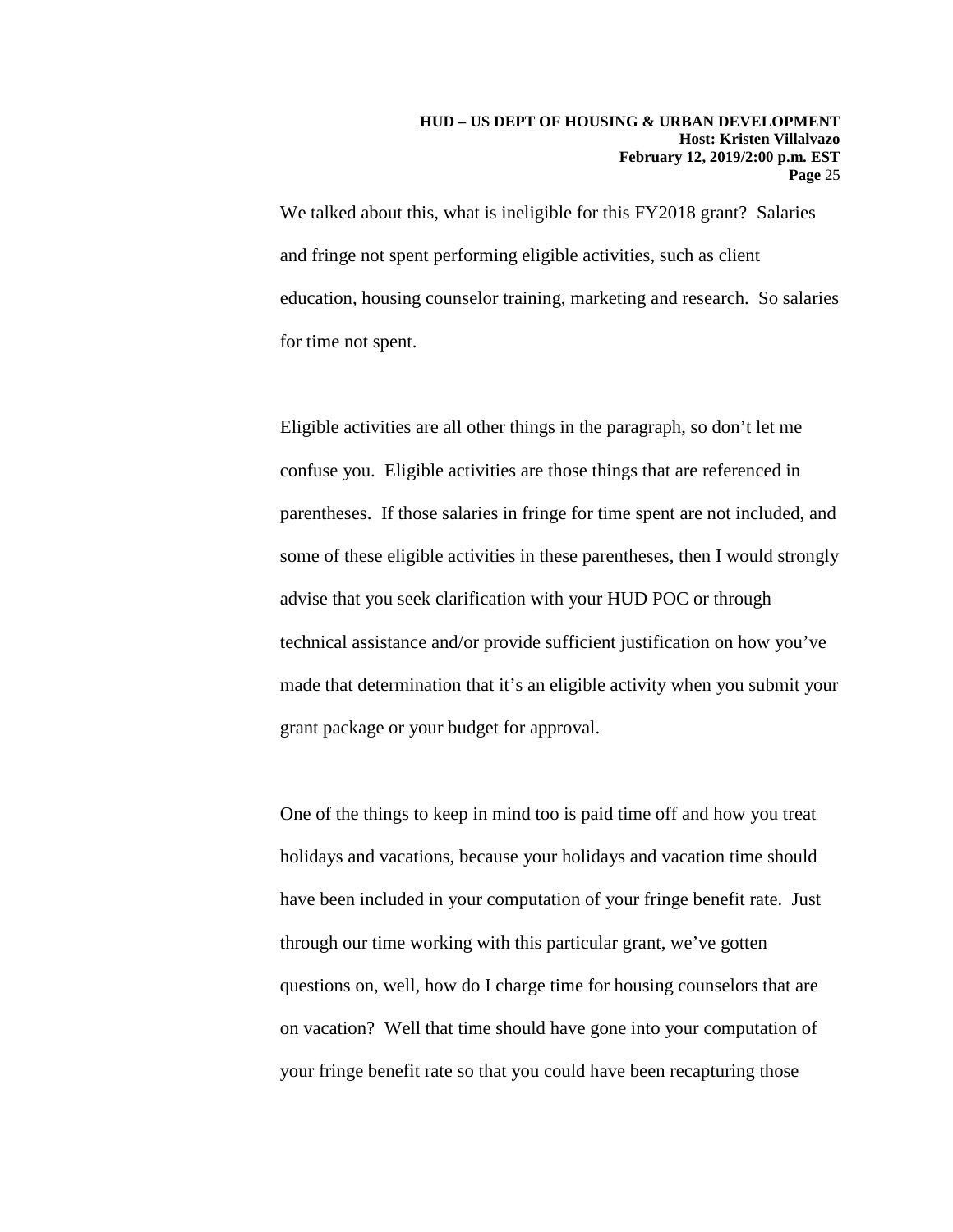costs as a part of the fringe benefit pool. You cannot charge time to this grant for paid time off, for holidays, or any of those things, because that's not time based on actual work performed, which is a requirement of a cost reimbursable grant. So that's where you would be able to recover that kind of cost in your fringe benefit rate.

Other costs not eligible, fringe without corresponding salary costs, historically there may have been times where due to limited resources of the grant, as a recipient you said, well, you know, we won't charge the cost, the actual direct labor hours or direct salary costs, but we want to get at least the fringe benefits from this housing counselor. We'll subsidize or pay for the housing counselor without seeking reimbursement under this grant for their direct salary or their direct labor, but, hey, can you at least give us the fringe benefits for them? And that's no longer acceptable.

Unspecified administrative costs. Once again, that gets into your ability to provide sufficient justification on how certain administrative costs fall under the performance requirements. So to the extent that those administrative costs are not clearly related to the performance of the eligible activities, they're not going to be eligible to be charged as direct costs.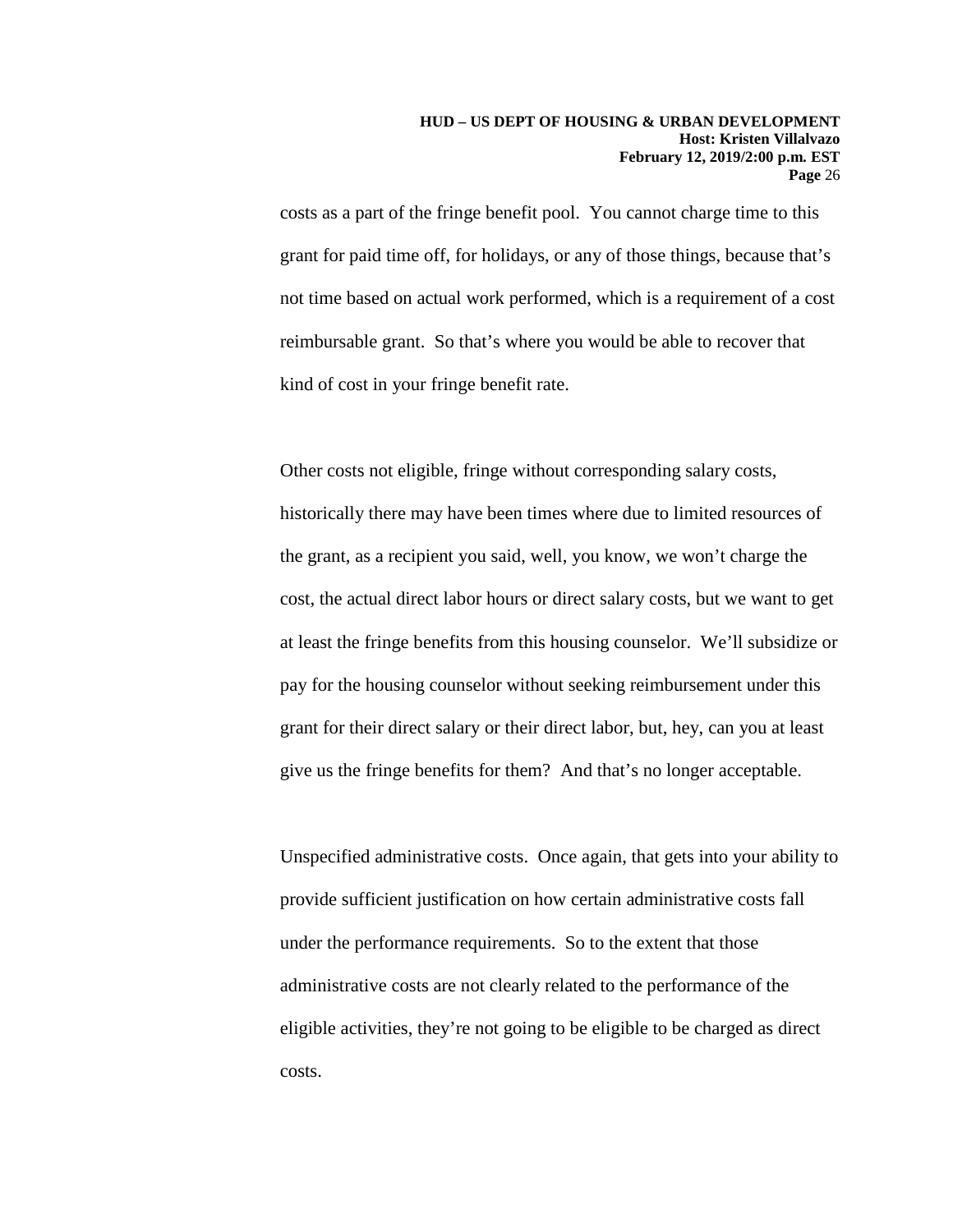Travel, I went over rent and utilities pretty good, which include all of those things listed below—phone, internet and postage. Postage, that is an area, and you say, but we pay postage for certain programs, and I know that that issue has come up with several agencies as it relates to eligible cost, with the concept being that if you charge indirect cost, that postage would fall within that pool of costs associated with it. So indirectly, the government would be giving you dollars for postage, it's just not 100%. Supplies, general office supplies, and then technology and equipment, those things are no longer eligible costs under the CHC grant.

Now, what indirect cost rate are you using? We've emphasized how you have to use your indirect costs you have to charge indirect costs, well, how do I determine my indirect costs, how do I compute what my indirect costs are? That's when we get back to these three options under this grant, either you're going to be eligible and meet the criteria to charge it using that 10% de minimis rate, where 10% becomes the rate that you use, you have a negotiated indirect cost rate agreement or a NICRA, which you've negotiated with the federal agencies, so you're going to use those percentages or ratios or indirect rates that were approved with that negotiation, or have a negotiated cost allocation plan.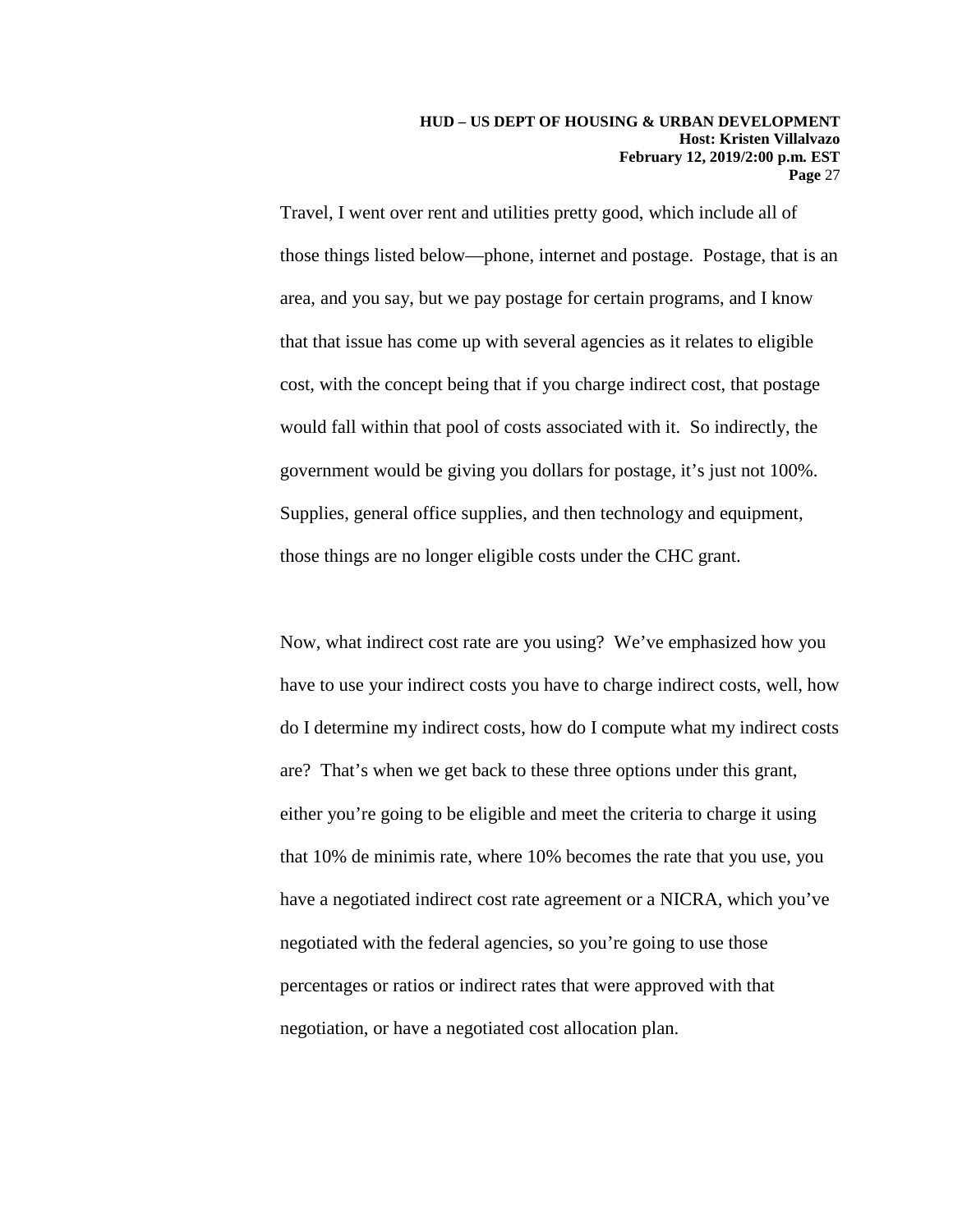Please note that cost allocation plans are in fact negotiated as well, so you have to have an approved cost allocation plan, your agency cannot just submit a potential cost allocation plan with this grant and say, oh, we want to use this. Just like the negotiated indirect cost rate, it has to be a negotiated cost allocation plan that was approved by some federal cognizant agency.

Now, when we look at the options, and I've gone over this somewhat, there are certain options that are most prevalent or really best fit certain types of agencies. For instance, most of your LHCAs that don't have these negotiated NICRAs or negotiated cost allocation plans, you're pretty much the best candidates for that 10% de minimis rate. And we're going to go over what that looks like.

Generally, for larger LHCAs and intermediaries of parent organizations, you may have negotiated an indirect cost rate with a federal cognizant agency, and so you may have an existing NICRA as well as an MSO. As far as cost allocation plans, only state and local agencies can have those, so that's pretty much SHFAs and MSOs.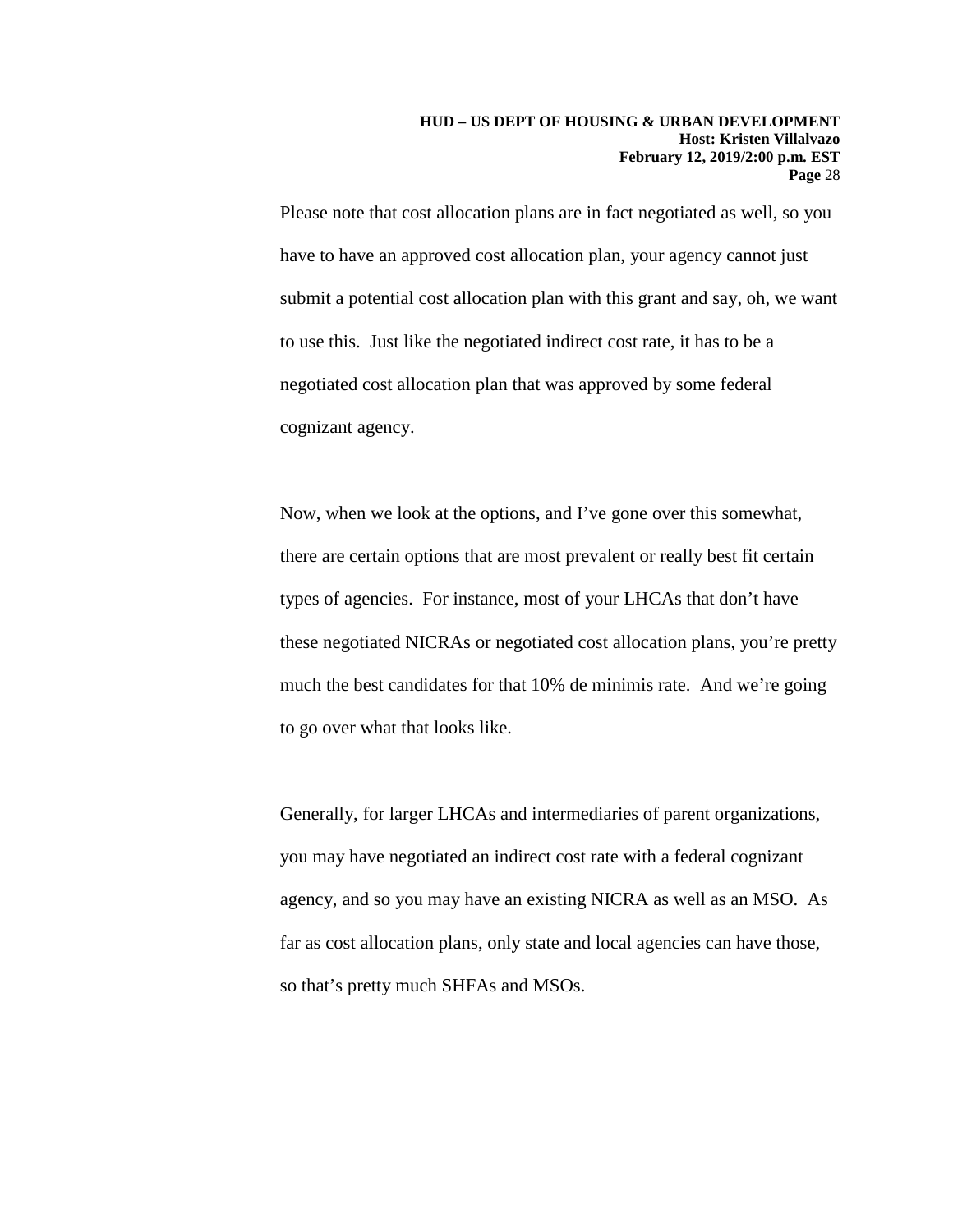If you're an LHCA listening to this for the first time, unless you verified, and you have to verify that the agency has never had a negotiated indirect cost rate agreement or a NICRA, you will probably fall within those agencies that should apply the 10% de minimis rate.

Intermediaries and MSOs, and this once again will require communication with you and accounting if your agency has never had a negotiated indirect cost rate agreement or a cost allocation plan, you may apply. But most times intermediaries and MSOs, they have NICRAs, so at that point your negotiated indirect cost rate agreements become important.

Then SHFAs and MSOs, you generally have an approved allocation plan, cost allocation plan, which is then accepted under the CHC grant. And it's just a matter of making sure that those cost allocations were applied and computed accurately.

Pros and cons of option one. Now when you look at it, unless you're just going to say we're not trying to recover any indirect costs, hey, we're just going to use this award from HUD to pay 100% direct costs for eligible activities, and you can elect not to do indirect cost, then this entire presentation is not relevant to you.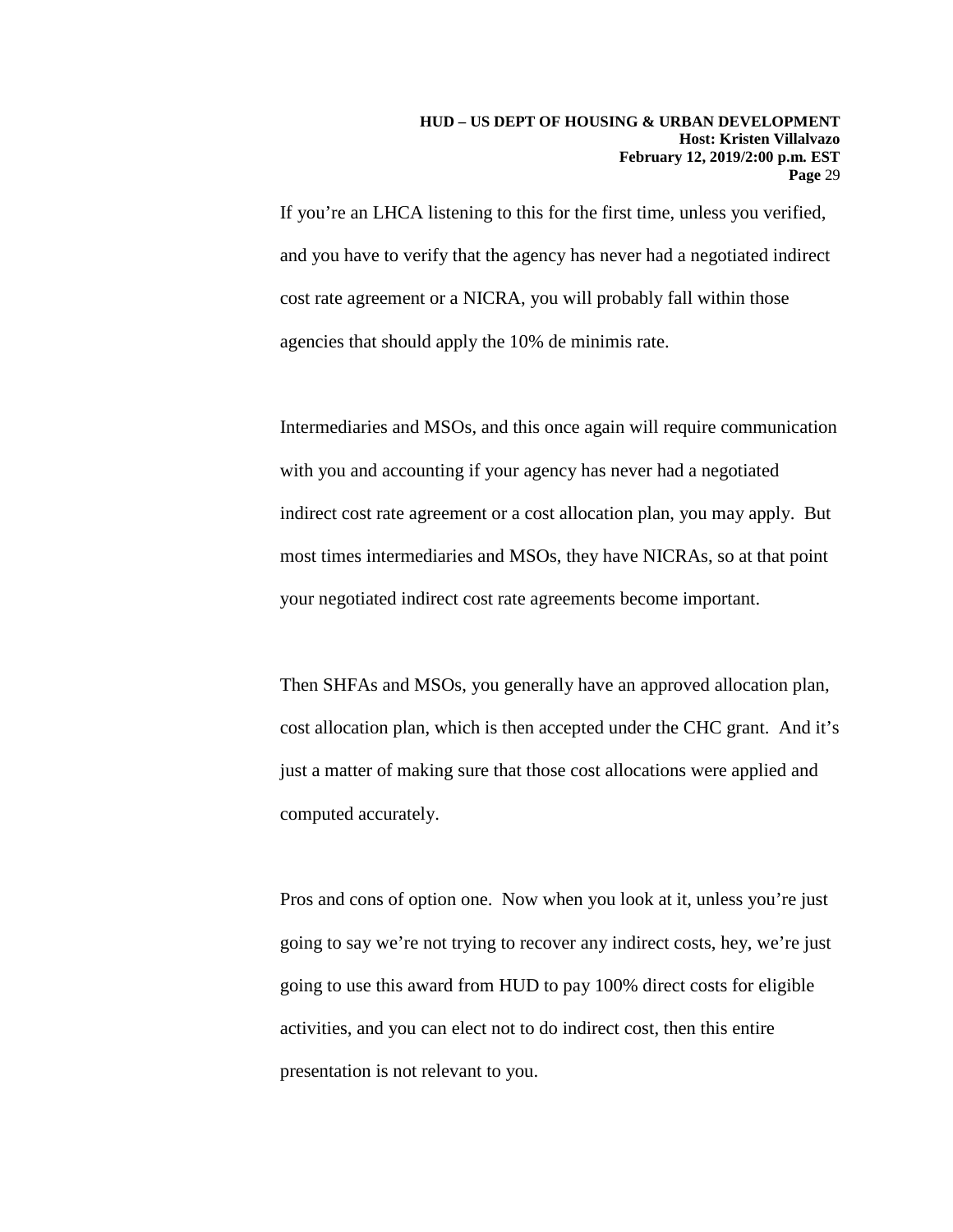But if you are a small LHC or someone that meets the requirements or the eligibility factors for something like the 10%, before the Uniform Guidance you would not have been even able to request any reimbursement for your indirect costs. So now the government is saying, we will give you 10% of your modified total direct cost, you just need to make sure that you have your correct total direct cost. And then we'll give you 10% of those dollars and allow you to use them just to run your organization. You don't have to spell out how you're going to use those indirect costs or anything like that.

So that's advantageous, it is allowing you to get some reimbursement for indirect costs. You don't have to submit any kind of detailed indirect cost proposal, which is required when you have a negotiated indirect cost rate agreement or you have a cost allocation plan. It's immediate, you do not have to get any kind of verification or approval from a third party. As long as your organization certifies and verifies that they meet the eligibility requirement, you can start using it immediately. There's no prenegotiations. It's easy to compute because they keep it very simple, and actually because of the change in eligibility requirements for costs under CHC, I can't think of any cost that you can charge to this grant as a direct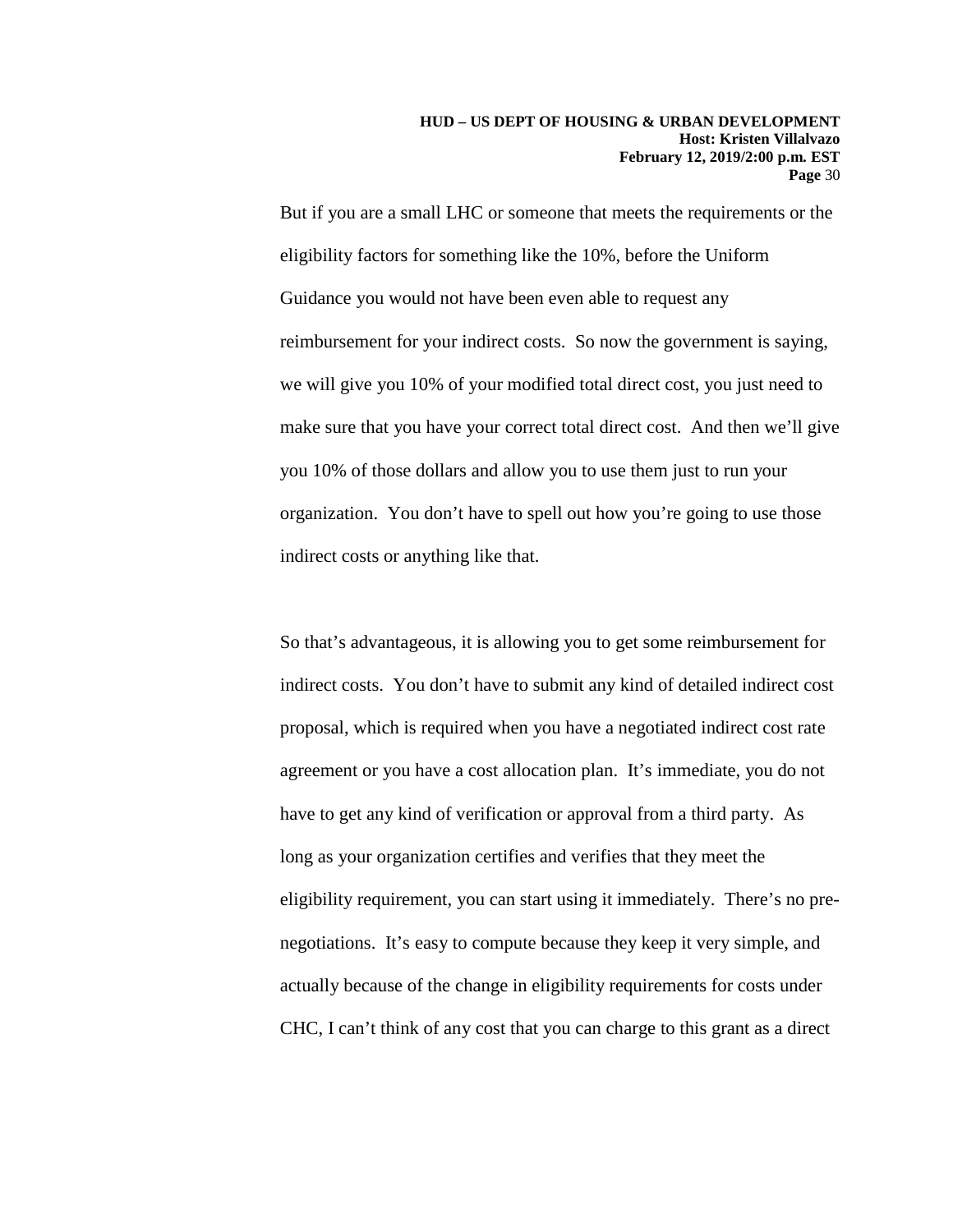cost that would not fall within the modified total direct cost that's required to compute the 10%.

So it really becomes almost a no-brainer so that any direct costs that you have, because this limitation is on what you can charge as direct cost, should fall within those costs that you can multiple that 10% by. And you don't have to have a complicated accounting system or compliant accounting system or in-depth knowledge of the cost accounting and principles and cost centers and allocations, so it's really easy to compute.

The cons. Well, the biggest one is that you have to meet the eligibility requirement, and that requires you internally to do some due diligence and verify that the agency has never had any kind of NICRA or cost allocation plan, and you certify to that as a part of your grant execution process. So that's probably the most work you have to do, is to make sure that the agency historically has never had any kind of negotiated indirect cost rate agreement.

Now, you can only get 10%. You can get less than 10%, but you can't get more than 10%. So let's say your agency has grown and is getting more awards and it's requiring you to even grow, expand your facilities and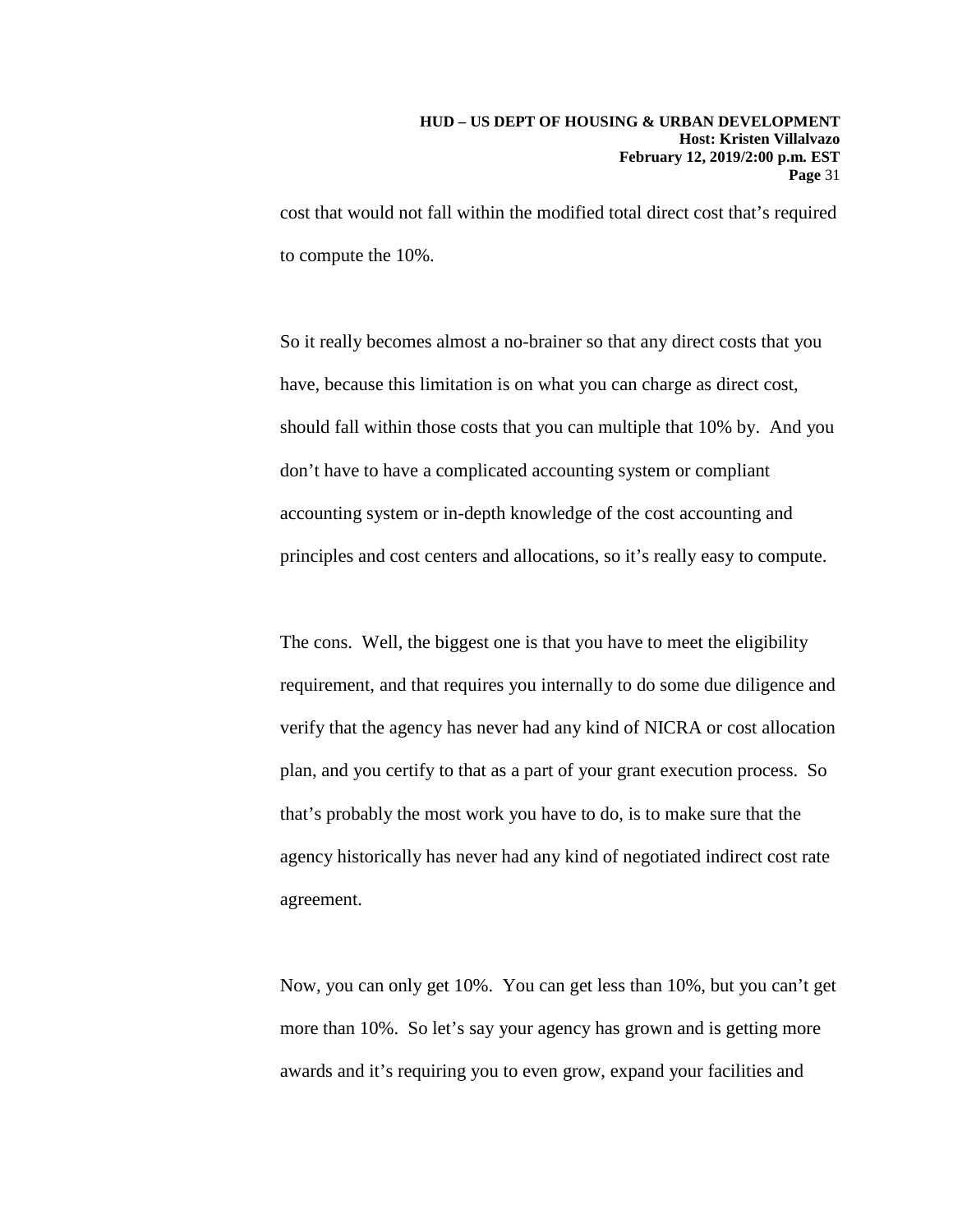your G&A, if you do not have a NICRA or cost allocation plan, no matter how big you get you can only use 10% of whatever your modified total direct cost. If your actual indirect cost is higher than that, you can't recover it using that 10% de minimis rate, so at one point you may need to negotiate an indirect cost rate agreement with the federal agency.

Certain eligible activity component costs are unallowable, so this is, as I said, because of how the FY18 grant has streamlined and more clearly defines what costs are not allowable, there probably will not be a big difference between your direct costs that are allowable so that you can charge that 10% against when you compute your indirect costs, and then those that you're just charging to the grant. There probably won't be a lot of exclusions or distinctions.

You still will have to track salaries, wages, you've got to keep all of the supporting documentation. Because although the government is not asking you to explain the actual 10%, they are asking you to make sure you have supporting documentation for the costs that you multiply that 10% by. So you're not keeping supporting documentation for the indirect costs, you are keeping supporting documentation for the direct costs that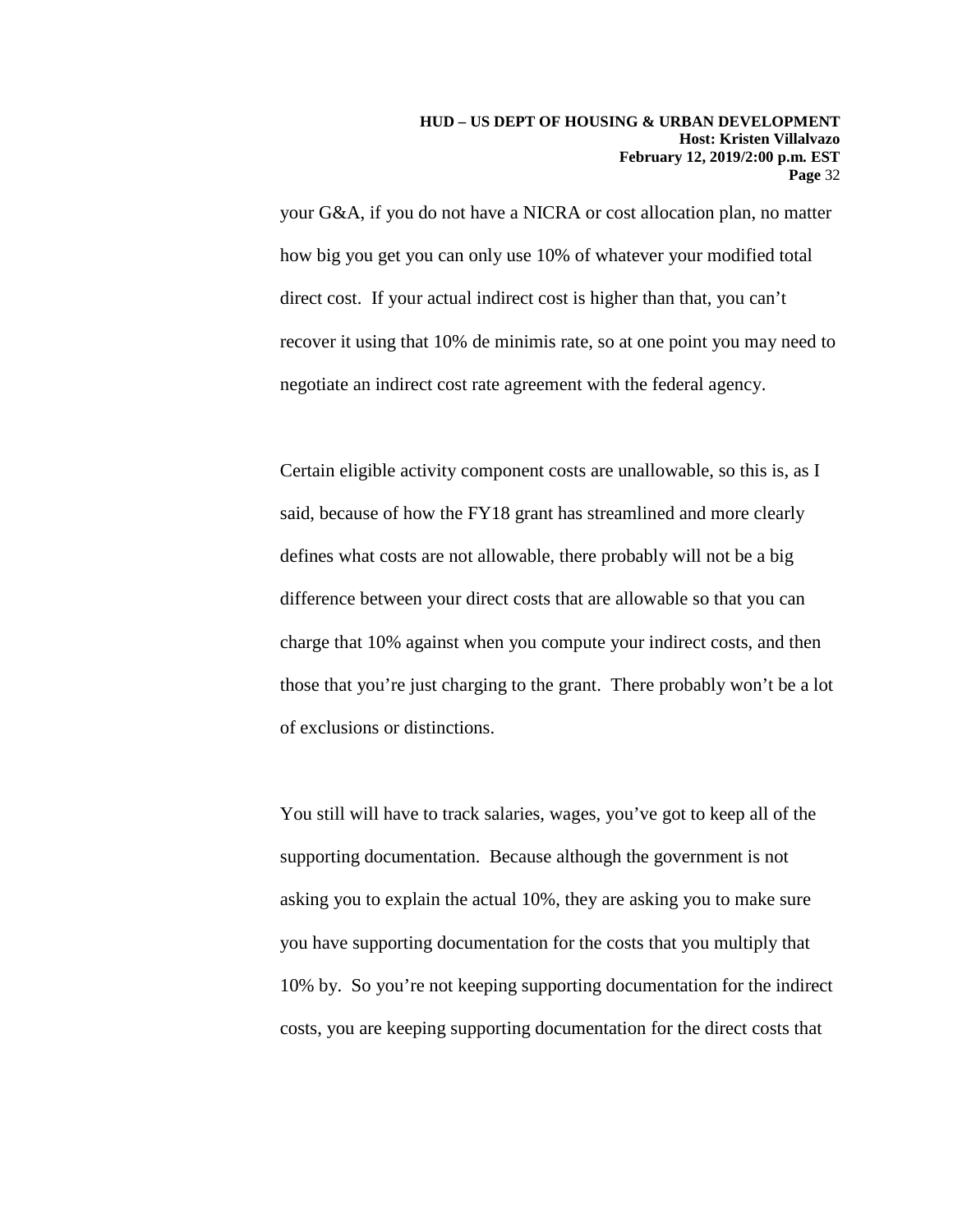you reported, that you multiplied that 10% by to get your indirect costs. And that becomes clear when we go over an example.

Negotiated indirect cost rate, pros. One, you can get more than 10% because it will be based on your actual indirect cost rate, but you have to compute those things. But you can ultimately get more than 10% of your indirect costs. All federal agencies have to allow you to use that negotiated indirect cost rate. And you can request an increase. I used the example before with the 10% that if your agency grows, that you can get more G&A and facilities costs, you're stuck at 10%. With the NICRA, you can go back and request an increase based on your actual cost. So that is definitely a pro.

A con. You have to present an indirect cost plan, you have to have a strong accounting system, you have to have a federal agency that's willing to negotiate your indirect cost rate agreement, so they're willing to review your submissions and go through the negotiation process. And sometimes that can be very time-consuming, because with a lot of federal agencies there's an extensive backlog on reviewing this, and then having the federal agencies that are willing to negotiate an indirect cost.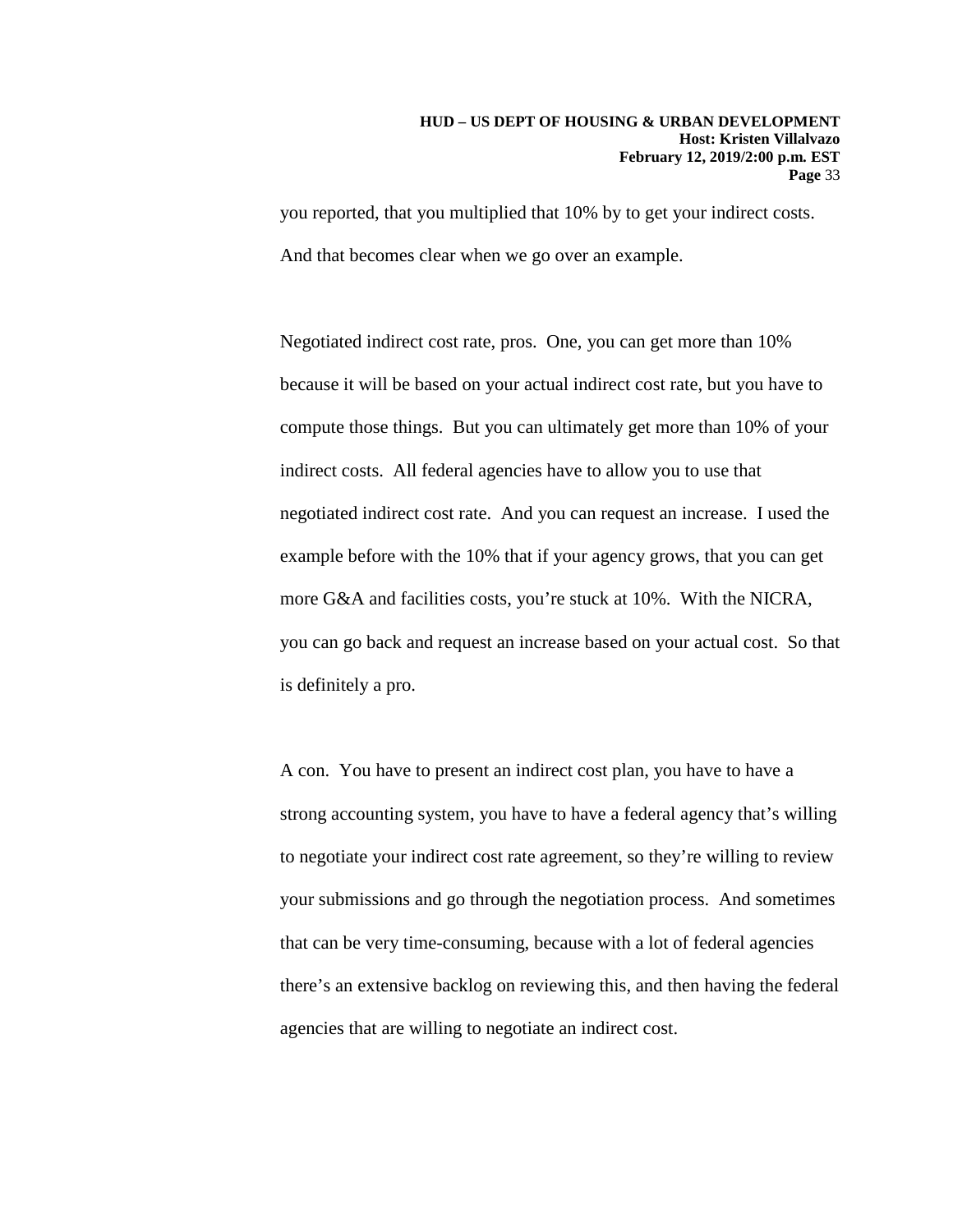Just an FYI, if you do want to negotiate an indirect cost rate, you have to submit that information to the federal agency from which you had the largest federal award. So you have to have a federal award, one, but you have to negotiate with the agency that's awarded you that largest federal award. You need more staff, very experienced and knowledgeable. Then every three years you're renegotiating. That 10% de minimis rate, we keep it until you decide to do something else. NICRA, you have to renegotiate every three years.

The pros for a cost allocation plan. As I said, state and local agencies are the ones that we see most, MSOs, SFHAs. With these, because they are very complicated plans, so of course one of the pros is you've come up with a method or allocation where you're really recovering 100% of all your costs, because you're coming up with the basis or a methodology to suggest that all of your costs are direct and you're coming up with how you can compute what those costs are. So you're recovering and you're looking at actual costs.

Cons: extremely complicated, very complex. You must have a very experienced and knowledgeable staff. It is, once again, negotiated, you have to have that federal agency that's willing to review and negotiate. It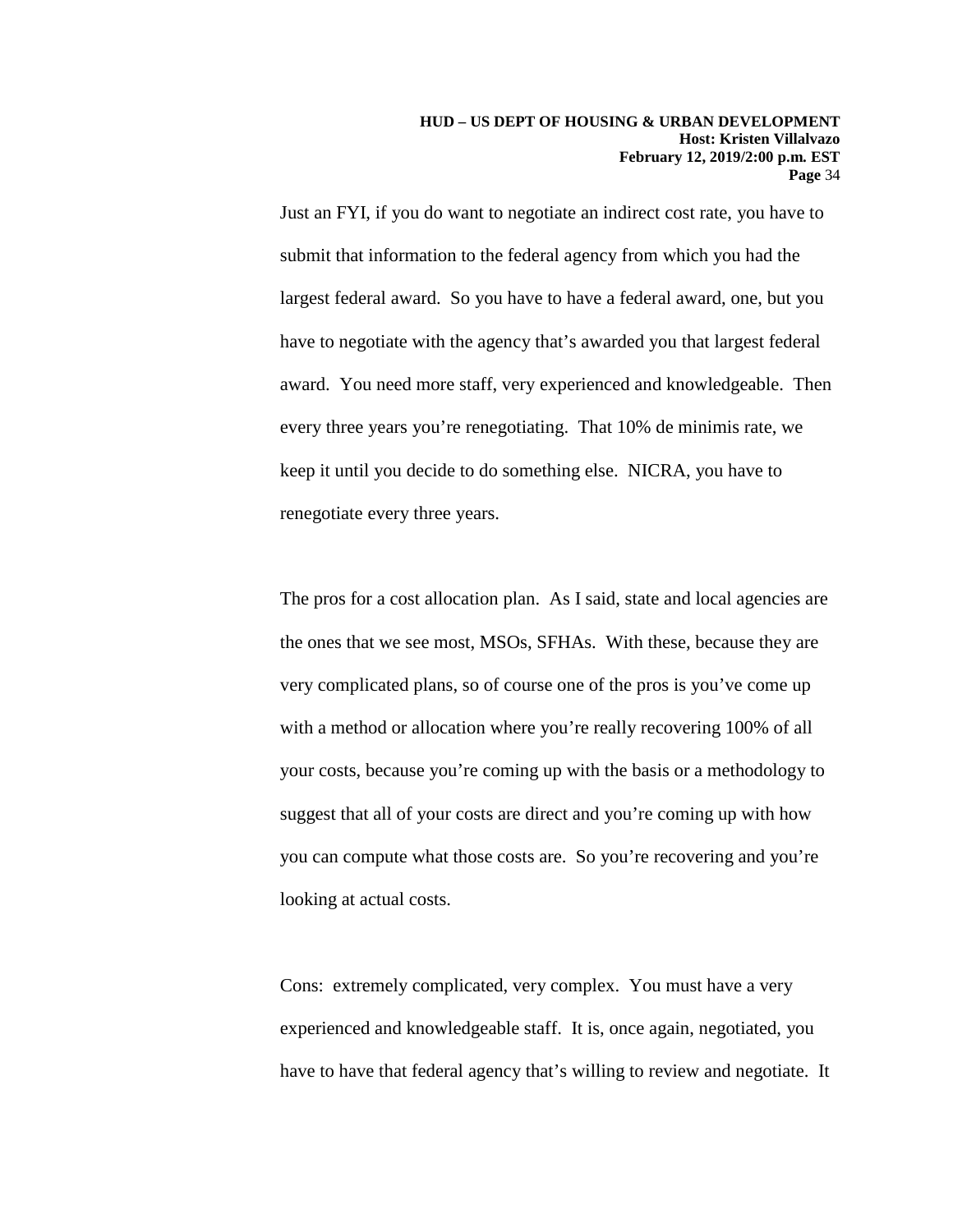is subject to audit, just like the NICRA is, subject to audit and review, and you have to submit this cost allocation plan periodically. So that's why most of the time it's your larger agencies that have a very in-depth, detailoriented accounting system managed by highly knowledgeable and experienced professionals with cost accounting. So that's some of your pros.

The 10%, usually this is for your smaller agencies, and including your sub-awardees. For some of the parents your sub-awardees probably meet the eligibility requirements for that 10%, and you have to allow them to charge indirect costs. Parents, you cannot suggest or in any way attempt to influence sub-awardees that they cannot charge indirect costs. In addition, they cannot use your negotiated indirect cost rate if you're a parent. A sub-awardee [ph] recipient, if they want to use a NICRA, they would have to have their own NICRA agreement between them and a federal agency. But you cannot tell them that you will only allow them to charge direct cost to a grant.

Just the eligibility requirement, I've said this repeatedly, the agency must have never received a negotiated indirect cost rate. You're asked to certify to this during the grant execution process, that you're not aware of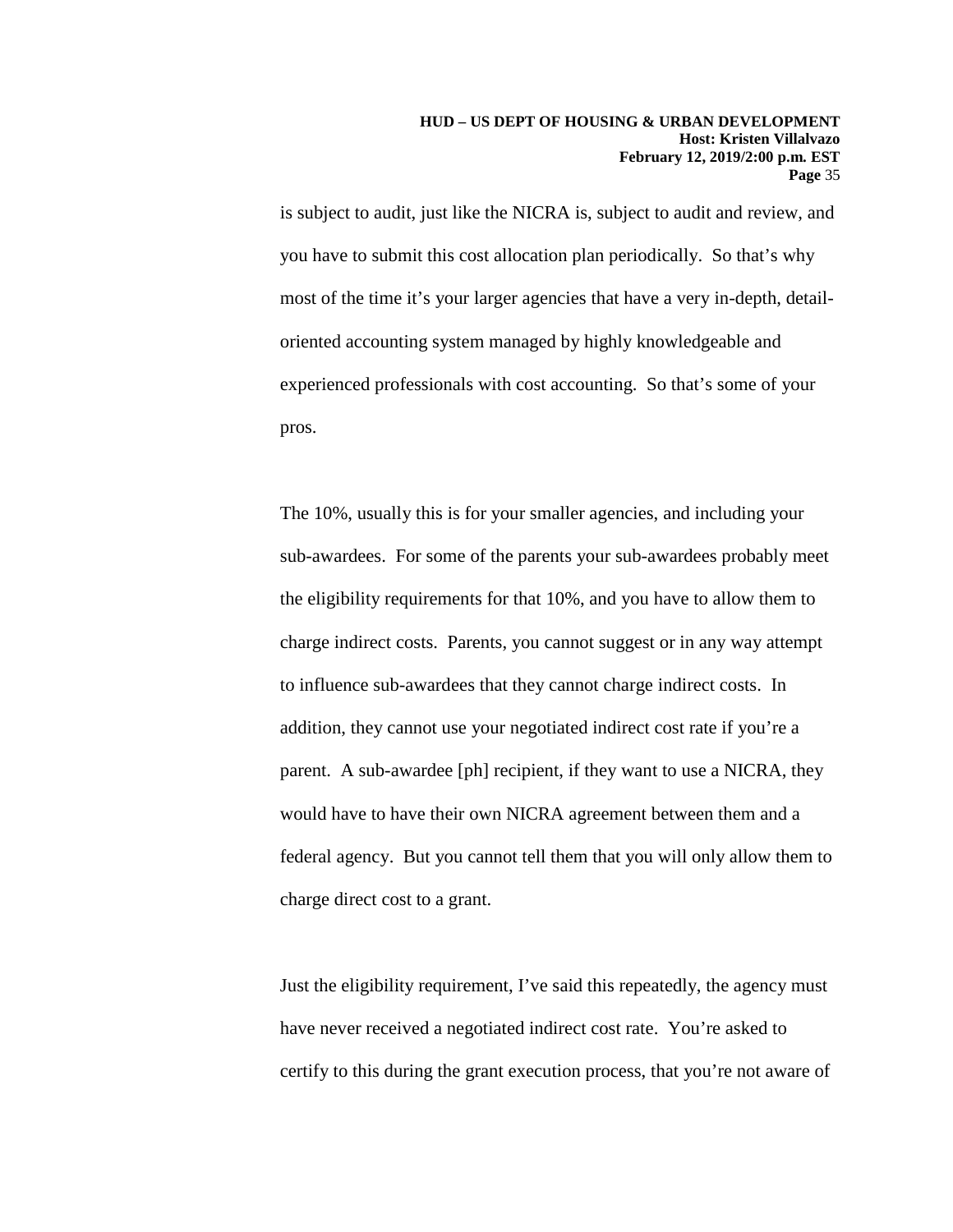the agency ever having any negotiated indirect cost rate. So even if they have an expired agreement and they haven't negotiated a new agreement in 15 or 20 years, they still would not be eligible for this 10%.

So that does require research. It does require communication and verification with accounting, finance, those who will be in the best position to provide that kind of confirmation that they have never had a negotiated indirect cost rate. Once you get that rate, you must use that rate indefinitely once elected, and it has to be used consistently for all federal awards.

I guess a point of clarification, and this just came up in some technical assistance we're providing, that statement is not suggesting that you have to charge indirect cost to every federal award, because there may be certain terms and conditions of other federal awards that says they're not accepting indirect cost. But what it is saying, is that if you're going to charge indirect costs on any federal award, you have to use your negotiated indirect cost rate. So that's what it's saying, you cannot for this federal award, one negotiated rate and this federal award use another. If you have a NICRA you have to consistently use it for any federal award for which you're charging indirect cost.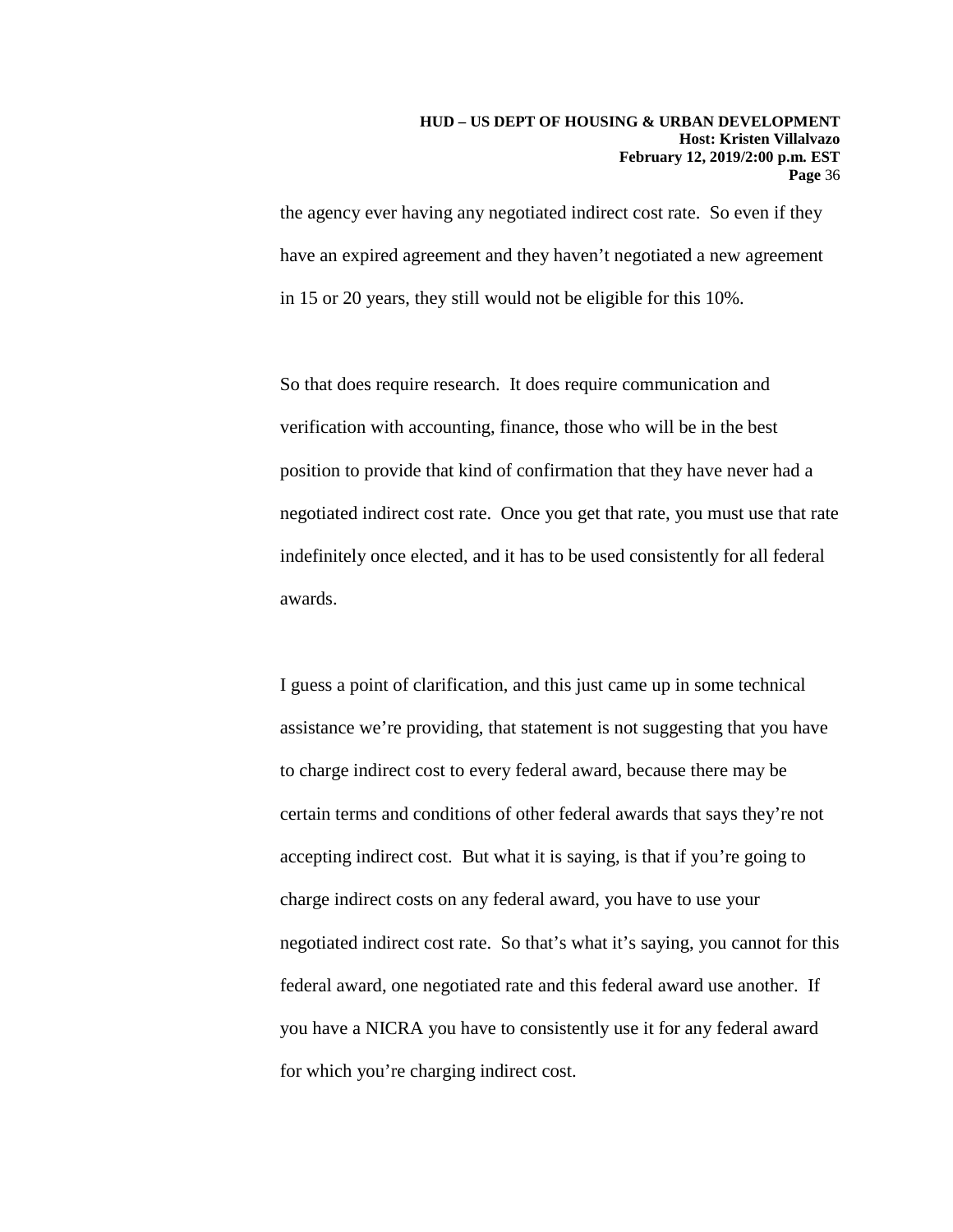You must use that 10%, I was talking about negotiated, but the same is true for the 10% de minimis rate. If you've elected the 10% de minimis rate on other federal awards, if they allow you to charge indirect cost, you have to continue to elect and use that 10%. So let's say another federal award would allow you to charge 12%, you cannot charge 12% for the indirect. You have to use 10% if you elected that 10% de minimis rate.

The next big criteria is you have to only charge 10% of what we consider modified total direct cost, MTDC cost, which we're going to go over in an example. When you're determining your indirect cost, you're multiplying whatever indirect cost rate, whether it's the 10% de minimis or the rate of your NICRA agreement times what's referred to as a base. That base is a sub-composition of direct cost. So for the 10% de minimis rate, there are certain direct costs that you cannot include in that computation, and we'll go over those. But that's what we mean about the cost composition of the MTDC—MTDC standing for modified total direct cost.

If you received over 35 million in direct funding you cannot use the 10%, so of course that excludes state and local and Indian tribe agencies that receive 35 million [ph] in direct funding. You have to maintain documentation supporting the methodology. As I said, the documentation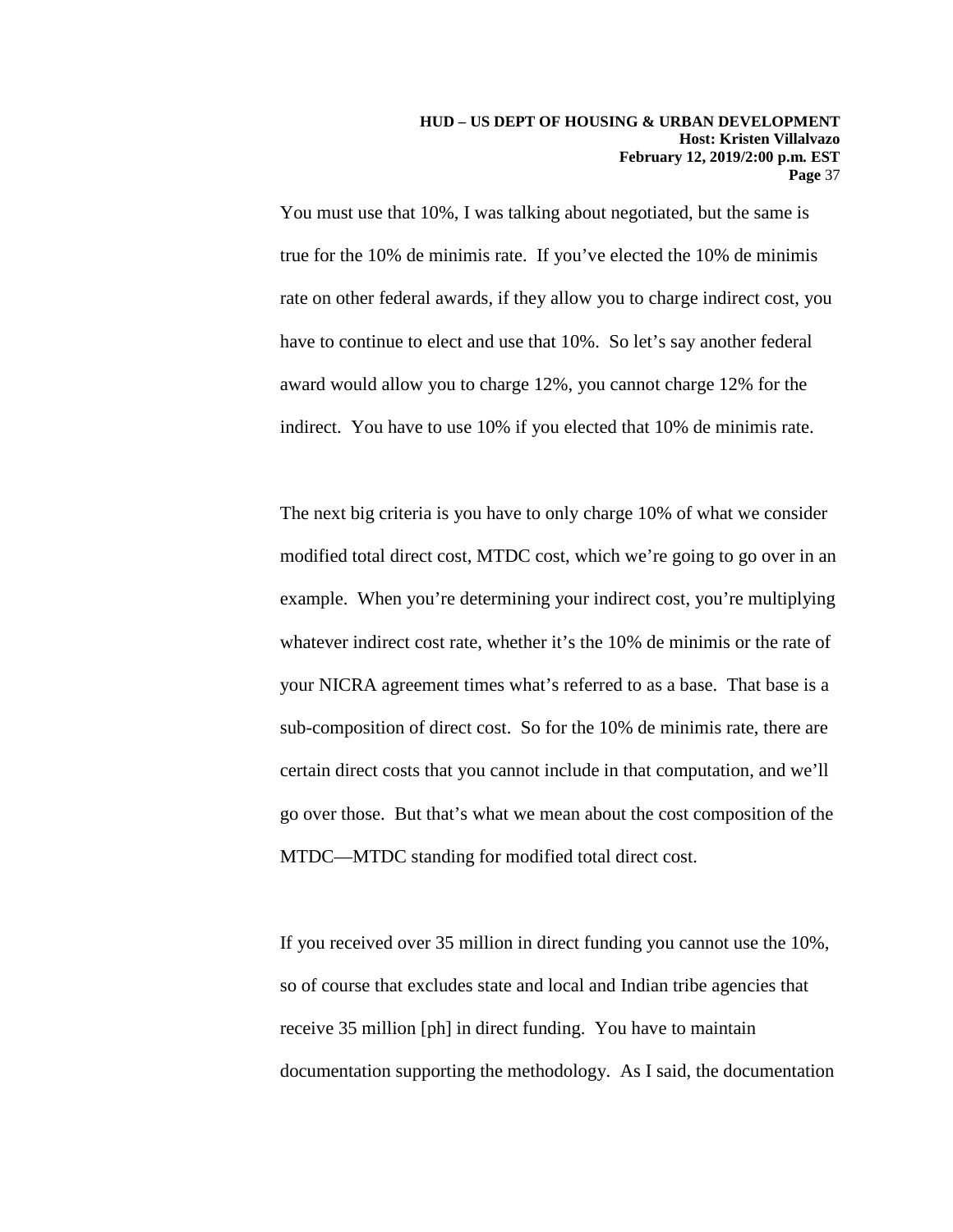isn't on the indirect cost, but it's on what on those modified total direct costs that you multiplied that indirect rate by to get your indirect cost. So that's what you have to keep supporting documentation for.

Let's talk a little bit more about the modified total direct cost. If you're using this 10%, you have to use modified total direct cost as the basis for which you multiply the indirect cost rate by. You still have to meet the requirements for direct cost when you're charging it to an award that holds those same cost principles. So it still must be specifically identified to that grant award or to that grant amount. Under 2 CFR Part 200-68 it's real clear about salaries and wages, fringe benefits, these things are included, materials and supplies, services, travel, and sub-awards and sub-contracts up to the first \$25,000 of each sub-award, which we'll show an illustration what that can look like.

But once again, they still have to meet the same cost principles of being reasonable, being necessary and consistently awarded. So they still have to meet the general Uniform Guidance cost principles for allowability, reasonableness and consistency.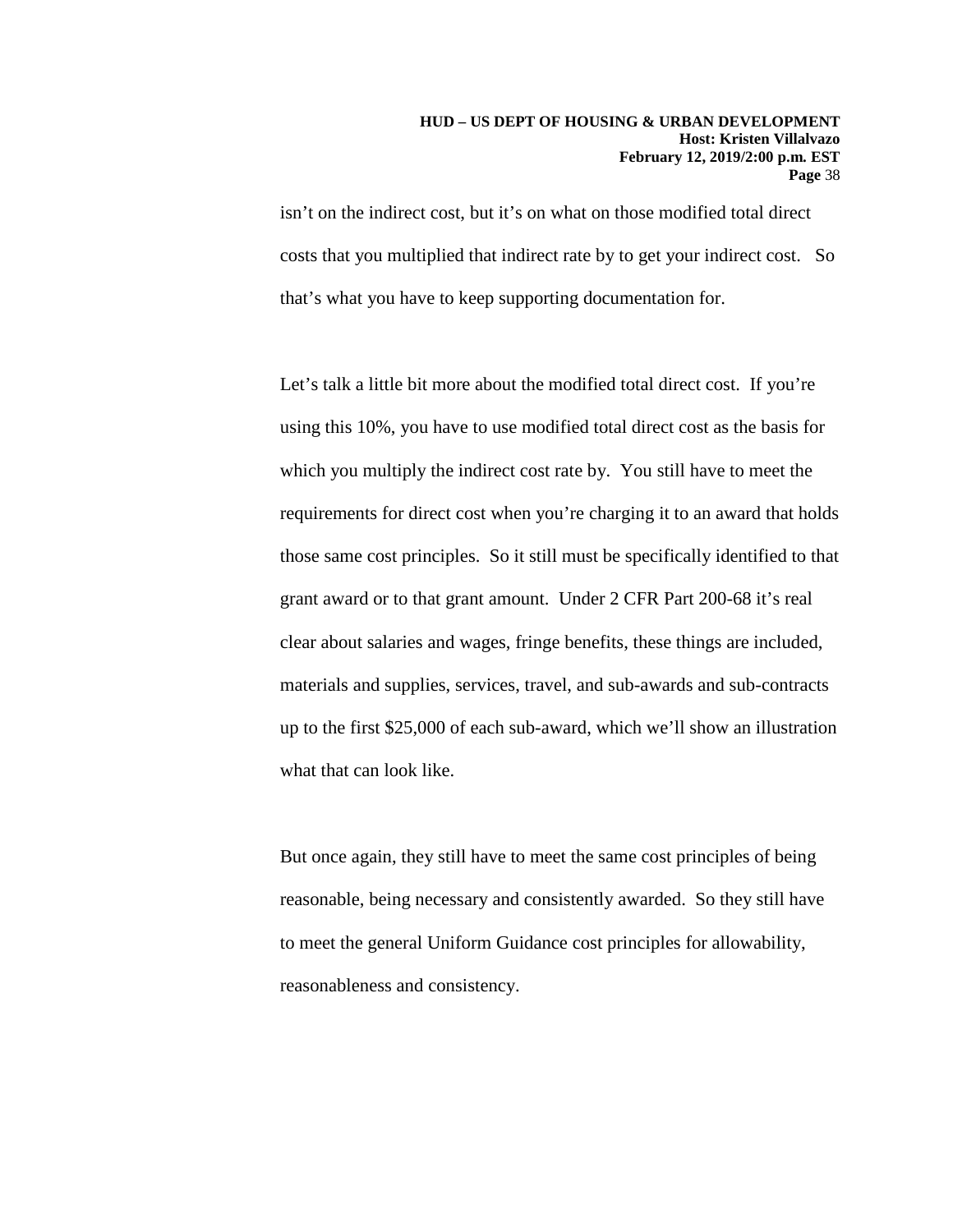What you cannot include in that modified total direct cost, and if you look at these costs you know that these costs are also no longer eligible costs under your CHC grant, so you cannot include equipment—any equipment whatsoever cannot be included. Remember, that's now something you cannot include as a direct cost under CHC. You cannot include any capital expenditures like buildings, or office equipment, furnishings, telephone networks, etc. That's also something you can no longer include as a direct cost under the CHC grant.

You can only include up to the first \$25,000 per sub-award and per subcontract. So, if you have multiple awards to sub-recipients you have to do a little tabulation or computation to see how much you can include in your MTDC, because you have to exclude anything over \$25,000 per subaward, or per sub-contract.

And then other things you can't include—rent, scholarship participants. No, rent is now a cost that you can no include under CHC. That's why I said if you're using that 10% de minimis rate, there's such a relationship or correspondence between eligible activities under the CHC grant and what you can include for your MTDC, that pretty much once you figure out your direct costs, to get your indirect costs, you can multiply it by 10%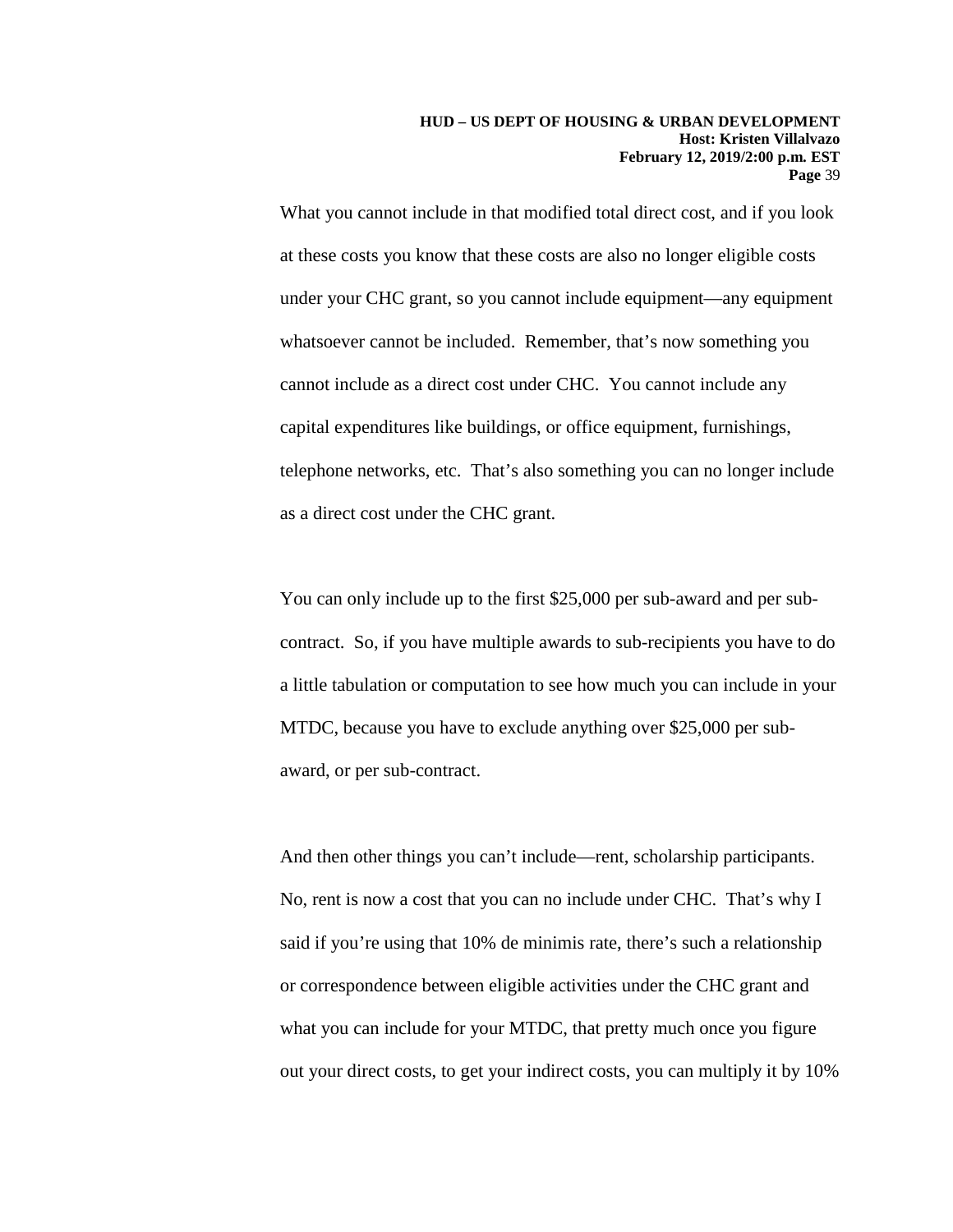if you're using the de minimis rate, and there goes your indirect cost amount.

So there is a good relationship, and we show that here on the table, housing counseling grants, specifically when you look at the eligible activities versus what you can include or exclude from the MTDC. I've said this, but there I guess in writing is the direct relationship. So it included labor [indiscernible]. Excluded, so when you're looking at your housing counseling grant, real clear, you can't include these things anyway, but you also can't include them in a modified total direct, starting with rent, utilities, technology, supplies, postage, all of those things.

Costs that are in an MTDC, and these are definitions, this is coming straight from the Uniform Guidance from direct salaries to direct admin, applicable fringe benefits are allowable under direct cost. If you do not have a fixed fringe benefit rate, then actual charges can be used in estimating these costs. So in your fringe benefit pool you're talking about what's fringe benefits, you're talking about your retirement, all of your insurances that are paid for by the employees, taxes paid for by your employer, such as unemployment and for your Social Security and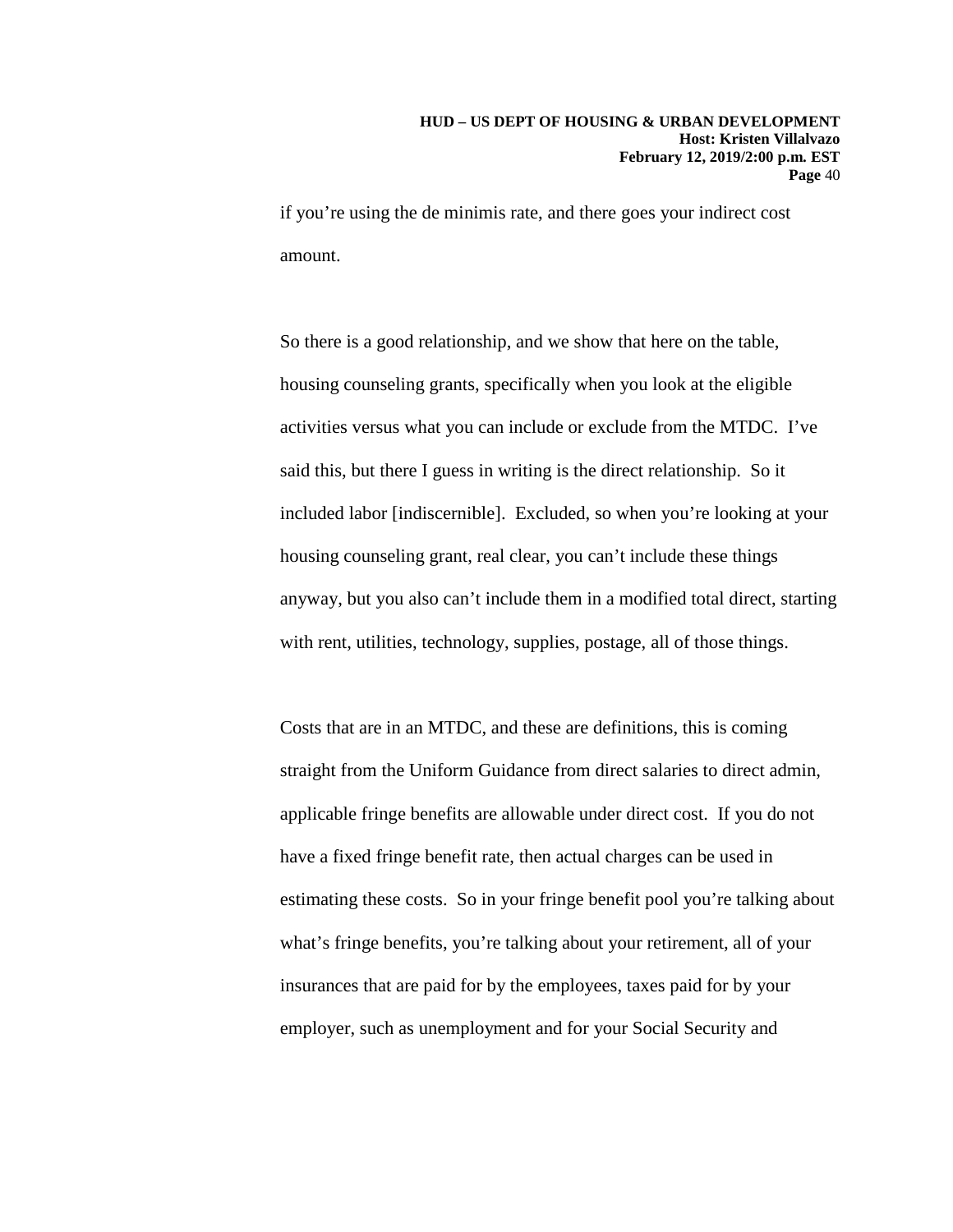Medicare, those things, employer paid tuition and all other benefits. So those are things that are in your fringe benefits.

Your service contracts and consultant fees are allowable. You do have some salary limitations in your grant, so once again you can't just look at what the Uniform Guidance is saying is allowable, you also have to look at if there's any terms and conditions in your federal award that differ from what's considered allowable per the Uniform Guidance. In this instance, HUD has a ceiling on what you can pay for consultants. Travel costs are allowable, and then your sub-awards up to the first \$25,000.

How that looks as far as you're now preparing a budget, you're trying to determine, you've come up looking at direct cost, which was the first step, you've identified your direct cost, and now you're looking at computing your indirect cost. Under this first scenario, you have a \$300,000 budget. For your budget, your direct cost is actually going to be these costs right here, so these are the costs that you included.

Now, in future illustrations we're going to take off equipment, because that should be coming off, but let's just assume that these are the actual direct costs that you're going to charge to the grant, and they're fine.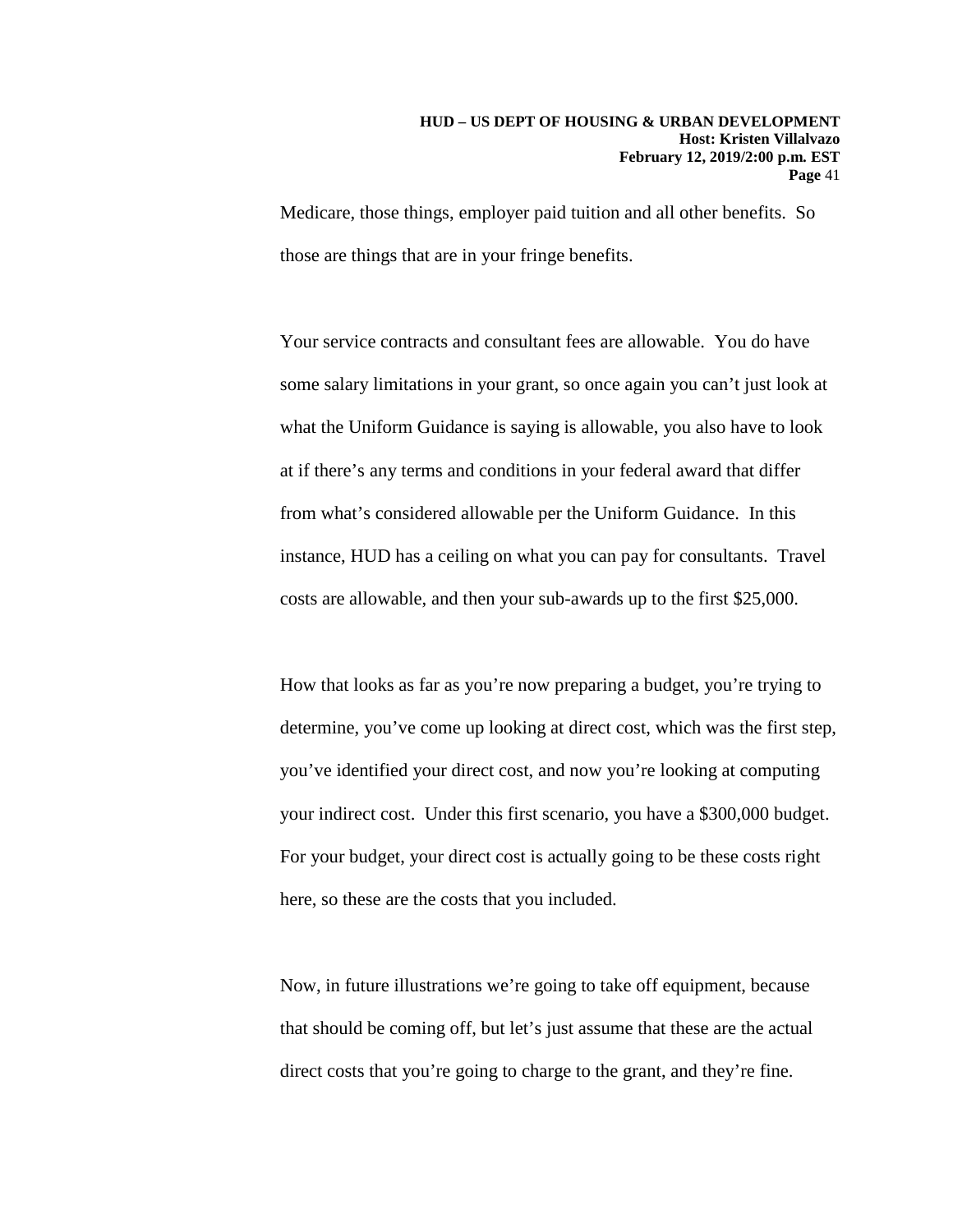These costs are fine. However, it's now time to compute your indirect costs and you realize that although these direct costs are fine for the grant, you can't include them when you're trying to compute your indirect costs, because they're not included in the MTDC, so you have to exclude them.

So your direct costs, although they're \$285,000, when you go to multiply your 10% for the de minimis rate, you can only multiply it by \$215,000 because there are certain costs that are excluded. That's what this illustration shows, that equipment which is not allowed under modified total direct cost.

And then for each sub-award, remember we said up to the first \$25,000, there were three sub-awards of A, B and C received \$75,000; D, C and E, \$20,000; and M and O, \$25,000. Well, remember, you can only include up to the first \$25,000, so we included only \$25,000 of that \$75,000 and we can include the entire \$20,000 because it was less than \$25,000, and we can include the entire \$25,000. But as you see, we excluded the amount that was over the \$25,000, which wound up being that \$50,000 for that one grant award.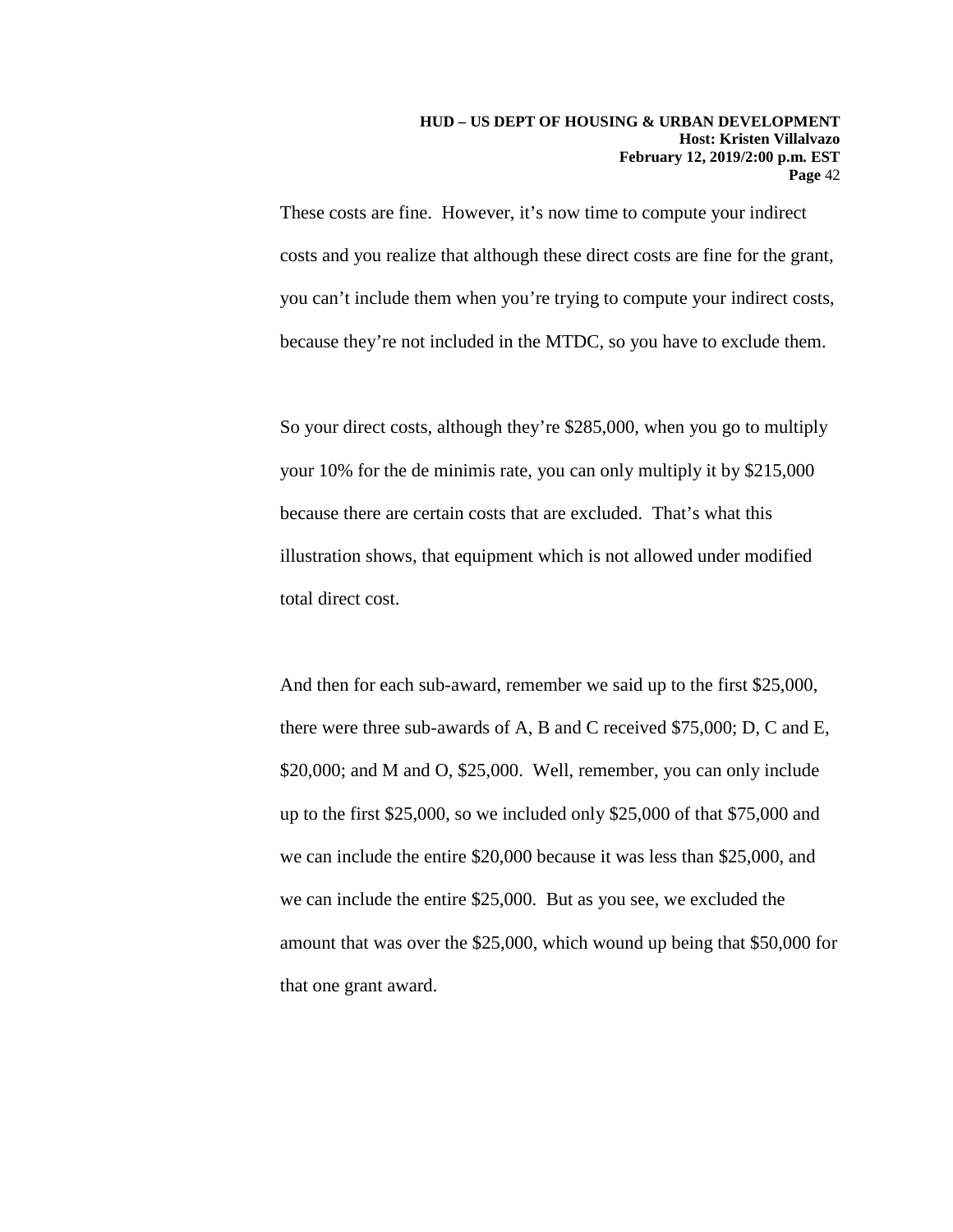So when we did the computation for the indirect costs, we multiplied the 10% by \$215,000, which gave us \$21,500 as far as indirect cost. Had you included all of your direct costs, you would have multiplied it by \$285,000 to get \$28,500, and you would have incorrectly over-claimed approximately \$7,000, just because you didn't understand the components that should have been included in this modified total direct cost that you're multiplying times this rate. That's why you have to understand the components of the modified total direct cost.

In this scenario we have a \$900,000 total award. Now, this month all of these costs are your direct costs. These are direct costs that you're charging to the grant. Now, you have to figure out how much can I charge for indirect costs, so there's certain assumptions. Sub-award to one grantee for \$55,000, so once again we can only include up to the first \$25,000, so we had to exclude \$40,000.

Credit reports are not allowable under the MTDC. Credit reports are allowable eligible activities for CHC, but they're not allowable under MTDC. So we had to exclude those, the credit reports.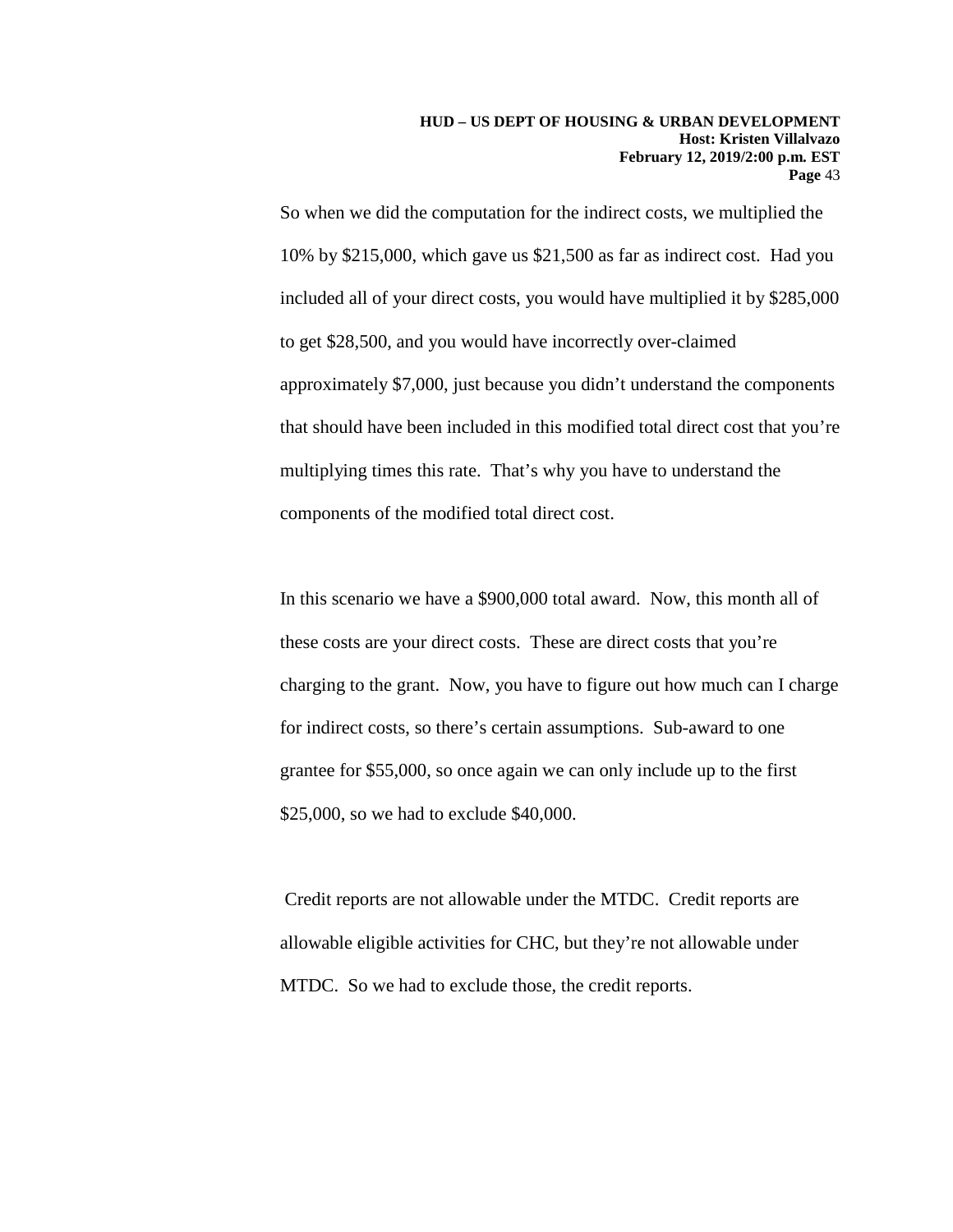Consulting fees. As we said, every year there's a limitation per your grant, so here they were paying \$155,000 in consulting fees, and even though the MTDC allows your consultant fees and you can charge them against the grant, there's a ceiling. So we still have to comply with the terms and conditions of the actual grant award amount, so we've excluded that from the modified total direct cost.

So now, even though we had \$805,000 of direct costs, we're excluding \$73,841. So when we do the actual computation, and this is just showing this in table form, when we do the actual computation we're going to multiply the 10% by this number to get this total indirect cost as opposed to multiplying it by the \$805,000 to potentially have that indirect cost. So you can see that if you do not determine your MTDC correctly, you could be requesting more.

We took it a step further, though, and said, okay, remember, total grant award amount is \$850,000, so even though we computed the indirect cost based on a 10% to be \$73,000, you can only include indirect costs up to the amount of the federal award. You cannot charge in excess of the federal award. So a lot of times a lot of you will have to adjust what your 10% looks like to fall within the amount of the federal award. As I said,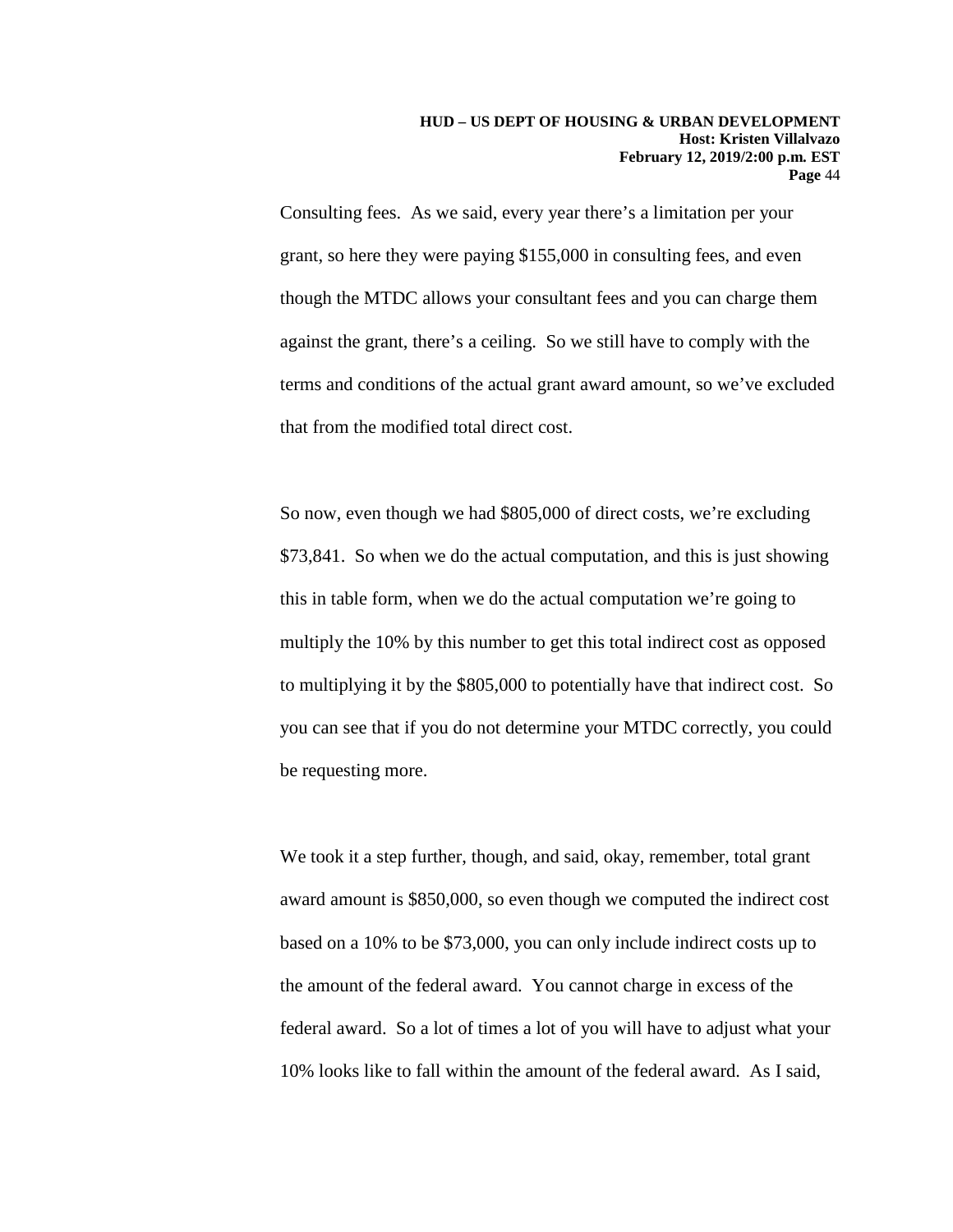you can't charge more than 10%, but you may be forced to charge less. But the important thing is that you figure out what your actual 10% looks like and then go back and make the adjustments within the grant award amount.

And that's going to happen, because the numbers never work out perfectly. You generally have some kind of adjustment. You can adjust to less than 10%, but you cannot adjust to more than 10%. And it has to stay within the grant award amount.

Your NICRA, as I said, this is a rate that you're negotiating with a federal cognizant agency. On your NICRA, for those that have them, there are different rates that are part of that agreement. You'll have that provisional rate, which is a temporary rate that usually pretty much it's a billing rate, where they're allowing you to bill at this amount, even though they haven't necessarily determined what you final rate is.

Every year you should get your final rate, so you usually start off with a provisional rate and then you wound up with some kind of final rate. You may get a pre-determined rate, which is a rate that the agency, for instance, a lot of federal awards, the federal cognizant agency may say that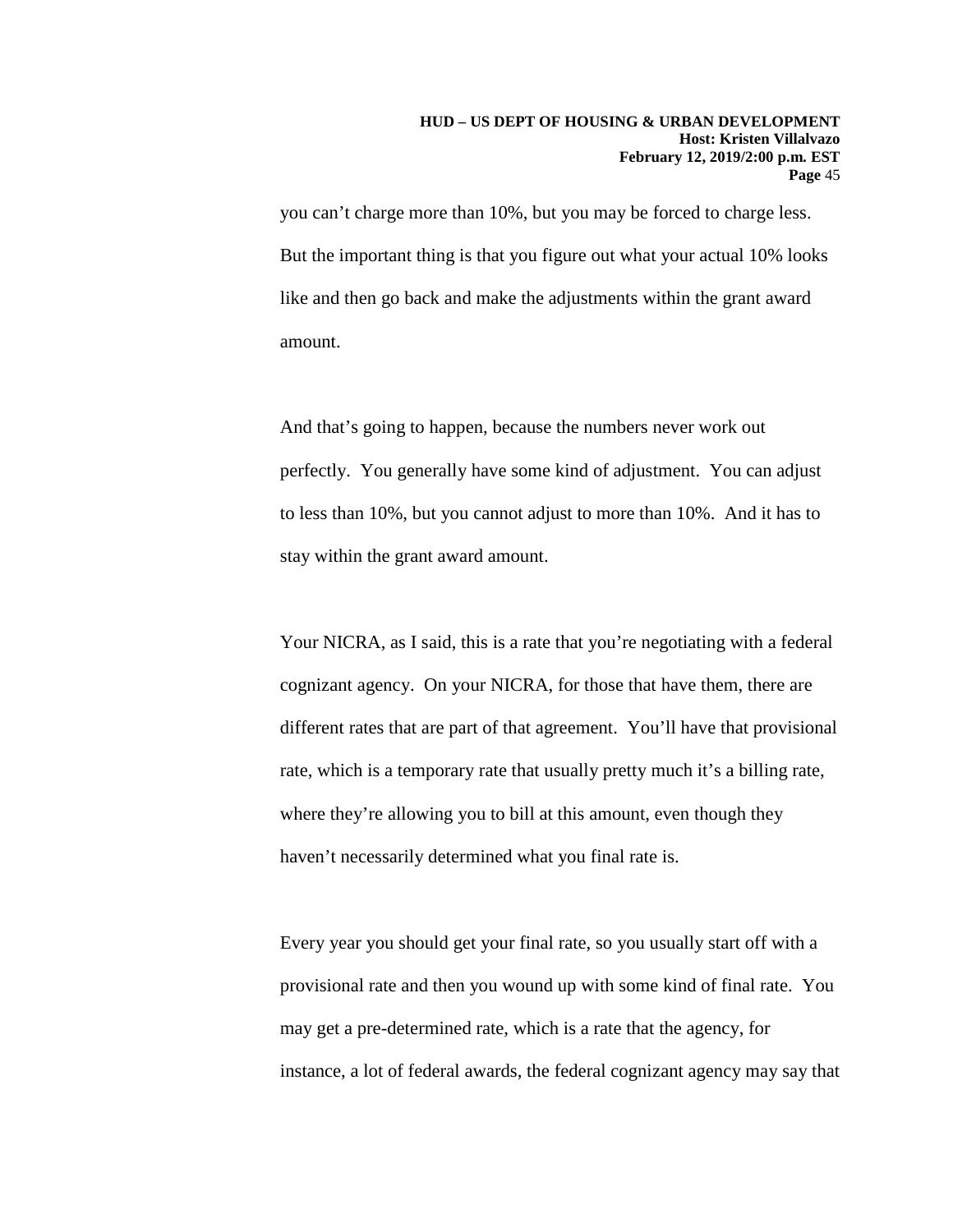this is your rate no matter what, and they can assign a pre-determined rate, and you keep that for two to five years, or you may get even a carry forward rate. Whatever your rate is under a NICRA, it will be on your NICRA agreement, for those of you that have them. It will indicate if it's a provisional, if it's a final, if it's a pre-determined, if it's a big carry forward. That is important, because you have to know which rate applies during the period from which you're preparing a grant.

So in this instance, when you're doing the grant and this is just an example of a NICRA and it's giving you the fixed carry forward, it's telling you that this is the rate that you can use for this period. This is the rate you can use for this period, and it's for all the programs. Down here it's telling you what their basis is. So remember modified total direct cost base, it told us what we can include and what's not, your NICRA will tell you what you're multiplying this rate by.

In this instance they're multiplying it by total direct costs less capital expenditures and pass-throughs. So their computation, they would have what all of their costs are, and then if they have any capital or passthrough costs, then they would have to subtract them from their total direct cost and multiply it by this rate during this period.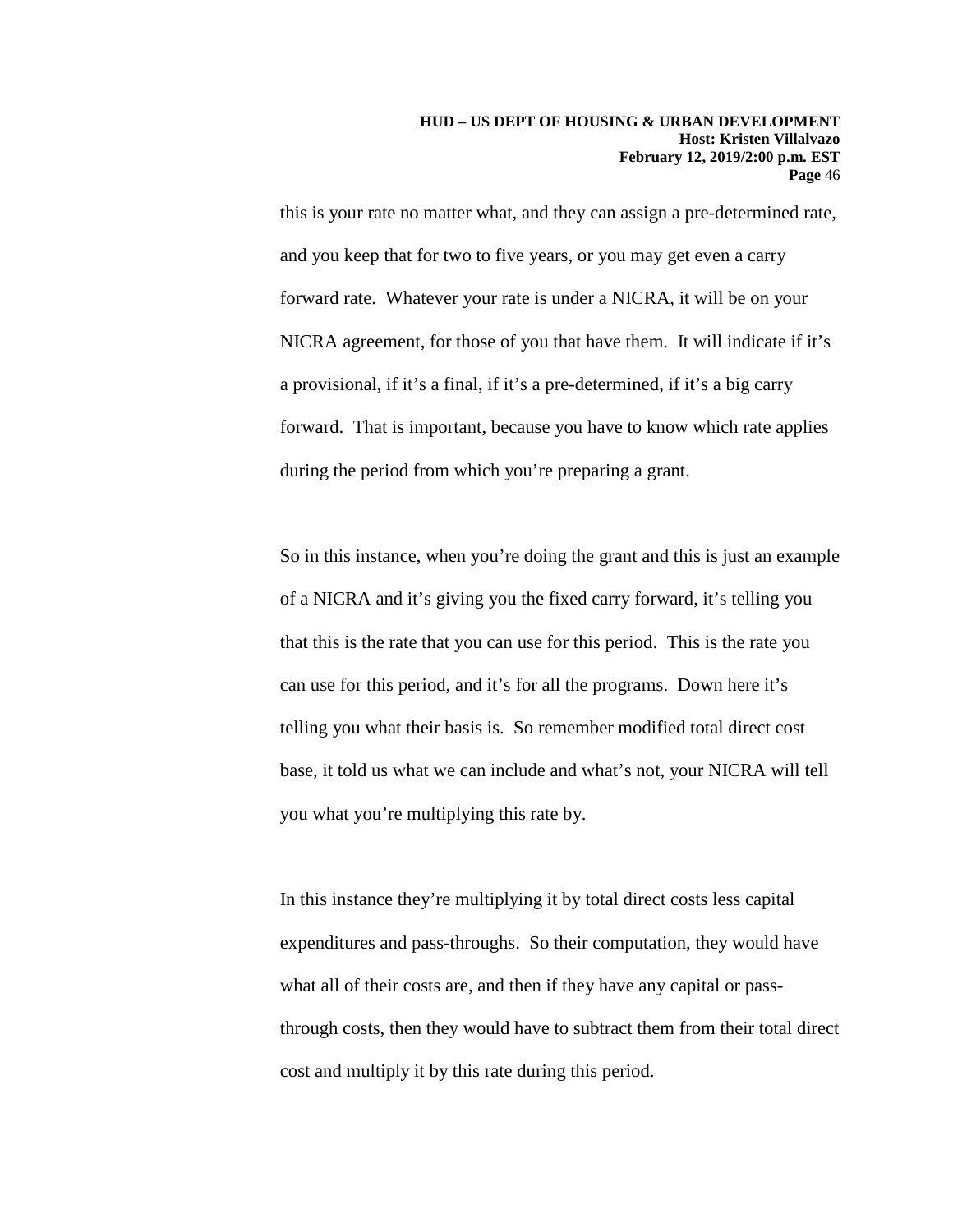It's not uncommon for a negotiated rate agreement to be expiring. A lot of times agencies have submitted their indirect rate proposals, they're in negotiations or waiting for the federal cognizant agency to review the proposal, so these effective periods, they may not have a new NICRA with those effective periods. What we generally ask in those instances is verification that, one, you've submitted that indirect rate proposal to your cognizant agency, and it's at some level of reviewing that process.

Then we ask you to look at the rate that you're submitting and compare it to your historic rate, and to use the lowest rate when you're computing your indirect costs until you get that final updated negotiated cost rate agreement. That's just to—really, proceed on the side of caution. If you use a higher rate and then you go through negotiations with the government and they come back and say, no, we're only accepting this, and that lowers the rate, then that means you would have to go back and re-compute all your indirect cost rate billed to HUD under the grant, and possibly have an overpayment situation.

If you use a more conservative rate, like your historic conservative rate, or maybe your new indirect cost rate proposals, the rates are going down, there is more likelihood that your rates are going to be pretty much on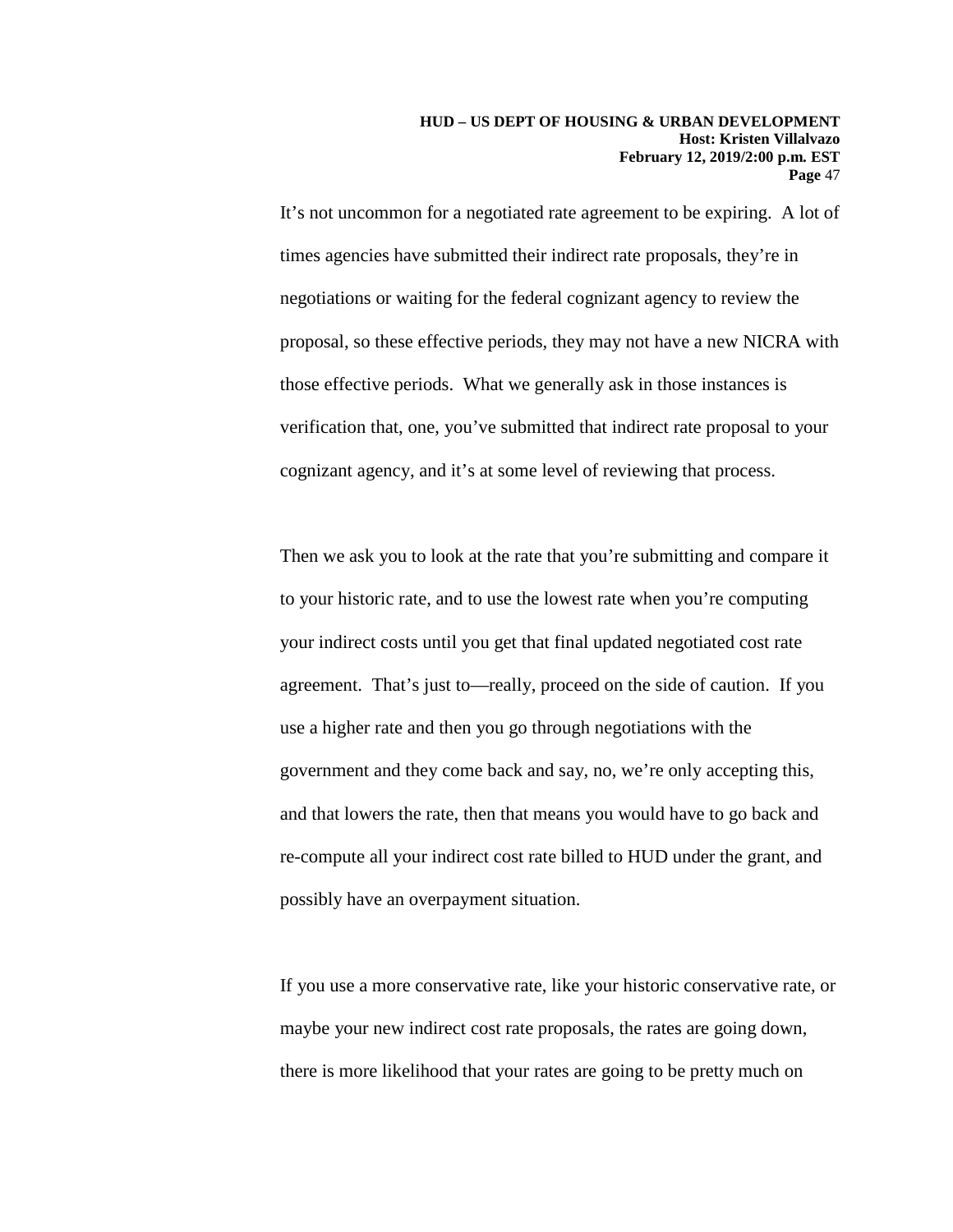point, or you may have undercharged indirect cost. And in those instances, you don't have to go back and say, unless you want to go back and request for additional payment, but if you submitted those invoices in being paid, you haven't received an overpayment, so you're fine.

You want to verify your cost rate, the effective date, the base, and then the indirect cost. The review I just went over with you with that sample in NICRA is the kind of review that you need to do. If you don't understand the rate, let's say you're the program manager in the budget, you should really talk to accounting and finance and make sure you know which rate agreement you're working from and what type of rates you're using.

The effective date is very important because I know when we reviewed NICRAs and we look at the rates you're using, we go back to that agreement and look at the effective date. This sentence goes into what I just said, that if rates are expired you can get modifications or extensions. You want to verify the dates. Remember in the indirect cost rate agreement, it told you specifically what the base is, and the base is what you're multiplying that rate by. So we made sure that that base is consistent with the negotiated indirect cost rate agreement. And usually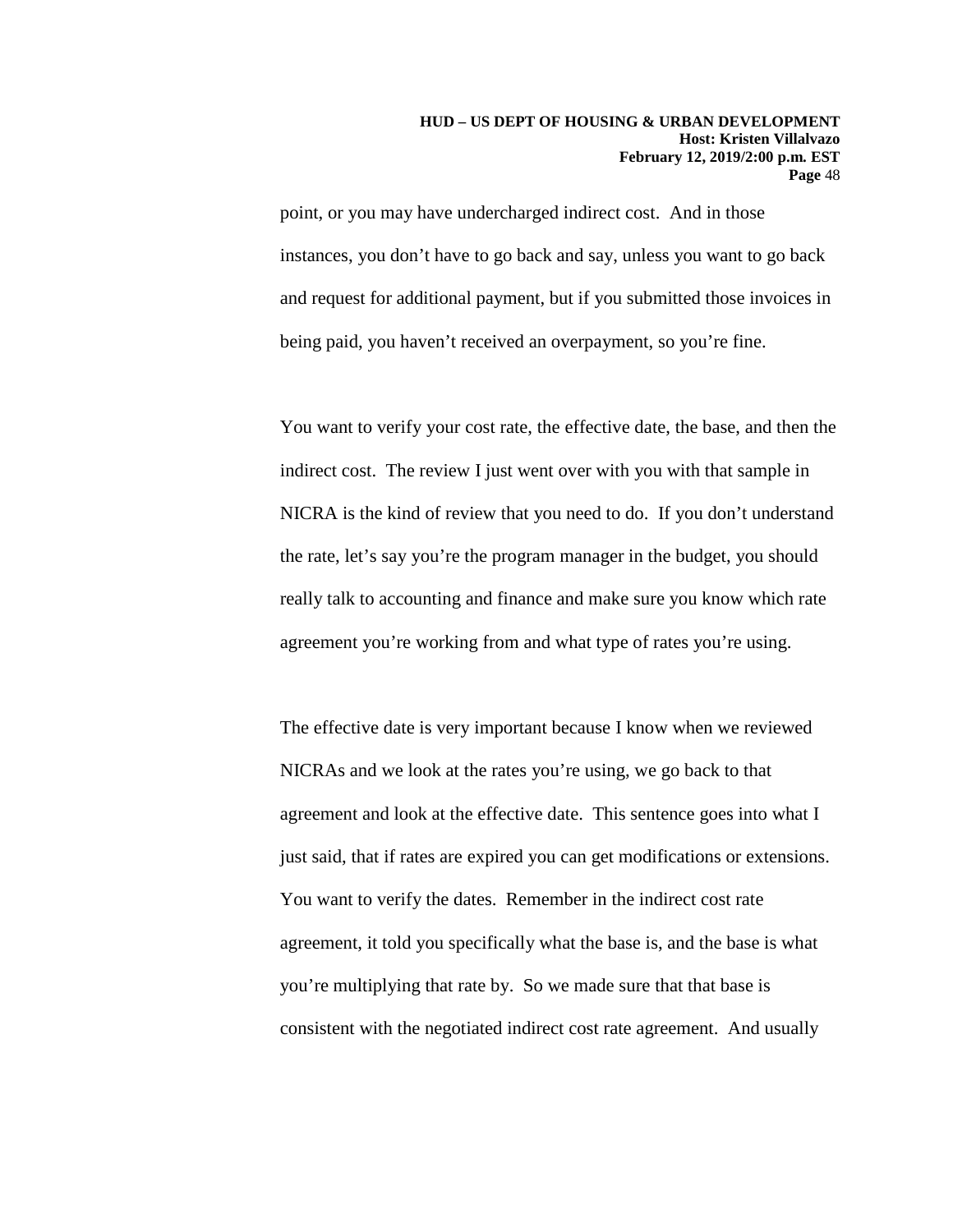bases are like with salaries and wages and then your fringe benefits, they're your normal bases or our MTDC.

Then you would compute your indirect cost, the same thing we did with after you know you have the right rate for the right period and you have the right base, you compute those indirect costs, and that's what you would include in your budget to HUD.

I'm almost done. I see I'm a little bit over time, but I just want to make sure I'm tying in what's going on with the new grant and eligible costs to why it's so important for you to take advantage of using your indirect cost rate. If you have a cost allocation plan, as I said, that's a pretty in-depth document explaining how you're allocating all your costs as direct costs to all your programs.

Usually, this is state and local governments and public assistance programs, and they're the only ones that can submit a cost allocation plan, and it must be approved, just like an indirect cost rate. You have different kinds of allocations, you have the simplified, where it's not a lot of federal awards, they really only do one thing and all benefits from those indirect costs, they benefit to the same degree.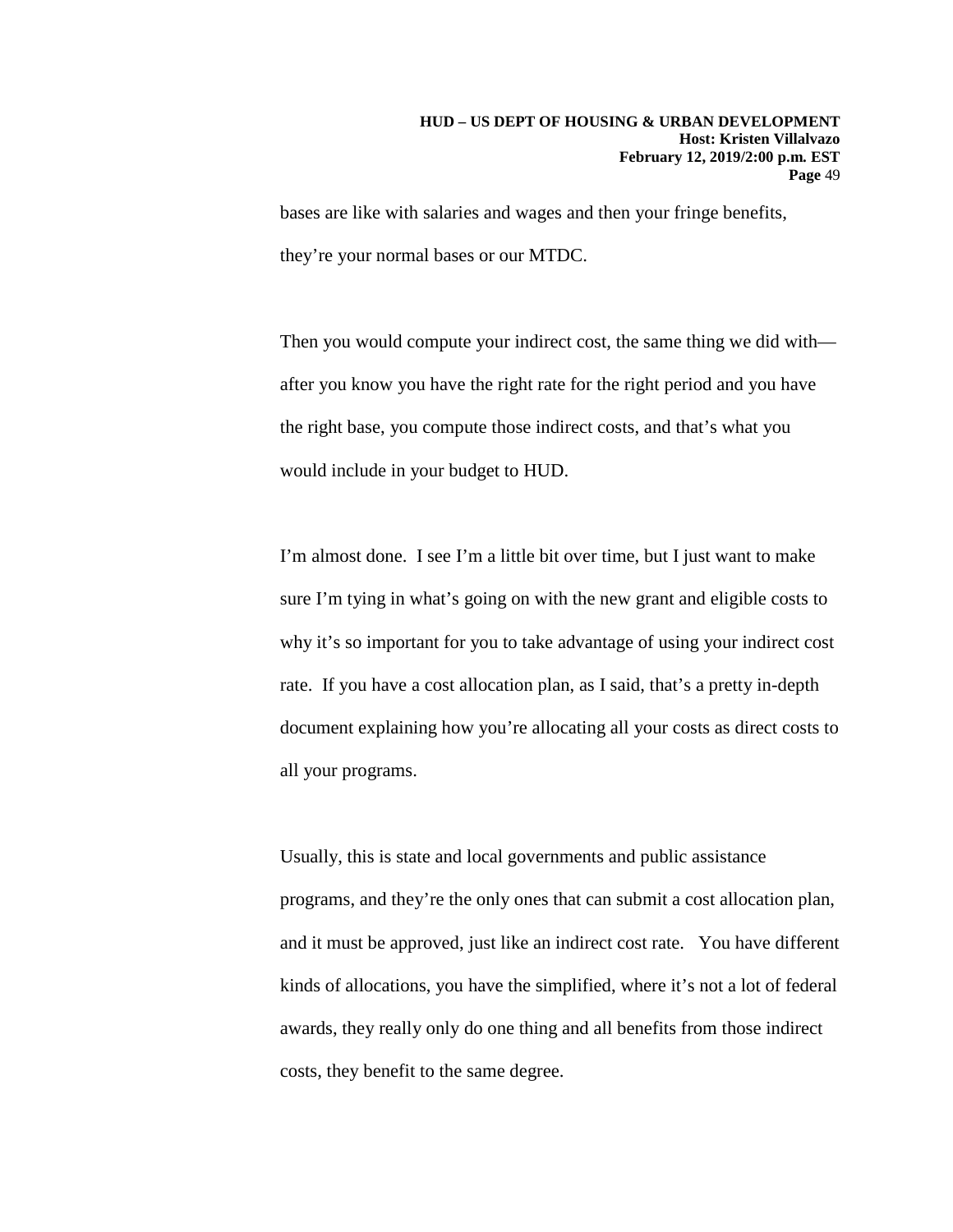You can have multiple allocations, where you have a lot of different kinds of programs, state and local government programs, and they don't benefit to the same degree.

Then you can have a direct allocation plan, where all costs are charged directly to programs. So that's even more detailed, because for each program you're lifting out all the programs as opposed to grouping them together by maybe function or purpose, and then you're pooling and allocating those costs in those programs.

Other considerations. Just as this really has to go with the pass-throughs and intermediaries, you cannot tell intermediaries they cannot use—I'm sorry, intermediaries cannot tell sub-awardees they cannot charge indirect costs. They cannot tell them which indirect cost rate they should use. Each sub-awardee should make the determination of whether they are eligible for the 10% de minimis or have a negotiated direct cost rate agreement. That's not something the parents should be telling the intermediaries. They have to consistently apply those same rates, just as the intermediary does.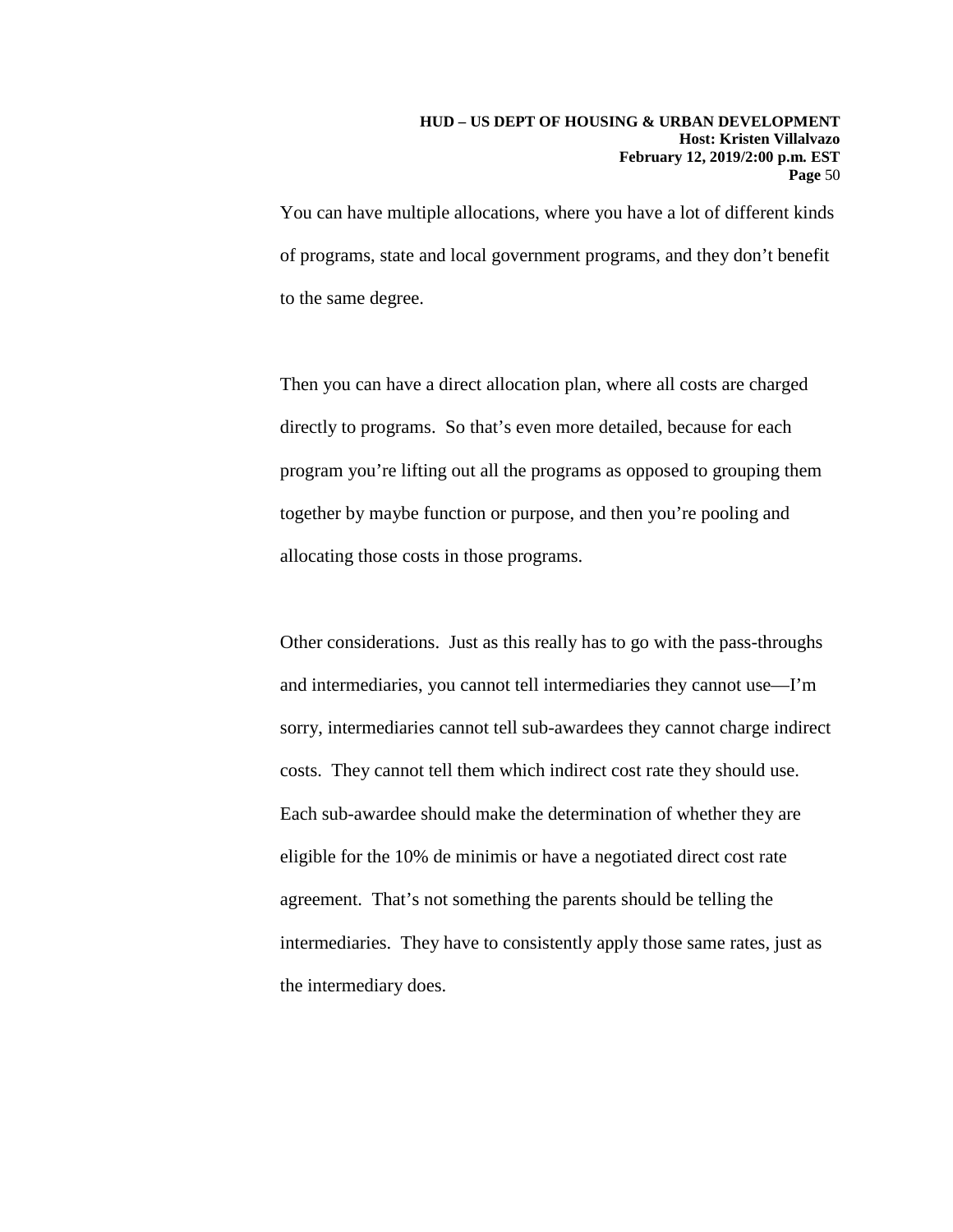If there is a NICRA, each sub-recipient must have his own NICRA. You cannot attempt to use a NICRA by the parent. Each agency must have its own negotiated agreement with a federal cognizant agency.

This last bullet just reinforces that it is not permissible to force or entice a proposed sub-recipient without a negotiated rate to accept less than the de minimis rate. So it's also not acceptable to say, hey, can you only charge 6%, even though they're eligible for a 10% de minimis rate.

When you look at the examples and how we clearly showed how direct cost becomes the basis for how you're computing your indirect cost, when it comes to record retention you have to retain the records for the direct cost, the whole premise being is that you're determining your indirect costs based on direct costs. So if your direct costs are wrong or overstated, or don't meet the cost principles, then you've multiplied that indirect cost rate by costs that weren't allowable. The record retention isn't to support what your indirect cost dollars came out to be, it's to really support what those direct costs were, because that was the basis you used to determine your indirect cost.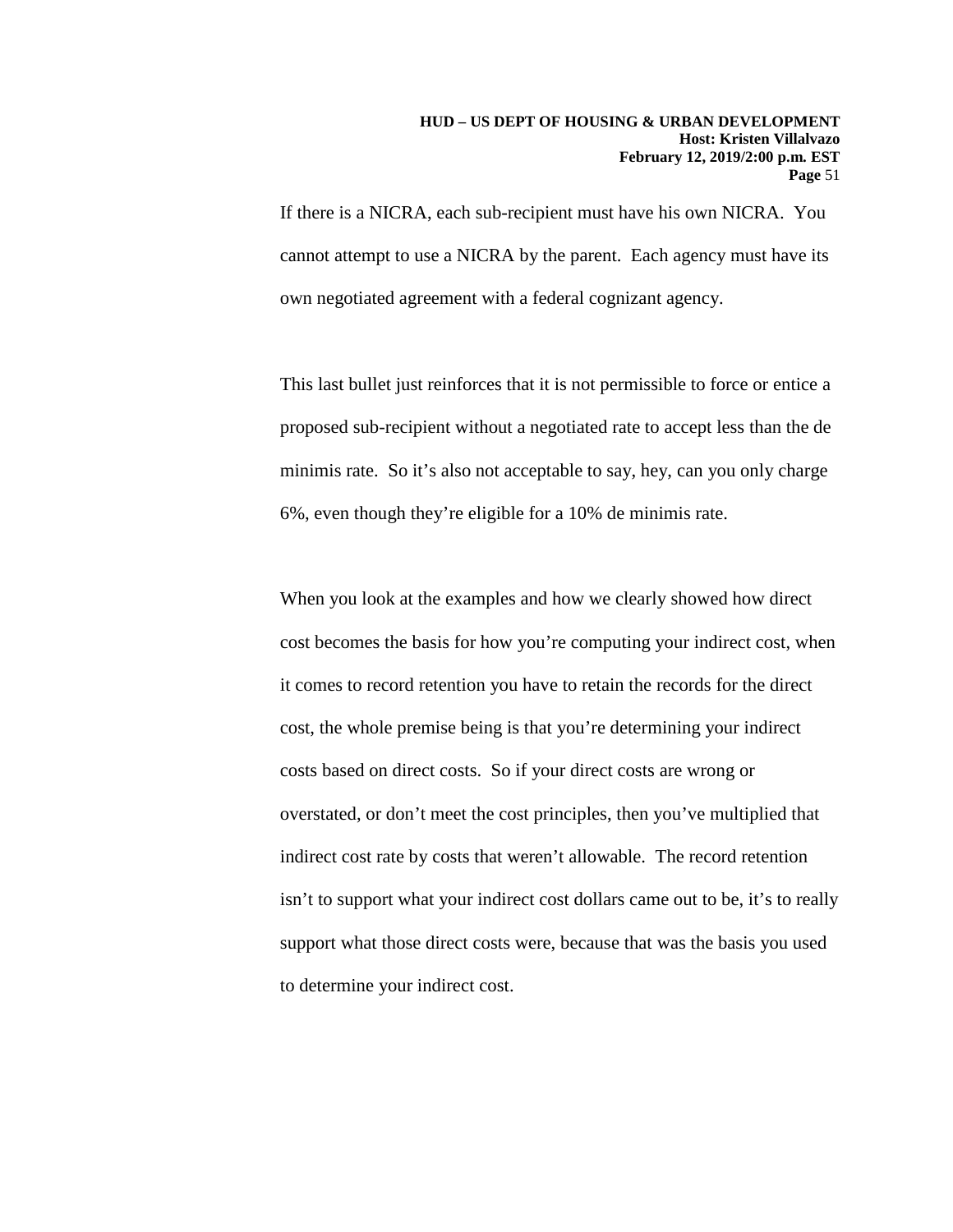So those retention record requirements still apply in 2 CFR 200.333. Now, you can obtain assistance from this area through your HUD POC, through OHC, and this assistance is usually performed by our firm. But it's technical assistance, looking at your cost policies, how you're doing your computations, looking at your indirect costs, looking at your direct costs, and it's a financial analysis.

We do review a lot of grant execution packages, do a financial capability assessment, financial reviews of sub-grantees, looking at your accounting system, which is a big area, because as we said, you have to clearly segregate your direct from your indirect costs, and those kinds of things should be done in your accounting system, looking at your billing methodology and indirect cost methodology, and then potentially your quarterly reporting, especially prior to submitting a request for reimbursement, if you're not sure on any of the expenses or costs that you're including.

We offer one-on-one training in addition to this training, and then we can assist with doing an action plan to look at your readiness and compliance with the requirements of this grant and with Uniform Guidance, especially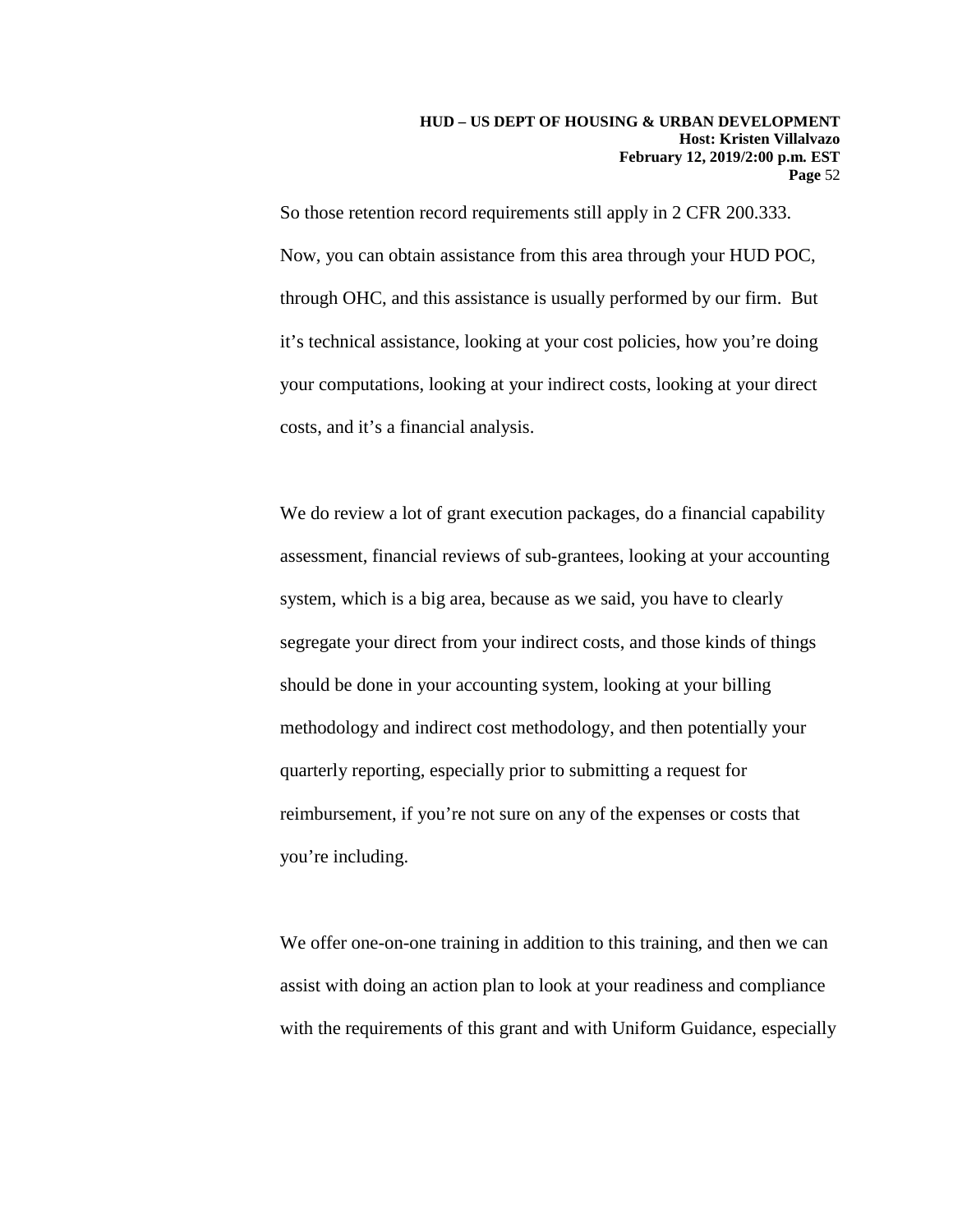if you're a first-time federal grant award recipient, or recipient of the CHC grant.

The way you get assistance, you can request it from your HUD POC. The HUD POC would then determine whether it's something that they can do individually, or they would refer it to the subject matter experts and they can request our firm to assist you all in those particular areas.

Generally, this whole process for approval is one business day. If you put in the request, the HUD POC makes the initial determination on whether this is something that should be referred to the SMEs for assistance. Once they send it to the SMEs, which are either HUD or OHC personnel, we then discuss what the scope of the services will be. And at that point, if it's assigned to us, we work with you directly. It doesn't require a lot of third parties. We actually work with you directly to provide you with whatever the approved assistance was.

If you have any questions, I have not looked at the questions there, if there were questions that you posted on the control panel that were not answered, or you realize you have additional questions, you can send questions to housing.counseling@hud.gov any time after this webinar.